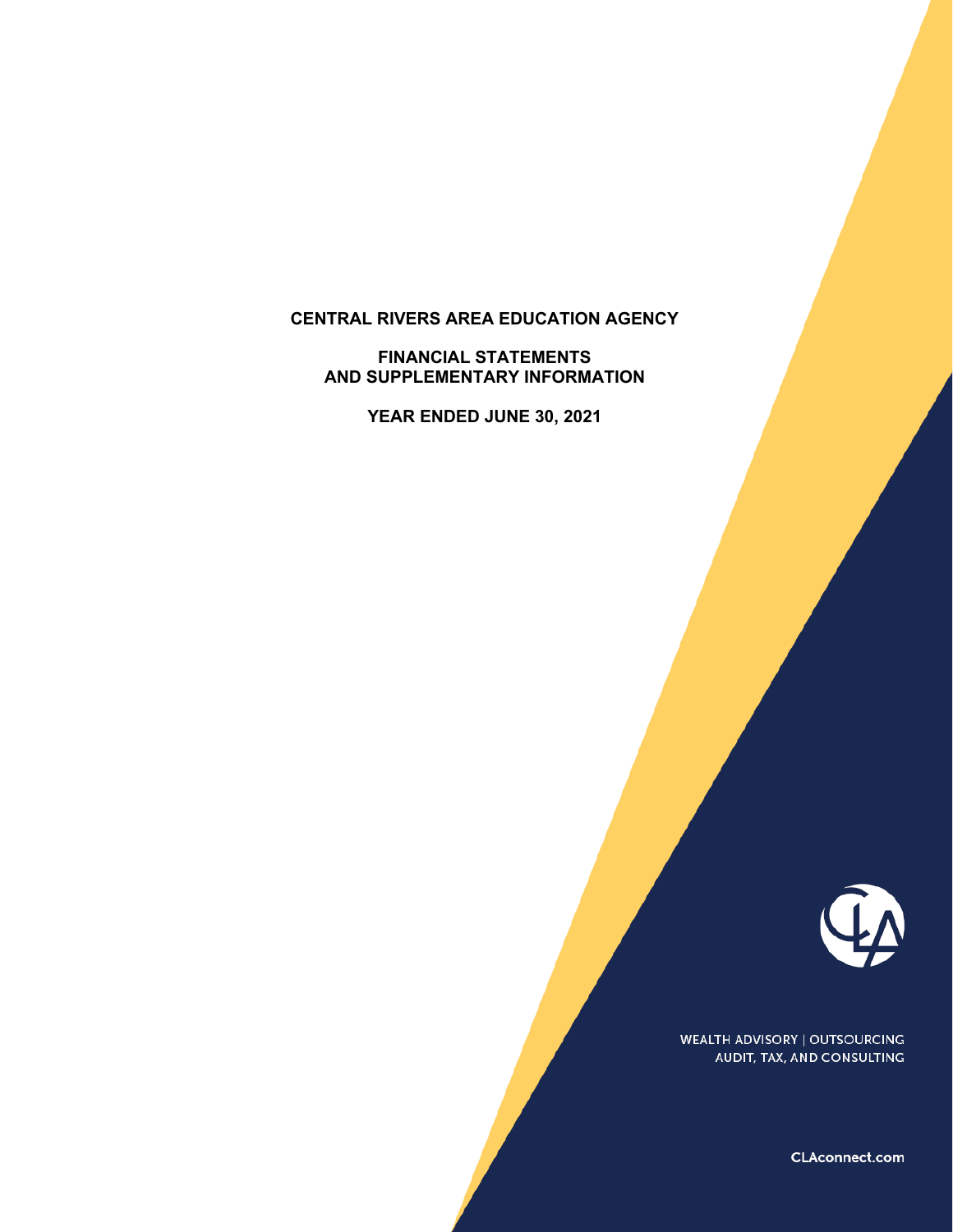# **CENTRAL RIVERS AREA EDUCATION AGENCY TABLE OF CONTENTS YEAR ENDED JUNE 30, 2021**

| <b>OFFICIALS</b>                                                                                                                                         | $\mathbf 1$  |
|----------------------------------------------------------------------------------------------------------------------------------------------------------|--------------|
| <b>INDEPENDENT AUDITORS' REPORT</b>                                                                                                                      | $\mathbf{2}$ |
| <b>MANAGEMENT'S DISCUSSION AND ANALYSIS</b>                                                                                                              | 5            |
| <b>BASIC FINANCIAL STATEMENTS</b>                                                                                                                        |              |
| <b>STATEMENT OF NET POSITION</b>                                                                                                                         | 12           |
| <b>STATEMENT OF ACTIVITIES</b>                                                                                                                           | 13           |
| <b>BALANCE SHEET - GOVERNMENTAL FUNDS</b>                                                                                                                | 14           |
| <b>RECONCILIATION OF THE BALANCE SHEET - GOVERNMENTAL FUNDS</b><br>TO THE STATEMENT OF NET POSITION                                                      | 15           |
| STATEMENT OF REVENUES, EXPENDITURES, AND CHANGES IN FUND<br><b>BALANCES - GOVERNMENTAL FUNDS</b>                                                         | 16           |
| <b>RECONCILIATION OF THE STATEMENT OF REVENUES, EXPENDITURES,</b><br>AND CHANGES IN FUND BALANCES - GOVERNMENTAL FUNDS TO<br>THE STATEMENT OF ACTIVITIES | 17           |
| <b>STATEMENT OF NET POSITION - PROPRIETARY FUND</b>                                                                                                      | 18           |
| STATEMENT OF REVENUES, EXPENSES, AND CHANGES IN NET<br><b>POSITION - PROPRIETARY FUND</b>                                                                | 19           |
| STATEMENT OF CASH FLOWS - PROPRIETARY FUND                                                                                                               | 20           |
| <b>STATEMENT OF FIDUCIARY NET POSITION</b>                                                                                                               | 21           |
| STATEMENT OF CHANGES IN FIDUCIARY NET POSITION                                                                                                           | 22           |
| <b>NOTE TO FINANCIAL STATEMENTS</b>                                                                                                                      | 23           |
| <b>REQUIRED SUPPLEMENTARY INFORMATION</b>                                                                                                                |              |
| SCHEDULE OF REVENUES, EXPENDITURES, AND CHANGES IN<br><b>BALANCES - BUDGET AND ACTUAL - ALL GOVERNMENTAL FUNDS</b>                                       | 44           |
| NOTE TO REQUIRED SUPPLEMENTARY INFORMATION - BUDGETARY<br><b>REPORTING</b>                                                                               | 45           |
| SCHEDULE OF THE AGENCY'S PROPORTIONATE SHARE OF THE NET<br><b>PENSION LIABILITY - IOWA PUBLIC EMPLOYEES' RETIREMENT</b><br><b>SYSTEM</b>                 | 46           |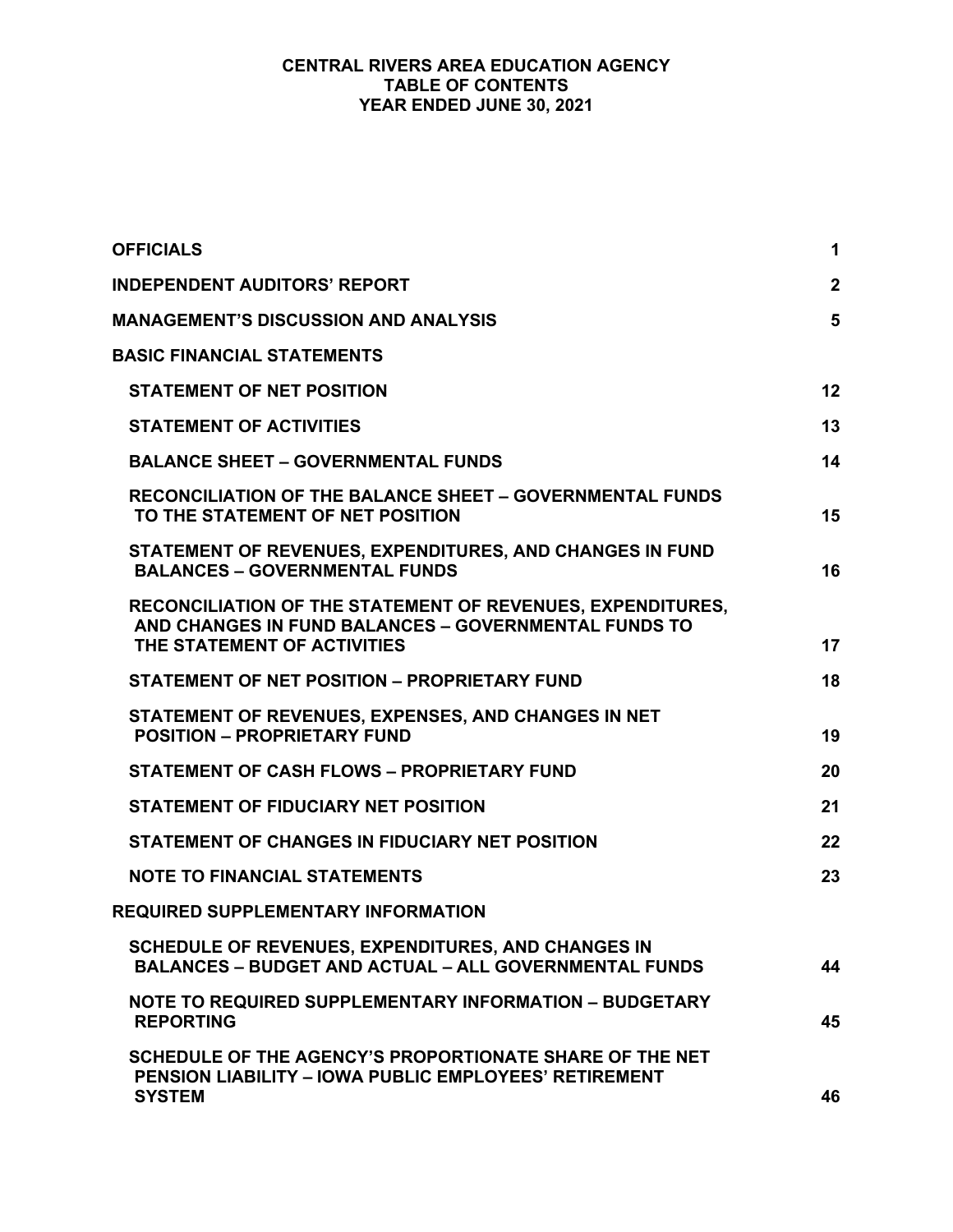# **CENTRAL RIVERS AREA EDUCATION AGENCY TABLE OF CONTENTS (CONTINUED) YEAR ENDED JUNE 30, 2021**

| <b>SCHEDULE OF THE AGENCY CONTRIBUTIONS - IOWA PUBLIC</b><br><b>EMPLOYEES' RETIREMENT SYSTEM</b>                                                                                                                                                   | 47 |
|----------------------------------------------------------------------------------------------------------------------------------------------------------------------------------------------------------------------------------------------------|----|
| NOTES TO REQUIRED SUPPLEMENTARY INFORMATION - PENSION<br><b>LIABILITY</b>                                                                                                                                                                          | 48 |
| SCHEDULE OF CHANGES IN THE AGENCY'S TOTAL OPEB LIABILITY<br><b>AND RELATED RATIOS</b>                                                                                                                                                              | 49 |
| <b>SUPPLEMENTARY INFORMATION</b>                                                                                                                                                                                                                   |    |
| <b>COMBINING BALANCE SHEET - NONMAJOR GOVERNMENTAL FUNDS</b>                                                                                                                                                                                       | 51 |
| <b>COMBINING STATEMENT OF REVENUE, EXPENDITURES, AND</b><br><b>CHANGES IN FUND BALANCES - NONMAJOR GOVERNMENTAL FUNDS</b>                                                                                                                          | 52 |
| <b>COMBINING STATEMENT FIDUCIARY NET POSITION - CUSTODIAL</b><br><b>FUNDS</b>                                                                                                                                                                      | 53 |
| <b>COMBINING STATEMENT OF CHANGES IN FIDUCIARY NET POSITION -</b><br><b>CUSTODIAL FUNDS</b>                                                                                                                                                        | 54 |
| SCHEDULE OF REVENUES BY SOURCE AND EXPENDITURES BY<br><b>FUNCTION – ALL GOVERNMENTAL FUNDS – LAST TEN YEARS</b>                                                                                                                                    | 55 |
| <b>SCHEDULE OF EXPENDITURES OF FEDERAL AWARDS</b>                                                                                                                                                                                                  | 56 |
| NOTES TO SCHEDULE OF EXPENDITURES OF FEDERAL AWARDS                                                                                                                                                                                                | 57 |
| <b>INDEPENDENT AUDITORS' REPORT ON INTERNAL CONTROL OVER</b><br><b>FINANCIAL REPORTING AND ON COMPLIANCE AND OTHER MATTERS</b><br>BASED ON AN AUDIT OF FINANCIAL STATEMENTS PERFORMED IN<br><b>ACCORDANCE WITH GOVERNMENT AUDITING STANDARDS</b>   | 58 |
| <b>INDEPENDENT AUDITORS' REPORT ON COMPLIANCE FOR EACH</b><br><b>MAJOR FEDERAL PROGRAM, REPORT ON INTERNAL CONTROL OVER</b><br><b>COMPLIANCE, AND REPORT ON THE SCHEDULE OF EXPENDITURES</b><br>OF FEDERAL AWARDS REQUIRED BY THE UNIFORM GUIDANCE | 60 |
| <b>SCHEDULE OF FINDINGS AND QUESTIONED COSTS</b>                                                                                                                                                                                                   | 62 |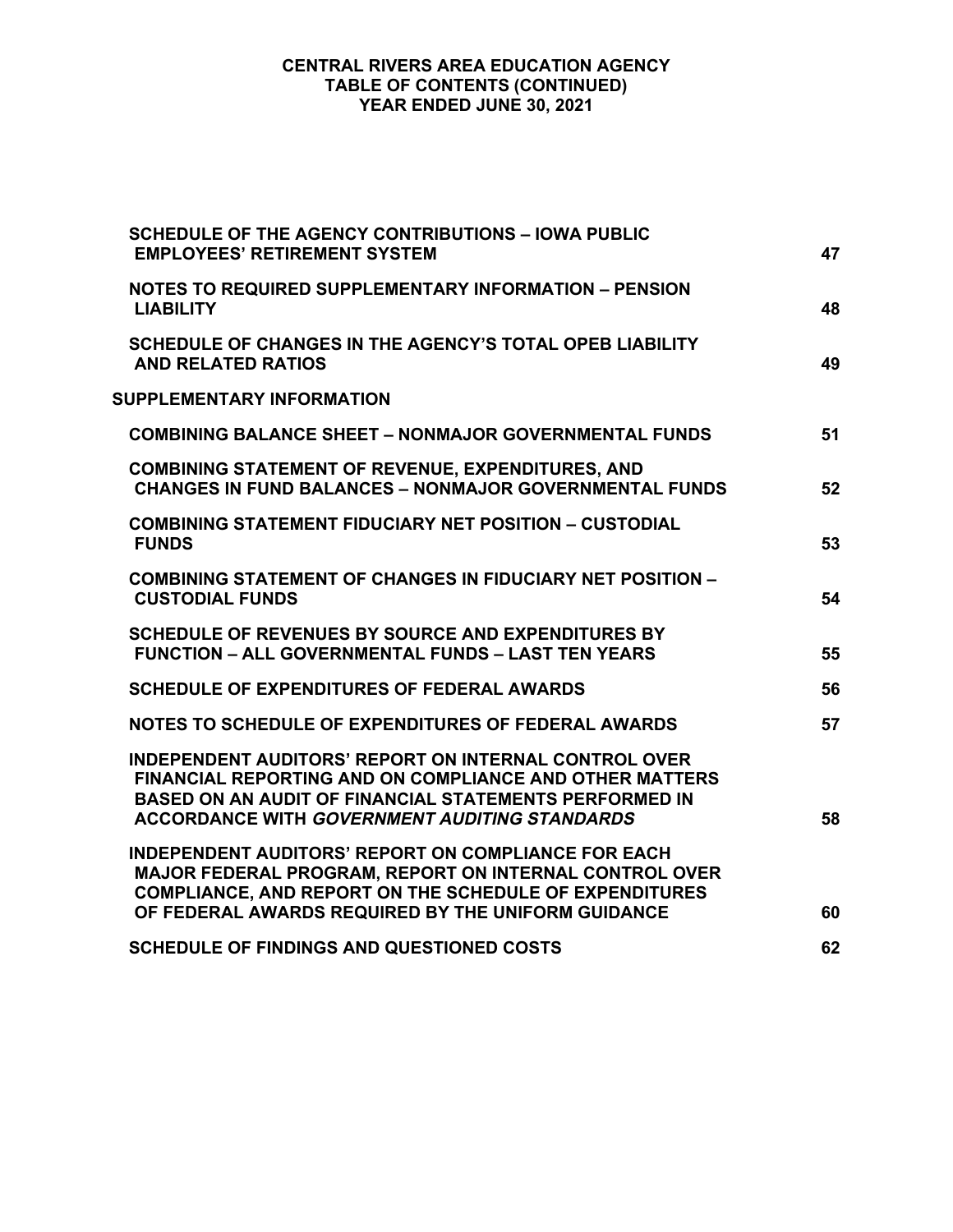#### **CENTRAL RIVERS AREA EDUCATION AGENCY OFFICIALS**

#### **BOARD OF DIRECTORS**

**Name Title Title Term Expires** 

Dr. Debra Rich President December 31, 2021 Roberta Kraft-Abrahamson Member December 31, 2021 Dr. Darshini Jayawardena Member December 31, 2023 Dr. Mary Stevens Dr. Tony Reid Bryan Burton Dennis Craun, Jr. Kathryn Enslin

Member **Member** Member Member Member

# December 31, 2023 December 31, 2023 December 31, 2021 December 31, 2021 December 31, 2023 December 31, 2023

# **AGENCY**

Sam Miller **Chief Administrator** Michael Kalvig Chief Financial Officer and Treasurer<br>
Lori Thomas Chief Board Secretary **Board Secretary**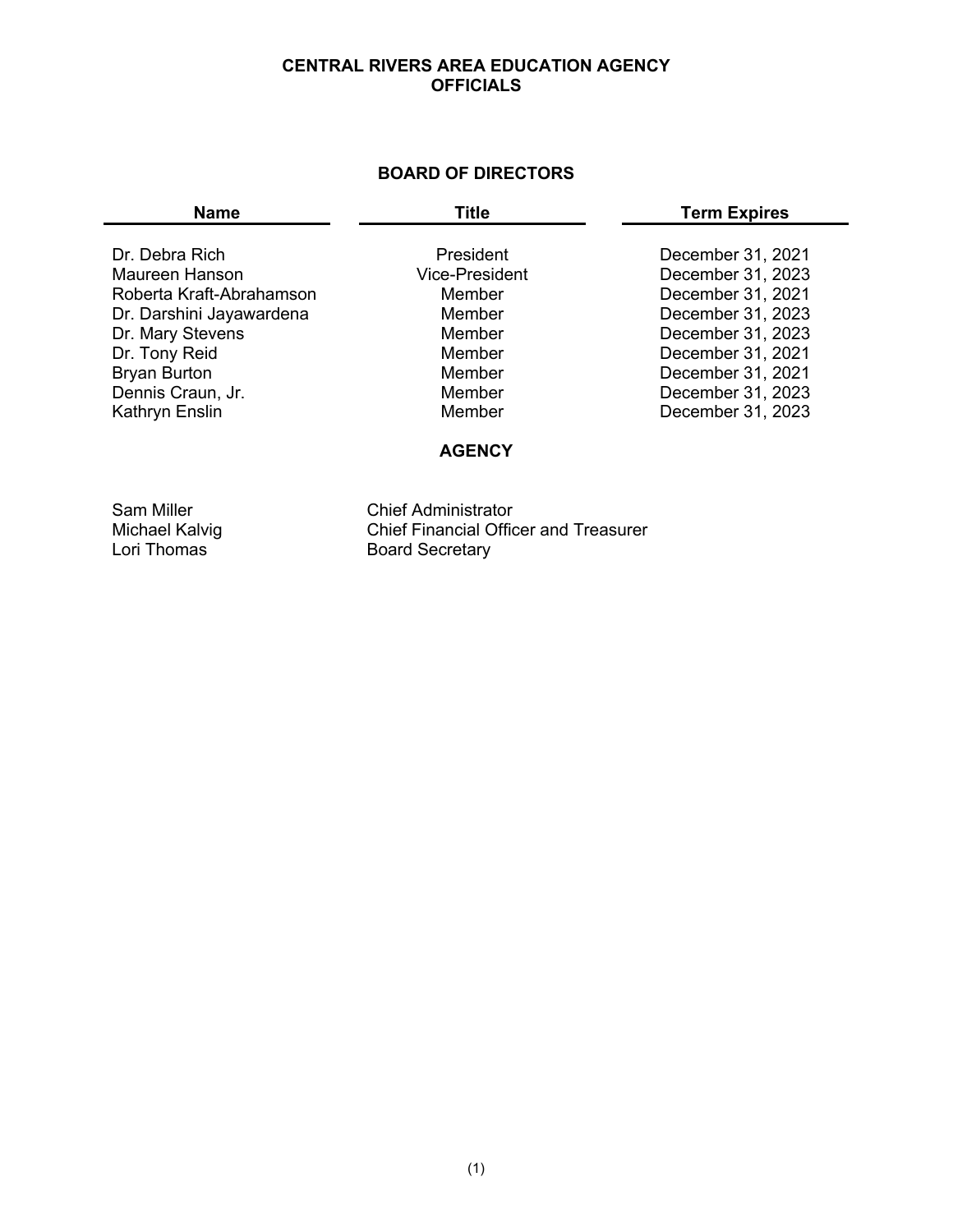

**CliftonLarsonAllen LLP CLAconnect.com**

# **INDEPENDENT AUDITORS' REPORT**

Board of Directors Central Rivers Area Education Agency Cedar Falls, Iowa

#### **Report on the Financial Statements**

We have audited the accompanying financial statements of the governmental activities, the discretely presented component unit, each major fund, and the aggregate remaining fund information of Central Rivers Area Education Agency (Agency), as of and for the year ended June 30, 2021, and the related notes to the financial statements, which collectively comprise the Agency's basic financial statements as listed in the table of contents.

#### *Management's Responsibility for the Financial Statements*

Management is responsible for the preparation and fair presentation of these financial statements in accordance with accounting principles generally accepted in the United States of America; this includes the design, implementation, and maintenance of internal control relevant to the preparation and fair presentation of financial statements that are free from material misstatement, whether due to fraud or error.

#### *Auditors' Responsibility*

Our responsibility is to express opinions on these financial statements based on our audit. We conducted our audit in accordance with auditing standards generally accepted in the United States of America and the standards applicable to financial audits contained in *Government Auditing Standards*, issued by the Comptroller General of the United States. Those standards require that we plan and perform the audit to obtain reasonable assurance about whether the financial statements are free from material misstatement.

An audit involves performing procedures to obtain audit evidence about the amounts and disclosures in the financial statements. The procedures selected depend on the auditors' judgment, including the assessment of the risks of material misstatement of the financial statements, whether due to fraud or error. In making those risk assessments, the auditor considers internal control relevant to the Agency's preparation and fair presentation of the financial statements in order to design audit procedures that are appropriate in the circumstances, but not for the purpose of expressing an opinion on the effectiveness of the Agency's internal control. Accordingly, we express no such opinion. An audit also includes evaluating the appropriateness of accounting policies used and the reasonableness of significant accounting estimates made by management, as well as evaluating the overall presentation of the financial statements.

We believe that the audit evidence we have obtained is sufficient and appropriate to provide a basis for our audit opinions.



CLA is an independent member of Nexia International, a leading, global network of independent accounting and consulting firms. See nexia.com/member-firm-disclaimer for details.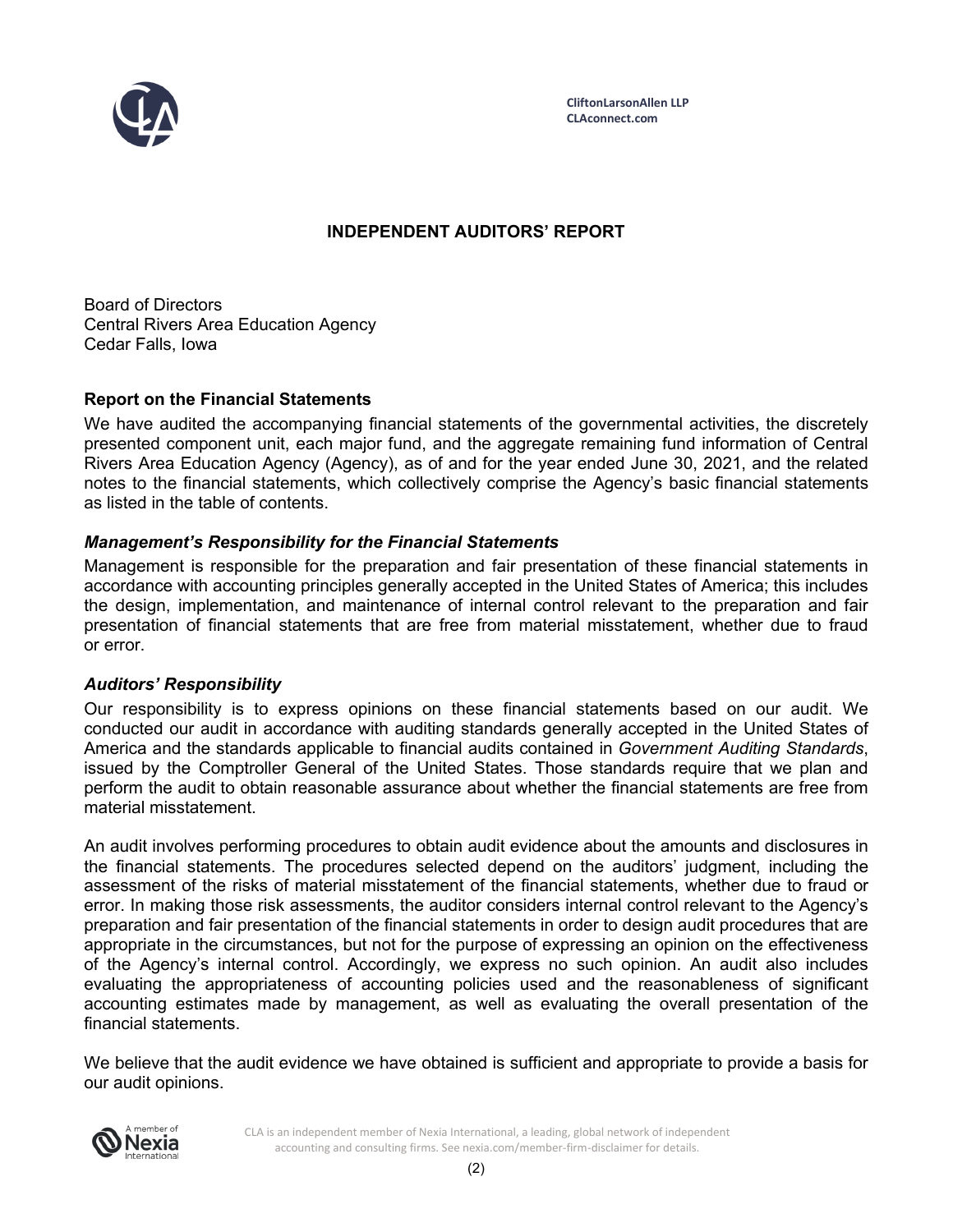# *Opinions*

In our opinion, the financial statements referred to above present fairly, in all material respects, the respective financial position of the governmental activities, the discretely presented component unit, each major fund, and the aggregate remaining fund information of the Agency as of June 30, 2021, and the respective changes in financial position and where applicable, cash flows thereof for the year then ended in accordance with accounting principles generally accepted in the United States of America.

# *Emphasis of Matter Regarding Change in Accounting Principle*

During the year ended June 30, 2021, the Agency adopted the provisions of Governmental Accounting Standards Board Statement (GASB) No. 84, *Fiduciary Activities*. As a result of this standard, the Agency reported a restatement for a change in accounting principle (see Note 15). Our auditors' opinion was not modified with respect to the restatement.

# *Other Matters*

# *Required Supplementary Information*

Accounting principles generally accepted in the United States of America require that the management's discussion and analysis, the budgetary comparison information, the schedule of the Agency's proportionate share of the net pension liability, the schedule of Agency contributions and the schedule of changes in the Agency's total OPEB liability and related ratios on pages 5 through 11 and 44 through 49 be presented to supplement the basic financial statements. Such information, although not a part of the basic financial statements, is required by the Governmental Accounting Standards Board who considers it to be an essential part of financial reporting for placing the basic financial statements in an appropriate operational, economic, or historical context. We have applied certain limited procedures to the required supplementary information in accordance with auditing standards generally accepted in the United States of America, which consisted of inquiries of management about the methods of preparing the information and comparing the information for consistency with management's responses to our inquiries, the basic financial statements, and other knowledge we obtained during our audit of the basic financial statements. We do not express an opinion or provide any assurance on the information because the limited procedures do not provide us with sufficient evidence to express an opinion or provide any assurance.

# *Other Information*

Our audit was conducted for the purpose of forming opinions on the financial statements that collectively comprise the Agency's basic financial statements. The combining fund financial statements and schedule of revenues by source and expenditures by function are presented for purposes of additional analysis and are not a required part of the financial statements. The schedule of expenditures of federal awards, as required by Title 2 U.S. *Code of Federal Regulations* Part 200, *Uniform Administrative Requirements, Cost Principles, and Audit Requirements for Federal Awards*, is also presented for purposes of additional analysis and is not a required part of the financial statements.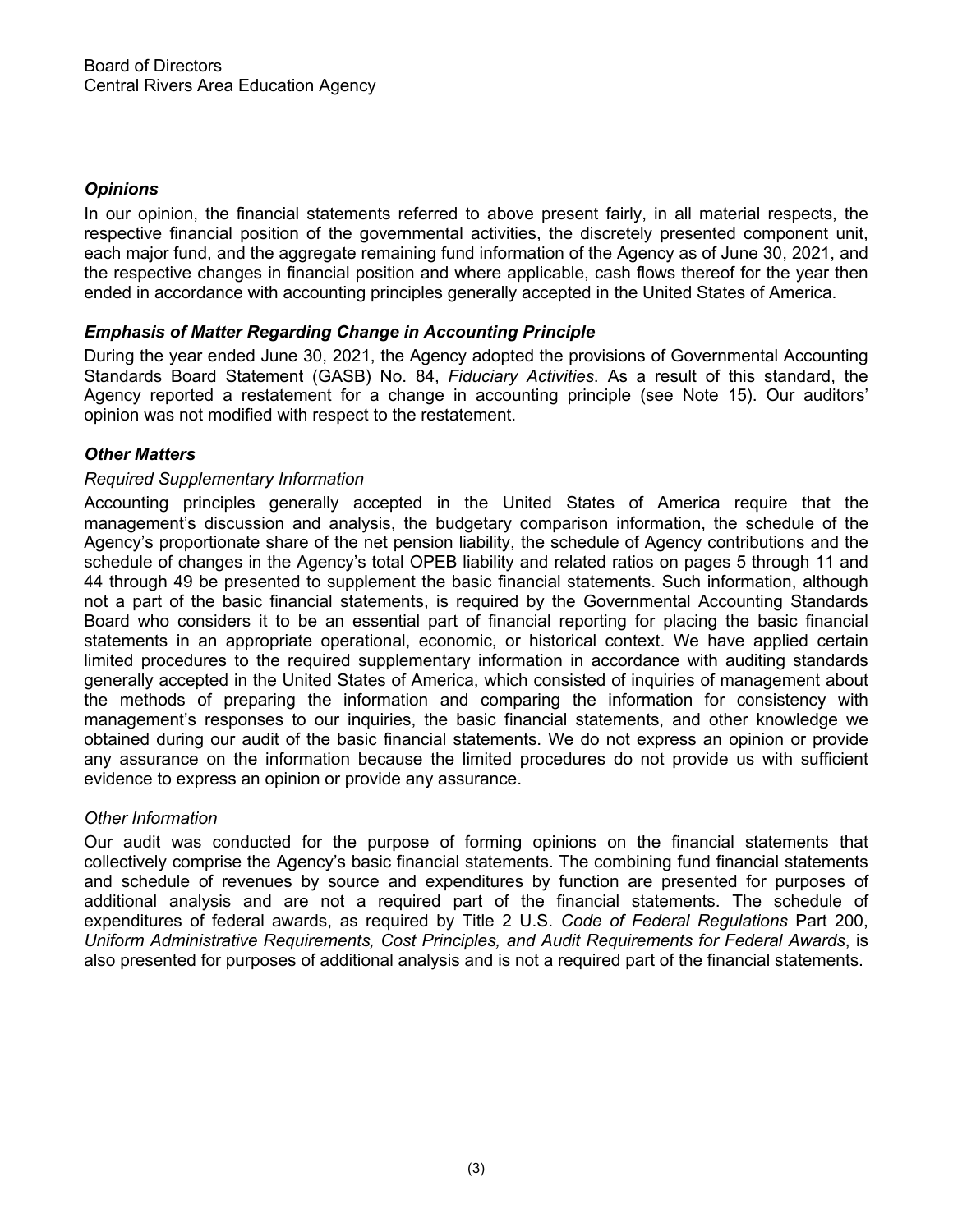# *Other Matters (Continued)*

#### *Other Information (Continued)*

The combining fund financial statements and the schedule of expenditures of federal awards are the responsibility of management and were derived from and relate directly to the underlying accounting and other records used to prepare the basic financial statements. Such information has been subjected to the auditing procedures applied in the audit of the basic financial statements and certain additional procedures, including comparing and reconciling such information directly to the underlying accounting and other records used to prepare the basic financial statements or to the basic financial statements themselves, and other additional procedures in accordance with auditing standards generally accepted in the United States of America. In our opinion, the information is fairly stated, in all material respects, in relation to the basic financial statements as a whole.

The schedule of revenues by source and expenditures by function has not been subjected to the auditing procedures applied in the audit of the basic financial statements and, accordingly, we do not express an opinion or provide any assurance on it.

#### **Other Reporting Required by** *Government Auditing Standards*

In accordance with *Government Auditing Standards*, we have also issued our report, dated February 10, 2022, on our consideration of the Agency's internal control over financial reporting and on our tests of its compliance with certain provisions of laws, regulations, contracts, and grant agreements and other matters. The purpose of that report is solely to describe the scope of our testing of internal control over financial reporting and compliance and the results of that testing, and not to provide an opinion on the effectiveness of the Agency's internal control over financial reporting or on compliance. That report is an integral part of an audit performed in accordance with *Government Auditing Standards* in considering the Agency's internal control over financial reporting and compliance.

Viifton Larson Allen LLP

**CliftonLarsonAllen LLP**

Cedar Rapids, Iowa February 10, 2022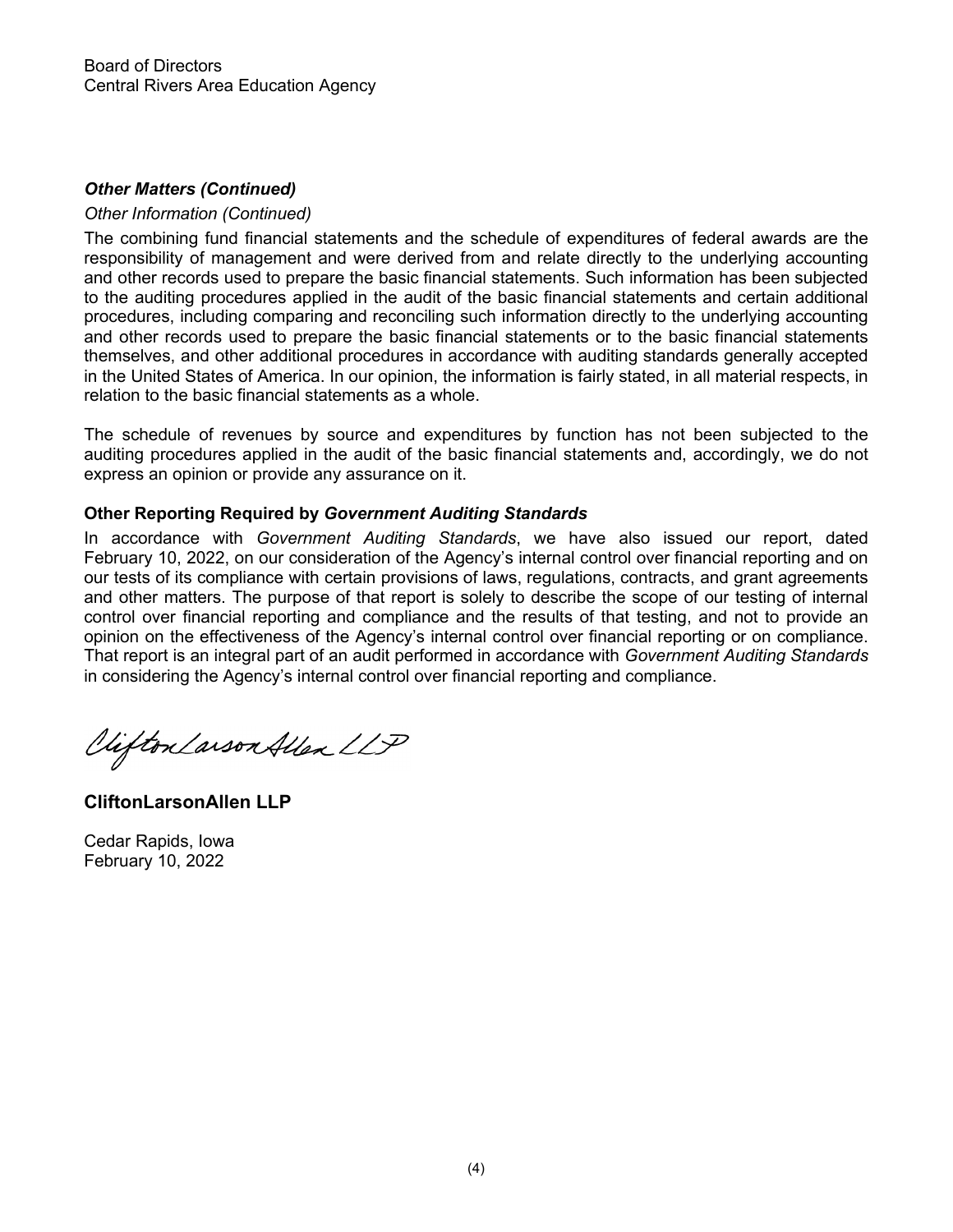Central Rivers Area Education Agency provides this Management's Discussion and Analysis of its financial statements. This narrative overview and analysis of the financial activities is for the fiscal year ended June 30, 2021. We encourage readers to consider this information in conjunction with the Agency's financial statements, which follow.

# **2021 FINANCIAL HIGHLIGHTS**

General Fund revenue and other financing sources increased from \$49,742,073 in fiscal year 2020 to \$50,750,952 in fiscal year 2021, an increase of \$1,008,879. General Fund expenditures and other financing uses increased from \$48,410,747 in fiscal year 2020 to \$48,671,911 in fiscal year 2021, an increase of \$261,164. General Fund net change in fund balance was \$1,331,326 in fiscal year 2020 compared to \$2,079,041 in fiscal year 2021. This primarily resulted in an increase in the Agency's General Fund balance from \$11,479,920 in fiscal year 2020 to \$13,558,961 in fiscal year 2021.

The increase in General Fund revenue and other financing sources of \$1,008,879, was primarily the result of increased state and federal funding. The increase in General Fund expenditures and other financing sources of \$261,164 was primarily the result of increased salary and benefit costs. The fund balance of \$13,558,961 consists of non-spendable fund balance of \$228,445, restricted fund balance of \$1,111,070, committed fund balance of \$5,808,717, assigned fund balance of \$60,309, and unassigned fund balance of \$6,350,420. The unassigned fund balance as of the end of the fiscal year 2021 represents approximately 13.0% of the fiscal year 2021 expenditures and other financial uses.

# **USING THIS ANNUAL REPORT**

This annual report consists of a series of financial statements and other information, as follows:

- Management's Discussion and Analysis introduces the basic financial statements and provides an analytical overview of the Agency's financial activities.
- The Government-Wide Financial Statements consist of a statement of net position and a statement of activities. These provide information about the activities of Central Rivers Area Education Agency as a whole and present an overall view of the Agency's finances.
- The Fund Financial Statements tell how governmental services were financed in the short term as well as what remains for future spending. Fund financial statements report the Agency's operations in more detail than the Government-wide statements by providing information about the most significant funds.
- Notes to the Financial Statements provide additional information that is essential to a full understanding of the data provided in the basic financial statements.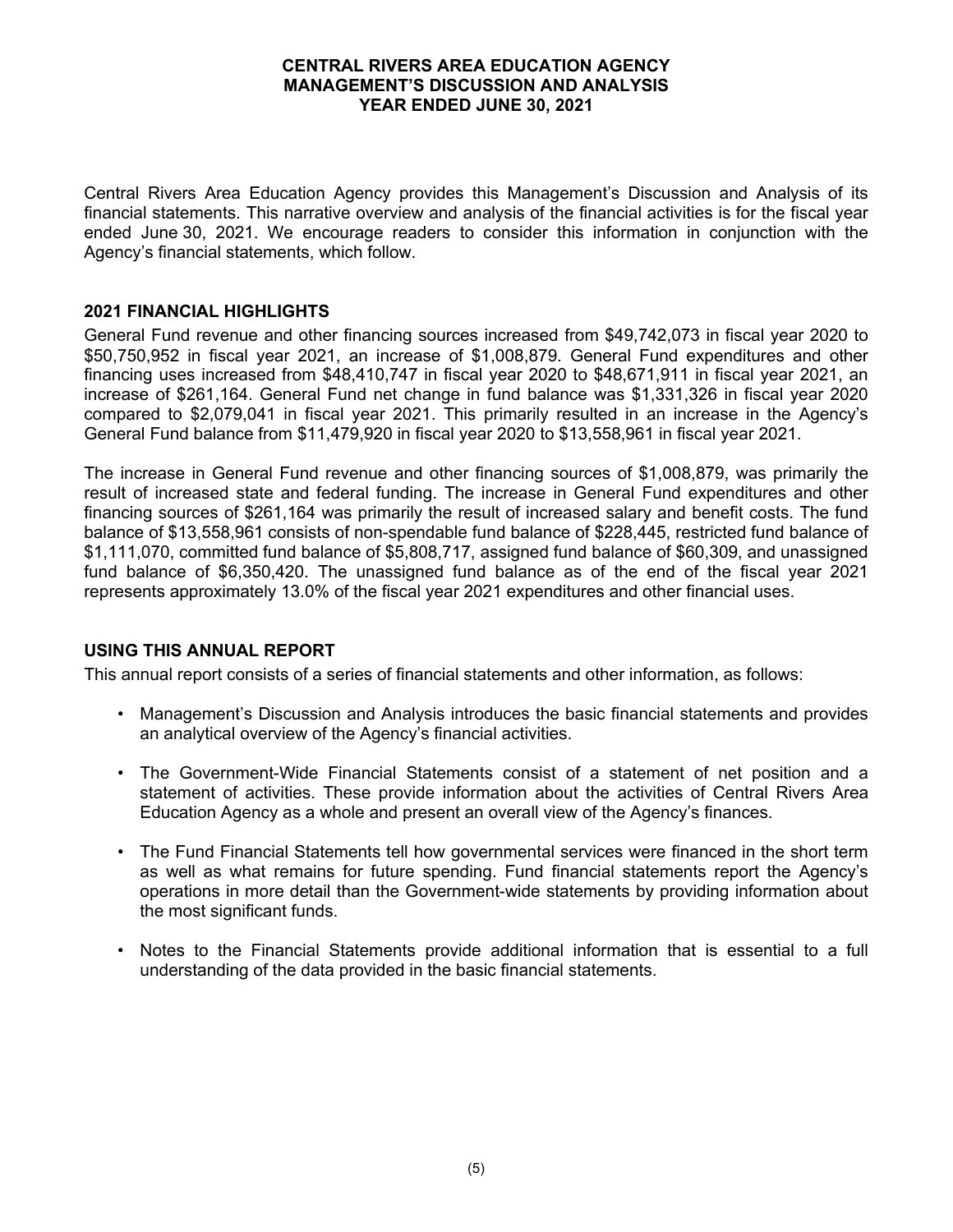#### **USING THIS ANNUAL REPORT**

- Required Supplementary Information further explains and supports the financial statements with a comparison of the Agency's budget for the year, the Agency's share of the net pension liability and related contributions, as well as presenting the schedule of changes in the Agency's total OPEB liability and related ratios.
- Supplementary Information provides detailed information about the nonmajor funds. In addition, the schedule of expenditures of federal awards provides details of various federal programs benefiting the Agency.

# **REPORTING THE AGENCY AS A WHOLE**

# **Government-Wide Financial Statements**

The Government-wide statements report information about the Agency as a whole using accounting methods similar to those used by private-sector companies. The statement of net position includes all of the Agency's assets, deferred outflows of resources, liabilities, and deferred inflows of resources, with the difference reported as net position. All of the current year revenue and expenses are accounted for in the statement of activities regardless of when cash is received or paid.

The two Governmental-wide statements report the Agency's net position and how it has changed. Net position is one way to measure the Agency's financial health or position. Over time, increases or decreases in the Agency's net position are an indicator of whether financial position is improving or deteriorating. To assess the Agency's overall health, additional nonfinancial factors, such as changes in the Agency's property tax base the condition of its facilities, need to be considered.

Most of the Agency's basic services are included in governmental activities. These include regular and special education instruction, student and instructional staff support services and administration. Local school districts, federal and state aid finance most of these activities.

# **Fund Financial Statements**

The fund financial statements provide detailed information about the Agency's funds, focusing on its most significant or "major" funds – not the Agency as a whole. Funds are accounting devices the Agency uses to keep track of specific sources of funding and spending on particular programs.

Some funds are required by state law or by bond covenants. The Agency establishes other funds to control and manage money for particular purposes, such as accounting for major construction projects or to show that it is properly using certain revenue, such as federal grants.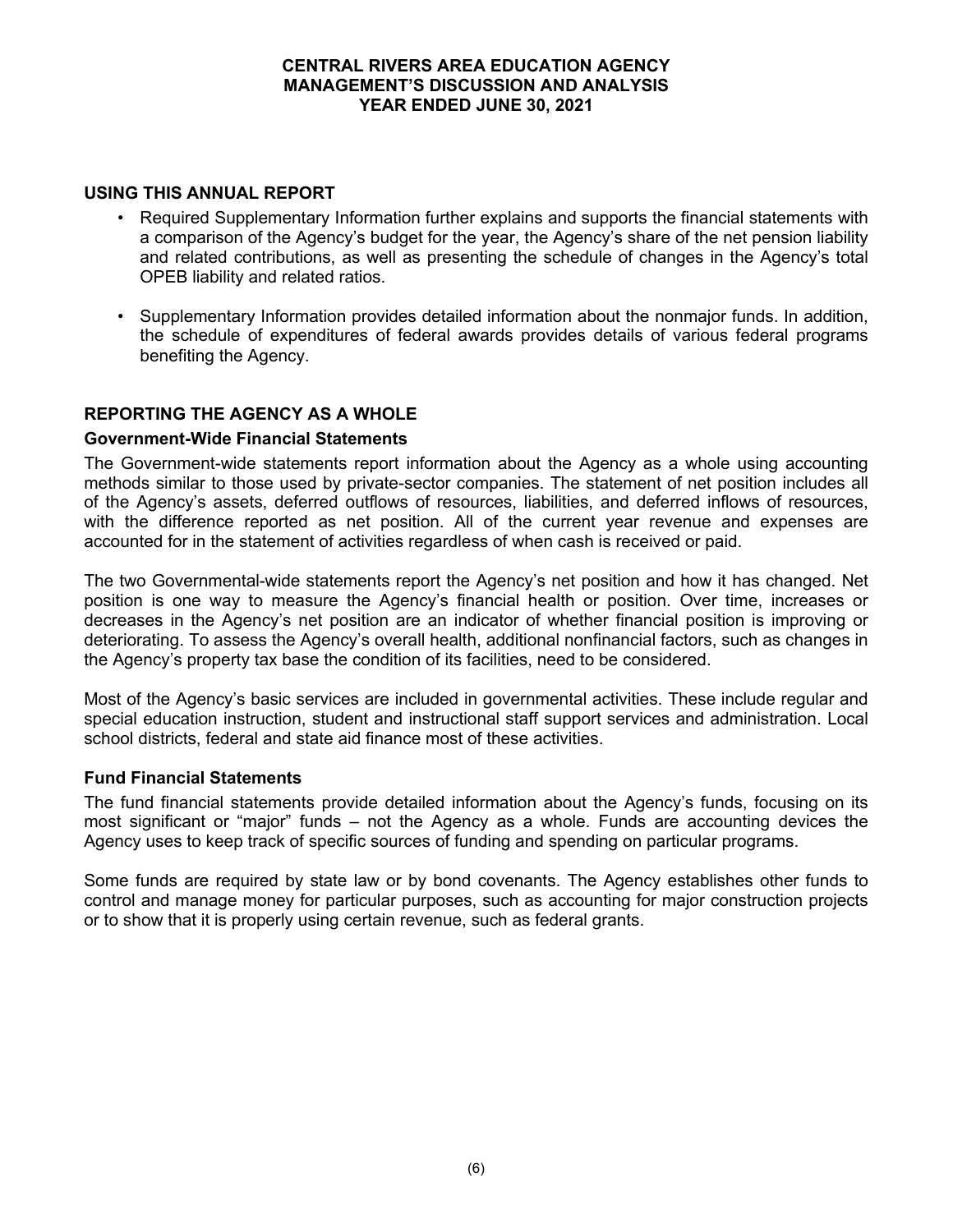# **REPORTING THE AGENCY AS A WHOLE**

#### **Fund Financial Statements**

The Agency has three kinds of funds:

1. Governmental funds account for most of the Agency's basic services. These focus on how cash and other financial assets readily converted to cash flow in and out and the balances left at year-end available for spending. Consequently, the governmental fund statements provide a detailed short-term view that helps determine whether there are more or fewer financial resources that can be spent in the near future to finance the Agency's programs. The Agency's governmental funds include: (a) the General Fund, (b) the Special Revenue Funds, (c) the Capital Projects Fund, and (d) the Debt Service Fund.

The required financial statements for governmental funds include a balance sheet and a statement of revenue, expenditures, and changes in fund balances.

2. Proprietary funds include internal services funds which are used to account for dental and health insurance, and employee flexible dollars.

The required financial statements for the proprietary funds include a statement of net position, a statement of revenues, expenses and changes in net position and a statement of cash flows.

3. Custodial funds are funds through which the Agency administers and accounts for certain federal and/or state grants on behalf of other entities. The Agency is responsible for ensuring assets reported in the fiduciary funds are used only for their intended purposes and by those to whom the assets belong. The Agency excludes these activities from the Governmental-wide financial statements because it cannot use the assets to finance its operations.

The required financial statements for fiduciary funds are a Statement of Fiduciary Net Position and a Statement of Changes in Fiduciary Net Position.

Reconciliations between the Government-wide financial statements and the fund financial statements follow the fund financial statements.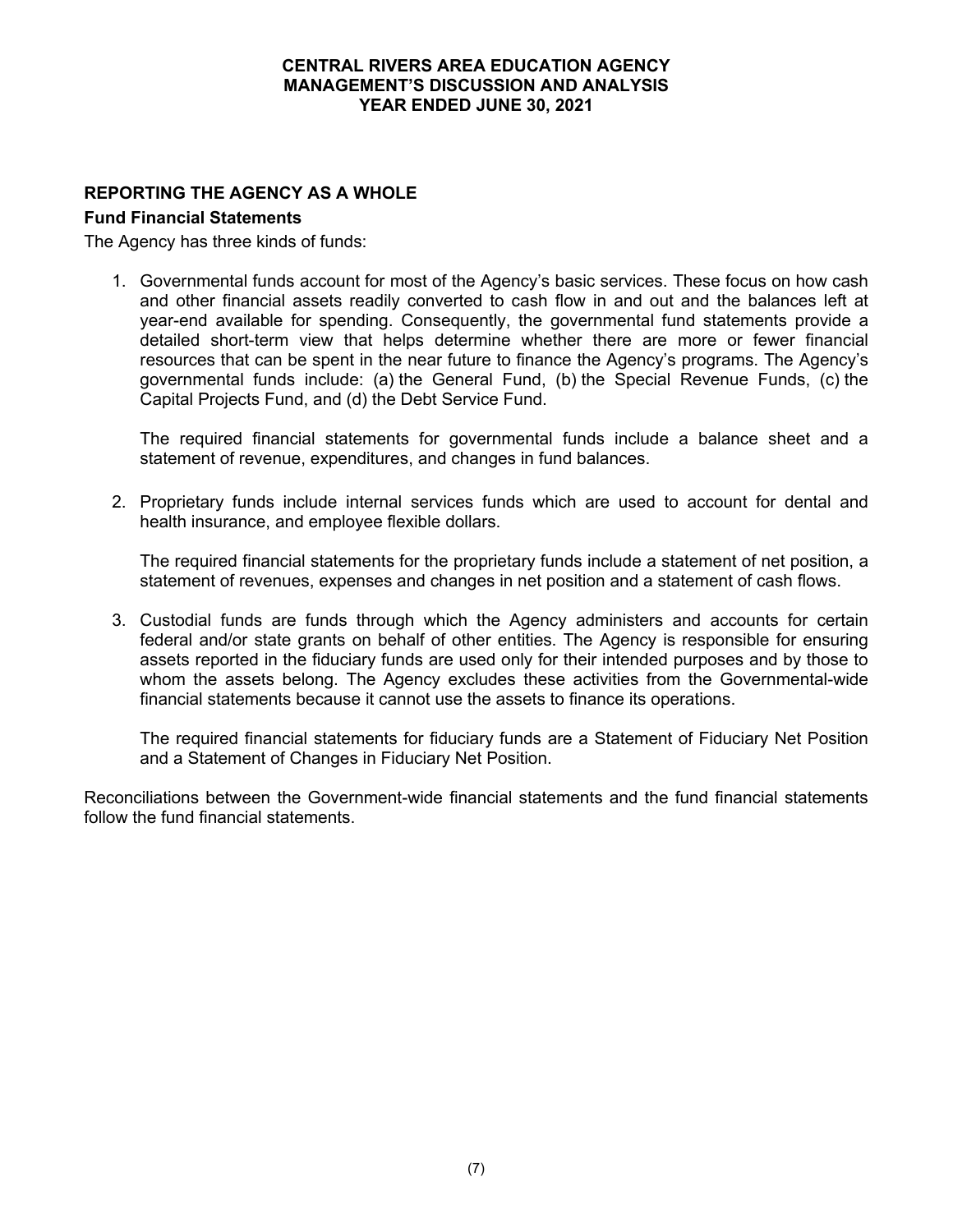# **GOVERNMENT-WIDE FINANCIAL ANALYSIS**

As noted earlier, net position may serve over time as a useful indicator of financial position. The Agency's net position as of the end of fiscal year 2021 was \$6.6 million deficit compared to a deficit balance of approximately \$7.9 million as of the end of fiscal year 2020.

|                                                                          | <b>Condensed Statement of</b>  |                  |  |  |  |  |
|--------------------------------------------------------------------------|--------------------------------|------------------|--|--|--|--|
|                                                                          | <b>Net Position</b>            |                  |  |  |  |  |
|                                                                          | <b>Governmental Activities</b> |                  |  |  |  |  |
|                                                                          | <b>June 30,</b>                |                  |  |  |  |  |
|                                                                          | 2021                           | 2020             |  |  |  |  |
| <b>Assets</b>                                                            |                                |                  |  |  |  |  |
| <b>Current and Other Assets</b>                                          | 21,092,443<br>\$.              | 19,036,629<br>\$ |  |  |  |  |
| <b>Capital Assets</b>                                                    | 11,266,902                     | 11,442,397       |  |  |  |  |
| <b>Total Assets</b>                                                      | 32,359,345                     | 30,479,026       |  |  |  |  |
| <b>Deferred Outflows of Resources</b>                                    | 8,166,495                      | 8,048,055        |  |  |  |  |
| <b>Total Assets and Deferred Outflows of Resources</b>                   | 40,525,840                     | 38,527,081<br>\$ |  |  |  |  |
| Liabilities                                                              |                                |                  |  |  |  |  |
| Long-Term Obligations                                                    | \$<br>37,605,971               | \$<br>34,206,516 |  |  |  |  |
| <b>Other Liabilities</b>                                                 | 6,610,662                      | 6,593,619        |  |  |  |  |
| <b>Total Liabilities</b>                                                 | 44,216,633                     | 40,800,135       |  |  |  |  |
| <b>Deferred Inflows of Resources</b>                                     | 2,920,138                      | 5,586,794        |  |  |  |  |
| <b>Net Position</b>                                                      |                                |                  |  |  |  |  |
| Net Investment in Capital Assets                                         | 6,291,461                      | 6,027,941        |  |  |  |  |
| Restricted                                                               | 1,111,070                      | 975,915          |  |  |  |  |
| Unrestricted                                                             | (14, 013, 462)                 | (14, 863, 704)   |  |  |  |  |
| <b>Total Net Position</b>                                                | (6,610,931)                    | (7,859,848)      |  |  |  |  |
| <b>Total Liabilities, Deferred Inflows of Resources and Net Position</b> | 40,525,840<br>S.               | 38,527,081<br>\$ |  |  |  |  |

The Agency's combined net position increased by 15.9%, or \$1,248,917, from fiscal year 2020. The change in net position was primarily due to the calculation of IPERS net pension liability.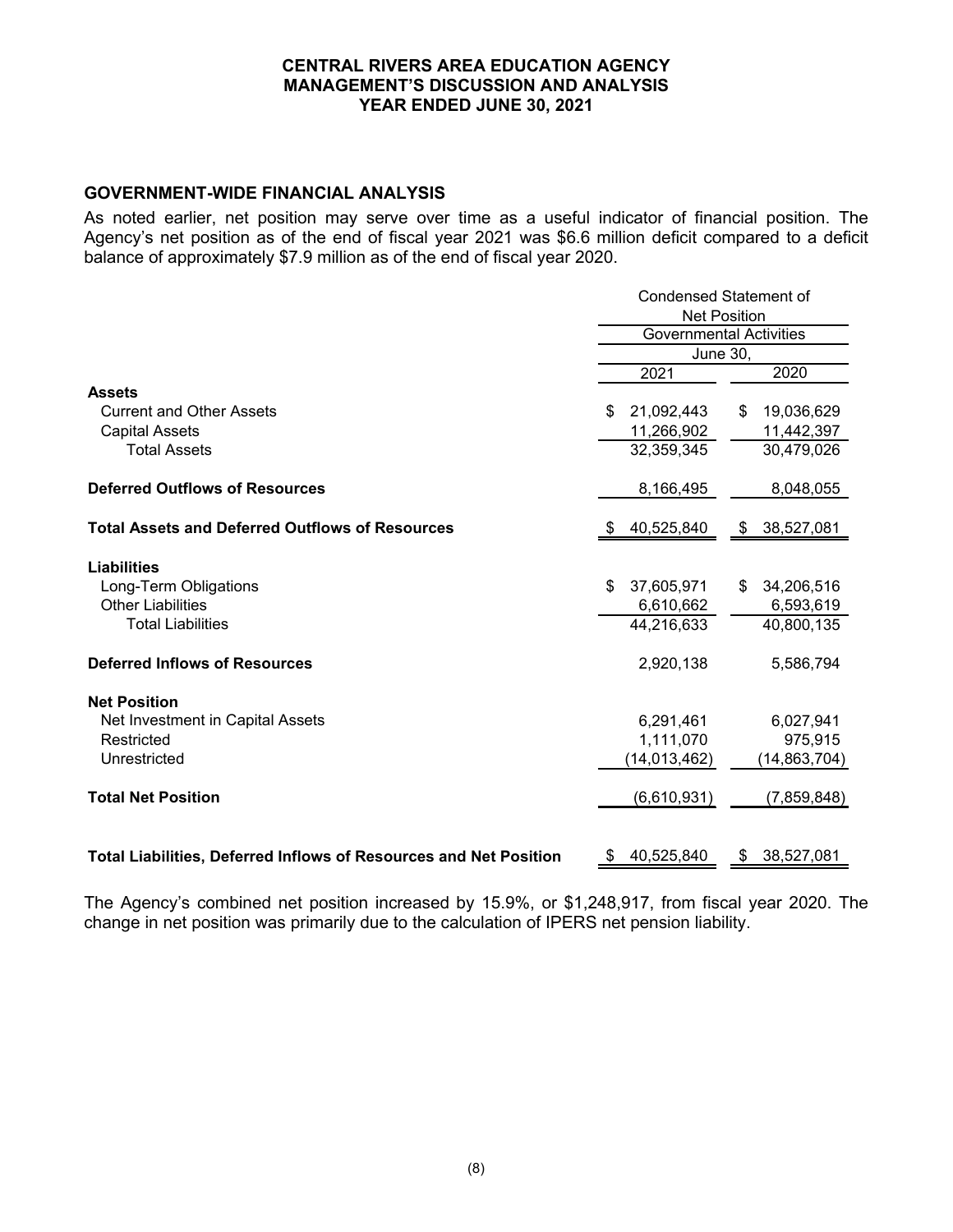# **GOVERNMENT-WIDE FINANCIAL ANALYSIS**

The following analysis details the changes in net position resulting from the Agency's activities.

|                                             |                   | <b>Changes in Net Position</b> |  |  |  |  |
|---------------------------------------------|-------------------|--------------------------------|--|--|--|--|
|                                             |                   | <b>Governmental Activities</b> |  |  |  |  |
|                                             |                   | June 30,                       |  |  |  |  |
|                                             | 2021              | 2020                           |  |  |  |  |
| <b>Revenues</b>                             |                   |                                |  |  |  |  |
| Program Revenues:                           |                   |                                |  |  |  |  |
| <b>Charges for Service</b>                  | \$<br>1,690,002   | \$<br>1,625,996                |  |  |  |  |
| <b>Operating Grants and Contributions</b>   | 26,462,723        | 26,274,739                     |  |  |  |  |
| <b>General Revenues:</b>                    |                   |                                |  |  |  |  |
| <b>Property Tax</b>                         | 13,197,919        | 12,940,645                     |  |  |  |  |
| <b>State Foundation Aid</b>                 | 14,314,213        | 13,853,924                     |  |  |  |  |
| Unrestricted Investment Earnings            | 42,924            | 184,188                        |  |  |  |  |
| <b>Total Revenues</b>                       | 55,707,781        | 54,879,492                     |  |  |  |  |
| <b>Expenses</b>                             |                   |                                |  |  |  |  |
| Program Expenses:                           |                   |                                |  |  |  |  |
| Instruction                                 | 7,859,288         | 7,857,851                      |  |  |  |  |
| <b>Student Support Services</b>             | 24, 231, 247      | 23,720,619                     |  |  |  |  |
| <b>Instructional Staff Support Services</b> | 12,414,609        | 12,480,548                     |  |  |  |  |
| <b>General Administration</b>               | 1,796,591         | 1,746,603                      |  |  |  |  |
| <b>Business Administration</b>              | 6,130,994         | 5,825,514                      |  |  |  |  |
| Plan Operations and maintenance             | 1,224,194         | 1,606,492                      |  |  |  |  |
| <b>Central and Other Support Services</b>   | 83,124            | 398,456                        |  |  |  |  |
| Noninstructional programs                   | 137,247           | 131,624                        |  |  |  |  |
| Debt service fiscal charges                 | 139,234           | 146,651                        |  |  |  |  |
| Depreciation (unallocated)                  | 442,336           | 424,310                        |  |  |  |  |
| <b>Total Expenses</b>                       | 54,458,864        | 54,338,668                     |  |  |  |  |
| <b>Change in Net Position</b>               | 1,248,917         | 540,824                        |  |  |  |  |
| Net Position - Beginning of Year            | (7,859,848)       | (8,400,672)                    |  |  |  |  |
| <b>Net Position - End of Year</b>           | \$<br>(6,610,931) | \$<br>(7,859,848)              |  |  |  |  |

The Agency's expenses primarily relate to instruction, student support services, and instructional staff support services.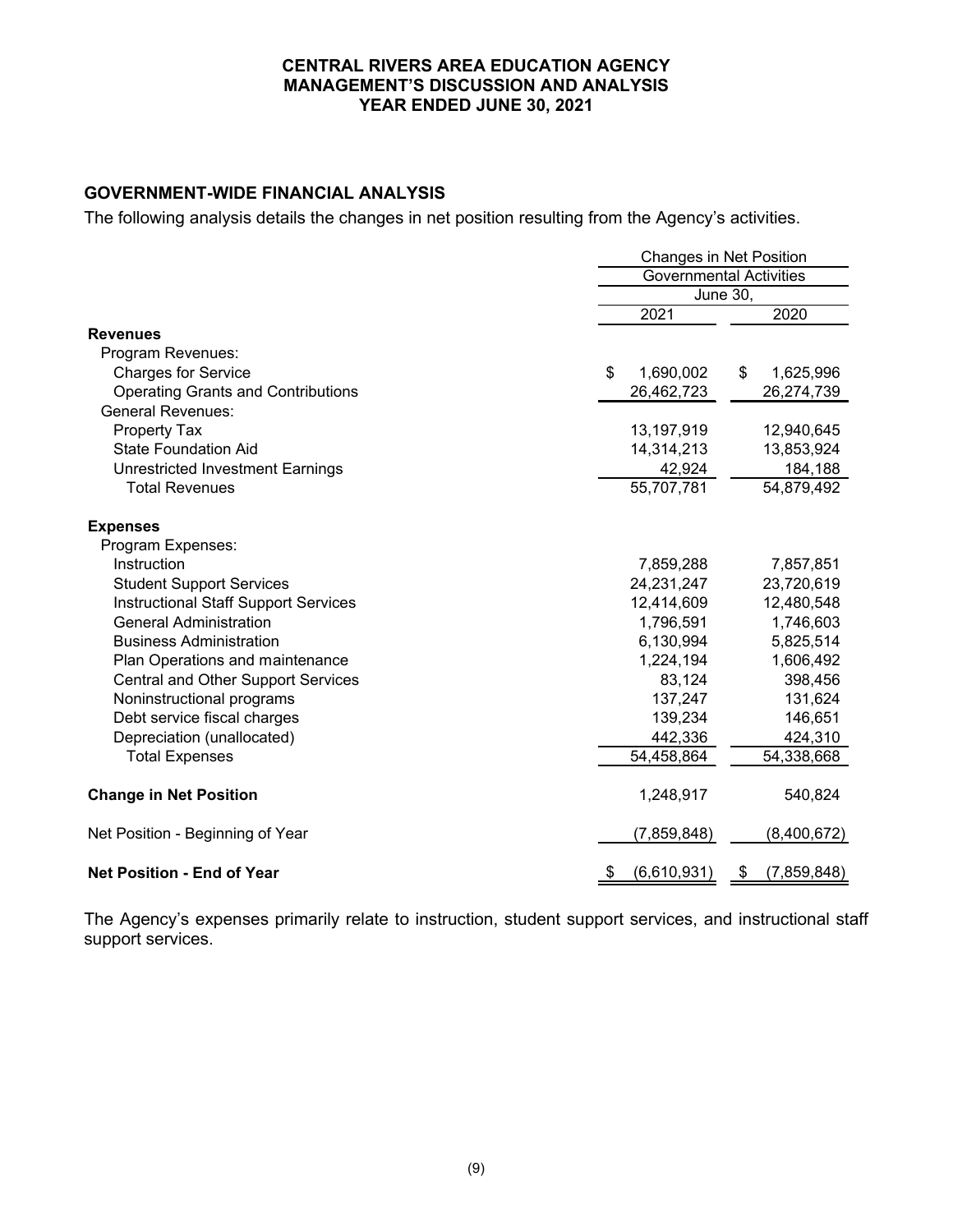#### **INDIVIDUAL FUND ANALYSIS**

As previously noted, Central Rivers Area Education Agency uses fund accounting to ensure and demonstrate compliance with finance-related legal requirements.

The Agency's governmental funds reported combined fund balances of \$13,558,961, which is an increase from the beginning of the year fund balances of \$11,479,920.

#### **Governmental Fund Highlights**

The General Fund balance increased \$2,079,041. The primary reason for the increase in the General Fund balance was due to the decrease in travel expenditures and an increase in revenue from state and federal sources.

# **BUDGETARY HIGHLIGHTS**

Area Education Agencies are required to submit the original certified budget to the Department of Education by February 15<sup>th</sup>. This due date is frequently before the legislature has set funding levels for the fiscal year budget being certified and before federal allocations are known. It may also be prior to knowing settlements with collective bargaining units. Therefore, the Agency amended its budgeted revenues and expenditures to reflect more accurate assumptions.

# **CAPITAL ASSET AND DEBT ADMINISTRATION**

#### **Capital Assets**

As of June 30, 2021, the Agency had invested \$11,266,902, net of accumulated depreciation, in a broad range of capital assets, including land, buildings, computers, and audio-visual equipment. This is a net decrease of \$175,495 from the prior fiscal year.

The Agency reported depreciation expense of \$792,564 in fiscal year 2021 and total accumulated depreciation of \$11,897,206 as of June 30, 2021. More detailed information about capital assets is available in Note 3 to the financial statements.

#### **Long-Term Liabilities**

As of June 30, 2021, the Agency had \$38,527,719 of long-term liabilities that consisted of net pension liability, total OPEB liability, certificates of participation, lease obligations, compensated absences, and termination benefits. In fiscal year 2017, the Agency sold \$6,082,240 in certificates of participation for land and facilities. More detailed information about the Agency's long-term liabilities is available in Note 6 to the financial statements.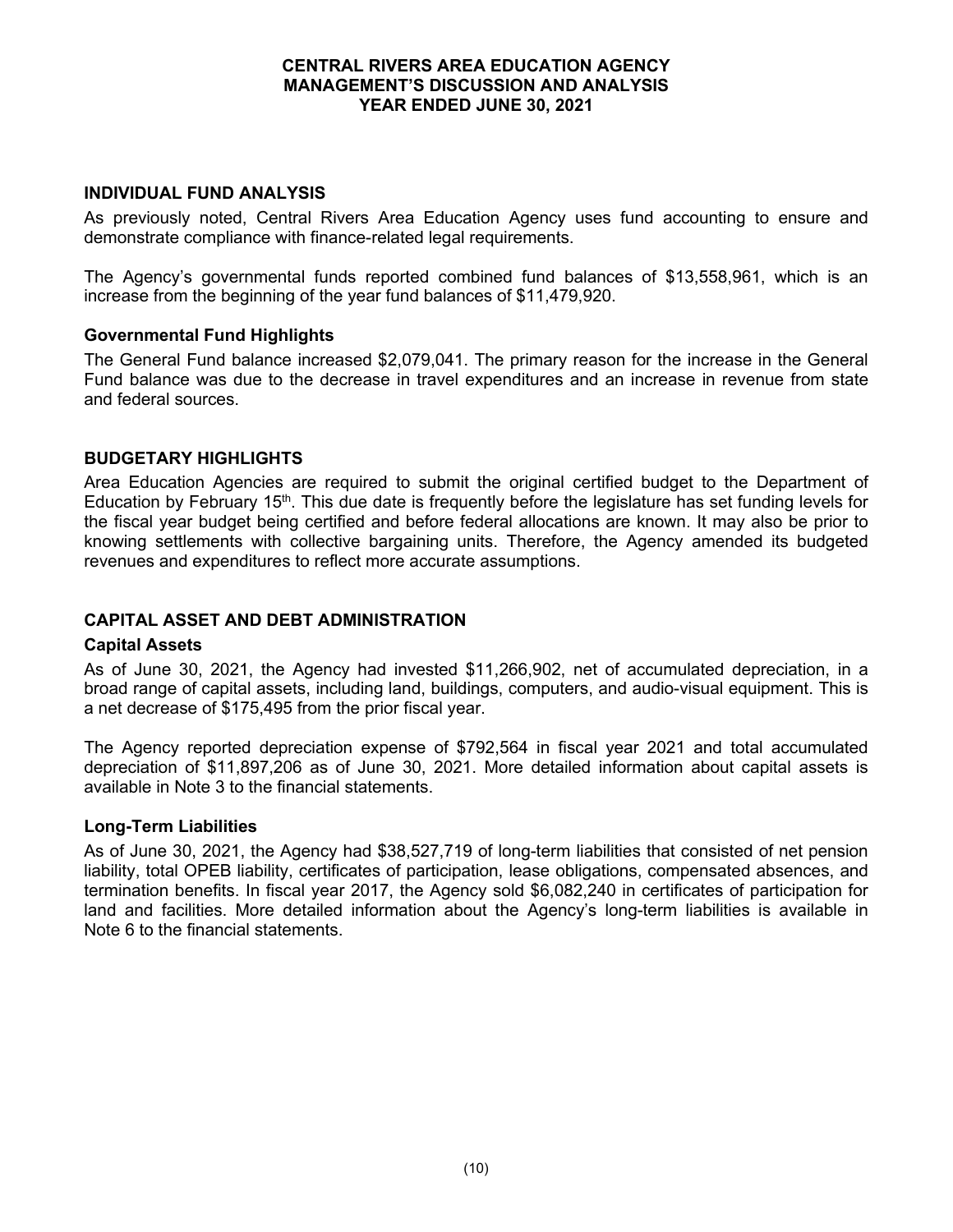# **ECONOMIC FACTORS AND NEXT YEAR'S BUDGET**

At the time these financial statements were prepared and audited, the Agency was aware of several existing circumstances that could significantly affect its financial health in the future:

The agency continued to see savings from the reduction in travel expenses and mileage reimbursement to employees due to changes made during the COVID-19 pandemic. It is unclear how COVID-19 will impact future fiscal years and if these changes will remain permanent.

Due to the economy, state and federal funding levels continue to be an area of concern for the LEAs and AEAs throughout the state. For fiscal year 2022, the supplemental state aid was set by the legislature at 2.40% and the state-wide reduction to all area education agencies remained at \$22.5 million.

With much of our funding based on enrollment, stable enrollment is critical in maintaining a sound financial position. The Agency had seen an increase of 72.7 in the budgeted enrollment in the Fall of 2021.

Health Insurance contributions can have a significant impact on the Agency's negotiated settlements and employee benefit expenses. The Agency has decided to fully self-fund their health insurance plan beginning with the July 1, 2018, plan year. The self-insurance fund balance at the end of fiscal year 2021 was \$1,723,252.

The Agency continued to lease the Special Education and Conference Center facilities to a school district in fiscal year 2021. Once the lease is terminated, the Agency will resume looking for buyers interested in purchasing these facilities. It is the intent of the Board to commit the proceeds and investment income from the sale of the facilities, to repay the lease purchase agreement the Board approved in January, 2017. As of June 30, 2021, the Board had committed \$4,607,770 toward the repayment of the remaining principal of \$4,837,800.

#### **CONTACTING THE AGENCY'S FINANCIAL MANAGEMENT**

This financial report is designed to provide the Agency's citizens, taxpayers, customers, investors, and creditors with a general overview of the Agency's finances and to demonstrate the Agency's accountability for the money it receives. If you have questions about this report or need additional financial information, contact the Chief Financial Officer's office of Central Rivers Area Education Agency, 1521 Technology Parkway, Cedar Falls, Iowa, 50613.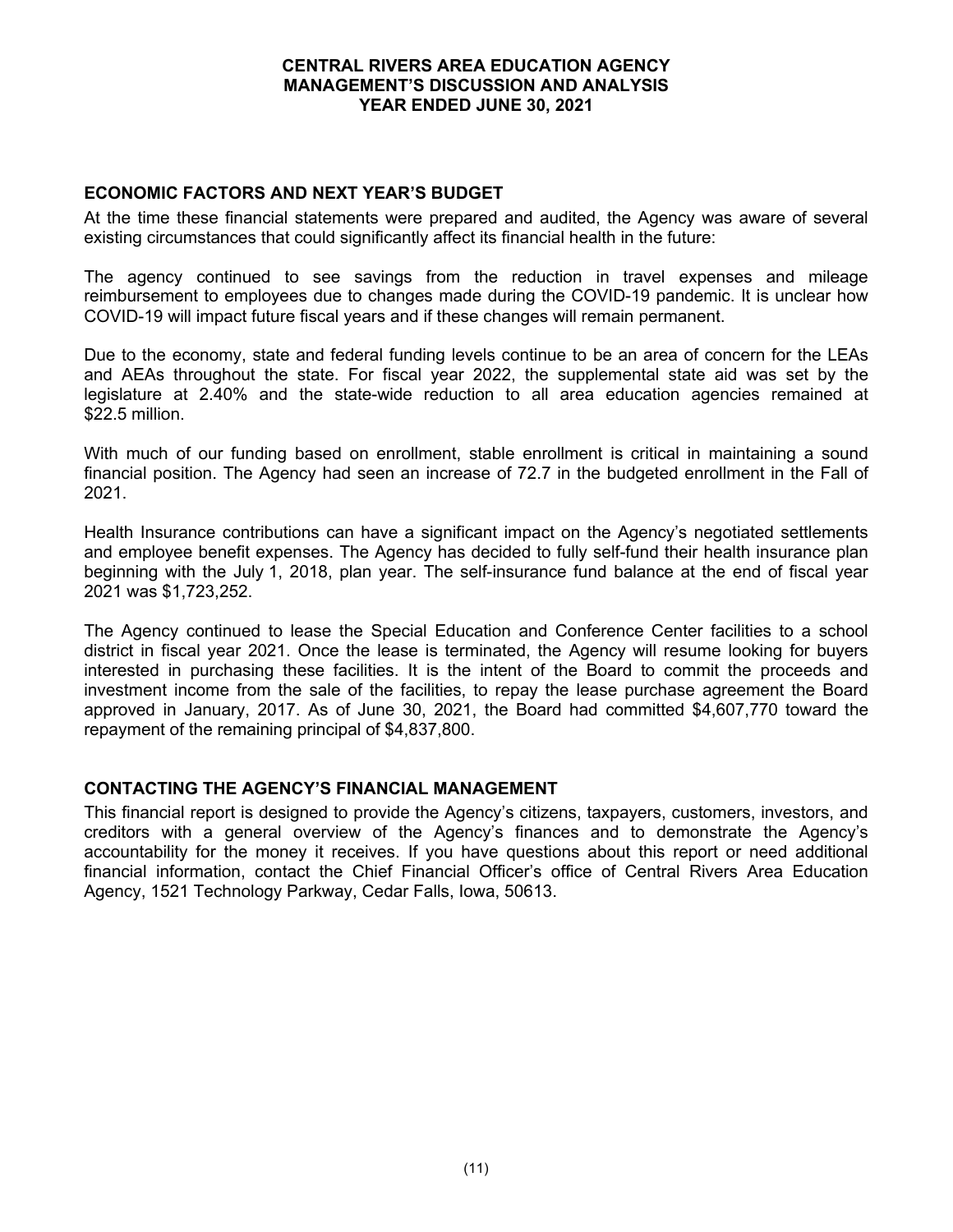# **CENTRAL RIVERS AREA EDUCATION AGENCY STATEMENT OF NET POSITION YEAR ENDED JUNE 30, 2021**

|                                                        |                   | <b>Component Unit</b> |  |  |
|--------------------------------------------------------|-------------------|-----------------------|--|--|
|                                                        | Governmental      | AEA6<br>Foundation    |  |  |
|                                                        | Activities        |                       |  |  |
| <b>ASSETS</b>                                          |                   |                       |  |  |
| Cash, Cash Equivalents, and Investments                | \$<br>18,210,490  | \$<br>758,420         |  |  |
| <b>Accounts Receivable</b>                             | 830               |                       |  |  |
| Due from Other Governments                             | 2,652,678         |                       |  |  |
| Inventories                                            | 71,677            |                       |  |  |
| <b>Prepaid Expenses</b>                                | 156,768           |                       |  |  |
| Capital Assets, Not Depreciable                        | 1,270,198         |                       |  |  |
| Capital Assets, Depreciable                            |                   |                       |  |  |
| (Net of Accumulated Depreciation)                      | 9,996,704         |                       |  |  |
| <b>Total Assets</b>                                    | 32,359,345        | 758,420               |  |  |
| <b>DEFERRED OUTFLOWS OF RESOURCES</b>                  |                   |                       |  |  |
| <b>Pension Related Deferred Outflows</b>               | 7,352,323         |                       |  |  |
| <b>OPEB Related Deferred Outflows</b>                  | 814,172           |                       |  |  |
| <b>Total Deferred Outflows of Resources</b>            | 8,166,495         |                       |  |  |
| <b>Total Assets and Deferred Outflows of Resources</b> | 40,525,840        | 758,420               |  |  |
| <b>LIABILITIES</b>                                     |                   |                       |  |  |
| <b>Accounts Payable</b>                                | 1,305,972         |                       |  |  |
| Salaries and Benefits Payable                          | 4,374,088         |                       |  |  |
| Deposits Payable                                       | 8,854             |                       |  |  |
| Long-Term Liabilities:                                 |                   |                       |  |  |
| Portion Due or Payable Within One Year:                |                   |                       |  |  |
| Certificates of Participation                          | 348,109           |                       |  |  |
| <b>Capital Lease</b>                                   | 40,920            |                       |  |  |
| <b>Compensated Absences</b>                            | 347,085           |                       |  |  |
| <b>Special Termination Benefit</b>                     | 30,000            |                       |  |  |
| Net OPEB Liability                                     | 155,634           |                       |  |  |
| Portion Due or Payable After One Year:                 |                   |                       |  |  |
| Certificates of Participation                          | 4,489,692         |                       |  |  |
| <b>Capital Lease</b>                                   | 96,720            |                       |  |  |
| Net Pension Liability                                  | 30,142,200        |                       |  |  |
| Net OPEB Liability                                     | 2,877,359         |                       |  |  |
| <b>Total Liabilities</b>                               | 44,216,633        |                       |  |  |
| DEFERRED INFLOWS OF RESOURCES                          |                   |                       |  |  |
| Pension Related Deferred Inflows                       | 2,765,944         |                       |  |  |
| <b>OPEB Related Deferred Inflows</b>                   | 154,194           |                       |  |  |
| <b>Total Deferred Inflows of Resources</b>             | 2,920,138         |                       |  |  |
|                                                        |                   |                       |  |  |
| <b>NET POSITION</b>                                    |                   |                       |  |  |
| Net Investment in Capital Assets                       | 6,291,461         |                       |  |  |
| Restricted for:                                        |                   |                       |  |  |
| <b>Categorical Funding</b>                             | 540,102           |                       |  |  |
| Media Materials                                        | 570,968           |                       |  |  |
| Unrestricted                                           | (14, 013, 462)    | 758,420               |  |  |
| <b>Total Net Position</b>                              | \$<br>(6,610,931) | \$<br>758,420         |  |  |

*See accompanying Notes to Financial Statements.*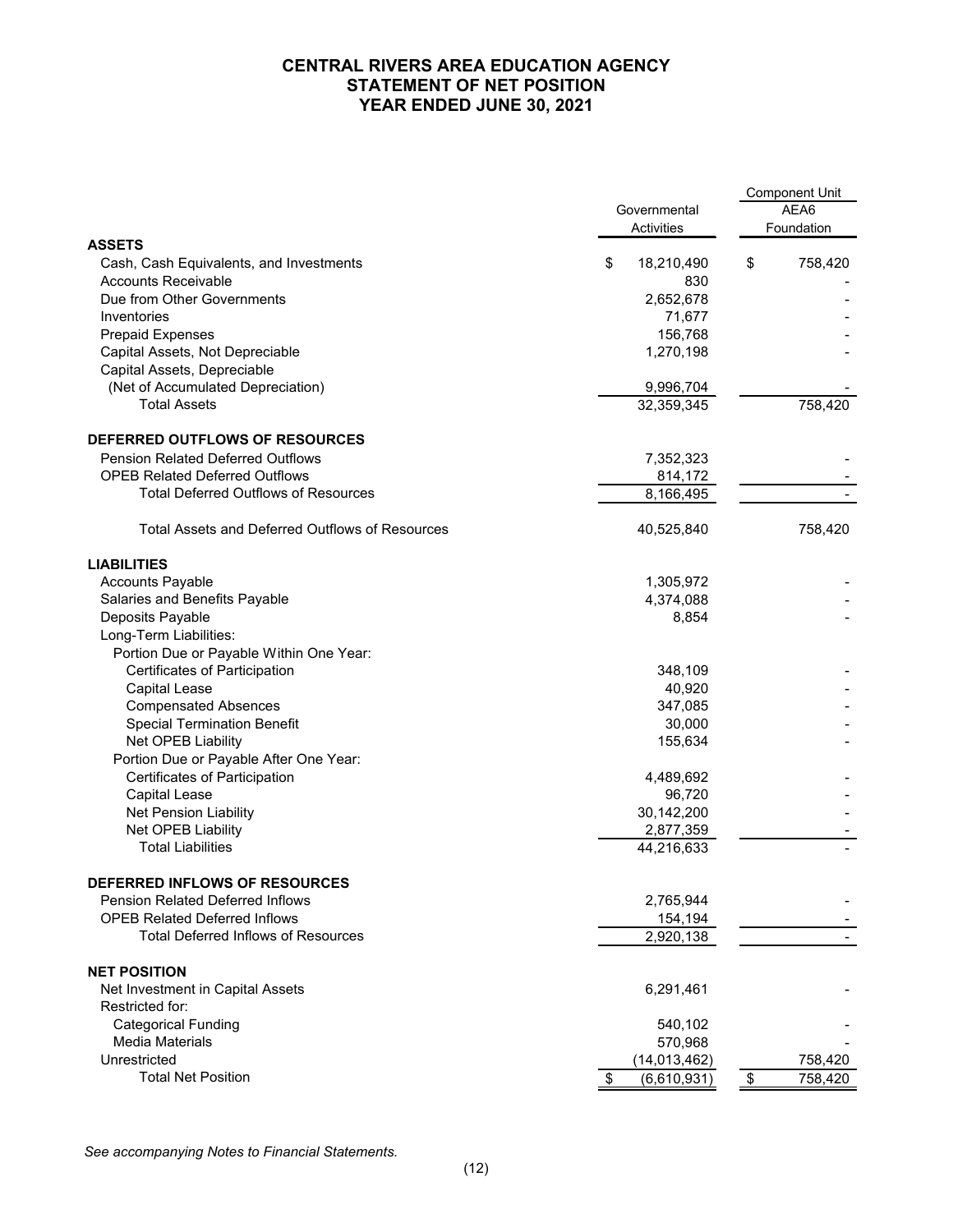# **CENTRAL RIVERS AREA EDUCATION AGENCY STATEMENT OF ACTIVITIES YEAR ENDED JUNE 30, 2021**

|                                      |                                  |                                          |     |           |            |                     |                | Net (Expense)<br>Revenue and |                  |
|--------------------------------------|----------------------------------|------------------------------------------|-----|-----------|------------|---------------------|----------------|------------------------------|------------------|
|                                      |                                  |                                          |     |           |            |                     |                | Changes in                   |                  |
|                                      | Program Revenues                 |                                          |     |           |            | <b>Net Position</b> | Component Unit |                              |                  |
|                                      |                                  |                                          |     | Charges   |            | Operating           |                |                              |                  |
|                                      |                                  |                                          |     | for       | Grants and |                     |                | Governmental                 | AEA <sub>6</sub> |
| <b>Functions</b>                     |                                  | <b>Expenses</b>                          |     | Service   |            | Contributions       |                | <b>Activities</b>            | Foundation       |
| <b>Governmental Activities</b>       |                                  |                                          |     |           |            |                     |                |                              |                  |
| Instruction                          | \$                               | 7,859,288                                | \$  | 491,854   | \$         | 5,619,765           | \$             | (1,747,669)                  | \$               |
| <b>Student Support Services</b>      |                                  | 24, 231, 247                             |     |           |            | 20,301,745          |                | (3,929,502)                  |                  |
| Instructional Staff Support Services |                                  | 12,414,609                               |     | 512,959   |            | 541,213             |                | (11,360,437)                 |                  |
| <b>General Administration</b>        |                                  | 1,796,591                                |     | 40,749    |            |                     |                | (1,755,842)                  |                  |
| <b>Business Administration</b>       |                                  | 6,130,994                                |     | 17,388    |            |                     |                | (6, 113, 606)                |                  |
| Plant Operations and Maintenance     |                                  | 1,224,194                                |     |           |            |                     |                | (1,224,194)                  |                  |
| Central and Other Support Services   |                                  | 83,124                                   |     |           |            |                     |                | (83, 124)                    |                  |
| Noninstructional Programs            |                                  | 137,247                                  |     | 627,052   |            |                     |                | 489,805                      |                  |
| Debt Service Fiscal Charges          |                                  | 139,234                                  |     |           |            |                     |                | (139, 234)                   |                  |
| Depreciation (Unallocated)           |                                  | 442,336                                  |     |           |            |                     |                | (442, 336)                   |                  |
| <b>Total Governmental Activities</b> |                                  | 54,458,864                               | \$  | 1,690,002 | \$         | 26,462,723          |                | (26, 306, 139)               |                  |
| <b>Component Unit</b>                |                                  |                                          |     |           |            |                     |                |                              |                  |
| <b>AEA6 Foundation</b>               |                                  | 16,994                                   | -\$ |           |            |                     |                |                              | (16, 994)        |
|                                      |                                  | <b>General Revenues</b>                  |     |           |            |                     |                |                              |                  |
|                                      |                                  | Property Tax levied for General Purposes |     |           |            |                     |                | 13,197,919                   |                  |
| <b>State Foundation Aid</b>          |                                  |                                          |     |           |            | 14,314,213          |                |                              |                  |
|                                      | Unrestricted Investment Earnings |                                          |     |           |            | 42,924              | 39,267         |                              |                  |
|                                      |                                  | <b>Total General Revenues</b>            |     |           |            |                     |                | 27,555,056                   | 39,267           |
| <b>CHANGE IN NET POSITION</b>        |                                  |                                          |     |           |            |                     |                | 1,248,917                    | 22,273           |
|                                      | Net Position - Beginning of Year |                                          |     |           |            |                     | (7,859,848)    | 736,147                      |                  |
|                                      |                                  | <b>NET POSITION - END OF YEAR</b>        |     |           |            |                     | S              | (6,610,931)                  | 758,420          |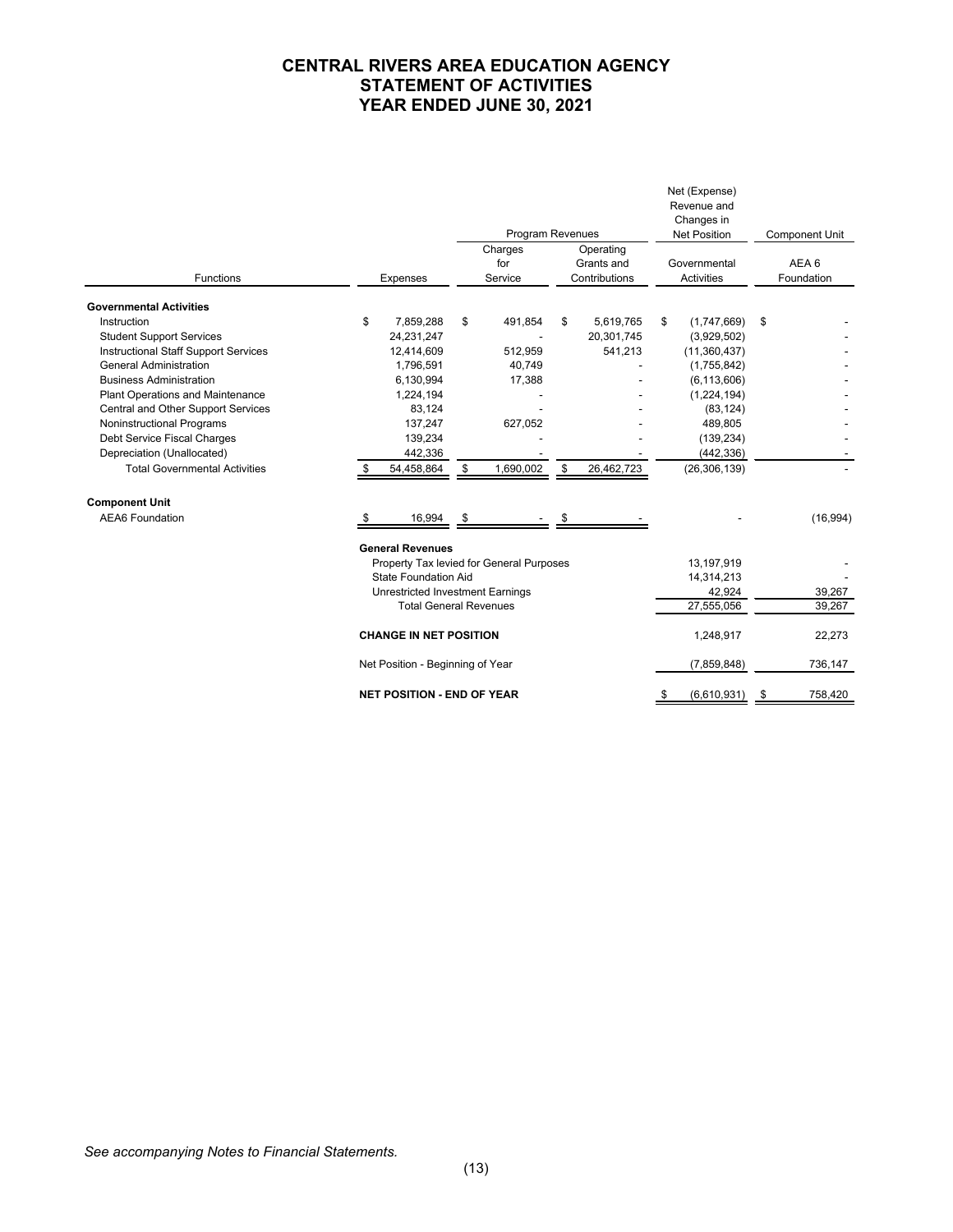# **CENTRAL RIVERS AREA EDUCATION AGENCY BALANCE SHEET GOVERNMENTAL FUNDS JUNE 30, 2021**

|                                            | General          |               | Total<br>Nonmajor<br>Governmental<br>Funds |    | Total      |
|--------------------------------------------|------------------|---------------|--------------------------------------------|----|------------|
| <b>ASSETS</b>                              |                  |               |                                            |    |            |
| Cash, Cash Equivalents, and Investments    | \$<br>15,337,965 | \$            | 170,257                                    | S  | 15,508,222 |
| Due from Other Governments                 | 2,149,650        |               | 503,028                                    |    | 2,652,678  |
| Due from Other Funds                       | 238,794          |               |                                            |    | 238,794    |
| Inventories                                | 71,677           |               |                                            |    | 71,677     |
| Prepaids                                   | 156,768          |               |                                            |    | 156,768    |
| <b>Total Assets</b>                        | \$<br>17,954,854 | $\frac{1}{2}$ | 673,285                                    | \$ | 18,628,139 |
| <b>LIABILITIES</b>                         |                  |               |                                            |    |            |
| <b>Accounts Payable</b>                    | \$<br>1,097,290  | \$            | 48,698                                     | \$ | 1,145,988  |
| Salaries and Benefits Payable              | 3,007,787        |               | 321,529                                    |    | 3,329,316  |
| Deposits Payable                           | 8,854            |               |                                            |    | 8,854      |
| Due to Other Governments                   | 4,243            |               |                                            |    | 4,243      |
| Due to Other Funds                         | 277,719          |               | 303,058                                    |    | 580,777    |
| <b>Total Liabilities</b>                   | 4,395,893        |               | 673,285                                    |    | 5,069,178  |
| <b>FUND BALANCES</b>                       |                  |               |                                            |    |            |
| Nonspendable:                              |                  |               |                                            |    |            |
| Inventories                                | 71,677           |               |                                            |    | 71,677     |
| <b>Prepaid Expenses</b>                    | 156,768          |               |                                            |    | 156,768    |
| Restricted for:                            |                  |               |                                            |    |            |
| <b>Categorical Funding</b>                 | 540,102          |               |                                            |    | 540,102    |
| <b>Media Materials</b>                     | 570,968          |               |                                            |    | 570,968    |
| Committed for:                             |                  |               |                                            |    |            |
| Retro Workers' Compensation Program        | 250,947          |               |                                            |    | 250,947    |
| Principal and Interest                     | 475,343          |               |                                            |    | 475,343    |
| <b>Building Debt</b>                       | 4,132,427        |               |                                            |    | 4,132,427  |
| Parking Lot                                | 200,000          |               |                                            |    | 200,000    |
| <b>Technology Updates</b>                  | 250,000          |               |                                            |    | 250,000    |
| <b>Building Renovations</b>                | 500,000          |               |                                            |    | 500,000    |
| Assigned for:                              |                  |               |                                            |    |            |
| <b>Equipment Repair</b>                    | 46,991           |               |                                            |    | 46,991     |
| Teachers from Spain                        | 13,318           |               |                                            |    | 13,318     |
| Unassigned                                 | 6,350,420        |               |                                            |    | 6,350,420  |
| <b>Total Fund Balances</b>                 | 13,558,961       |               |                                            |    | 13,558,961 |
| <b>Total Liabilities and Fund Balances</b> | \$<br>17,954,854 | \$            | 673,285                                    | \$ | 18,628,139 |

*See accompanying Notes to Financial Statements.*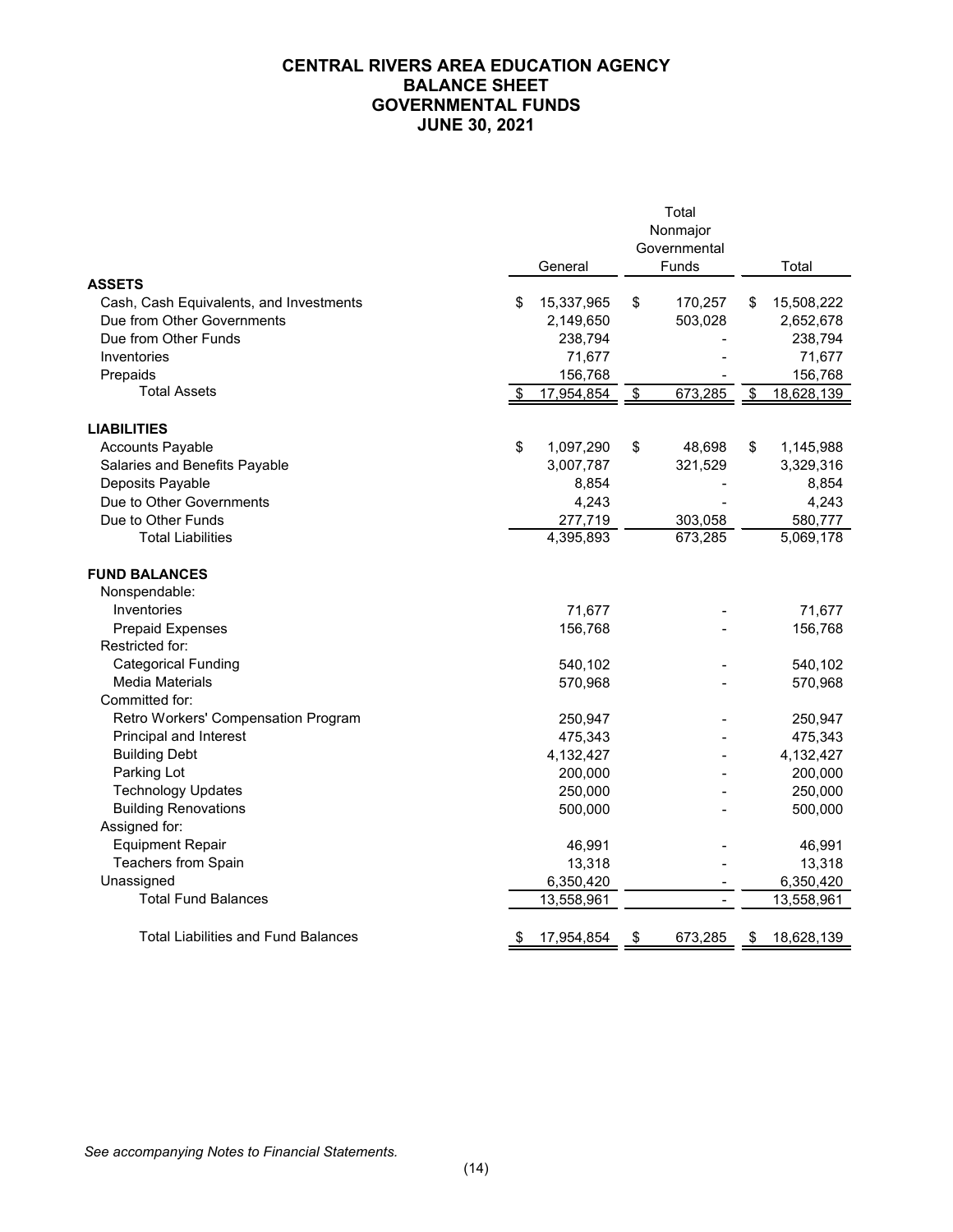#### **CENTRAL RIVERS AREA EDUCATION AGENCY RECONCILIATION OF THE BALANCE SHEET GOVERNMENTAL FUNDS TO THE STATEMENT OF NET POSITION YEAR ENDED JUNE 30, 2021**

| <b>Total Fund Balance for Governmental Funds</b>                                                                                                                                                                                                                                                                     |                                | \$<br>13,558,961                                                                    |
|----------------------------------------------------------------------------------------------------------------------------------------------------------------------------------------------------------------------------------------------------------------------------------------------------------------------|--------------------------------|-------------------------------------------------------------------------------------|
| Amounts reported for governmental activities in the Statement of Net<br>Position are different because:                                                                                                                                                                                                              |                                |                                                                                     |
| Capital assets used in governmental activities are not current financial<br>resources and, therefore, are not reported in the governmental funds.<br>The cost of assets is \$23,164,108 and the accumulated depreciation<br>is \$11,897,206.                                                                         |                                | 11,266,902                                                                          |
| Internal service funds are used by management to charge the costs<br>of dental and health insurance and employee flexible dollars to individual<br>funds. These assets and liabilities of the internal service funds are<br>included in governmental activities in the statement of net position.                    |                                | 1,844,568                                                                           |
| Pension and OPEB related deferred outflows of resources and deferred<br>inflows of resources are not due and payable in the current year and,<br>therefore, are not reported in the governmental funds.                                                                                                              |                                |                                                                                     |
| Deferred Outflows of Resources<br>Deferred Inflows of Resources                                                                                                                                                                                                                                                      | \$<br>8,166,495<br>(2,920,138) | 5,246,357                                                                           |
| Long-term liabilities are not due and payable in the current year and,<br>therefore, are not reported in the governmental funds.<br>Certificates of Participation<br><b>Capital Lease</b><br><b>Compensated Absences</b><br><b>Net Pension Liability</b><br>Net OPEB Liability<br><b>Special Termination Benefit</b> |                                | (4,837,801)<br>(137, 640)<br>(347,085)<br>(30, 142, 200)<br>(3,032,993)<br>(30,000) |
| <b>Total Net Position of Governmental Activities</b>                                                                                                                                                                                                                                                                 |                                | (6,610,931)                                                                         |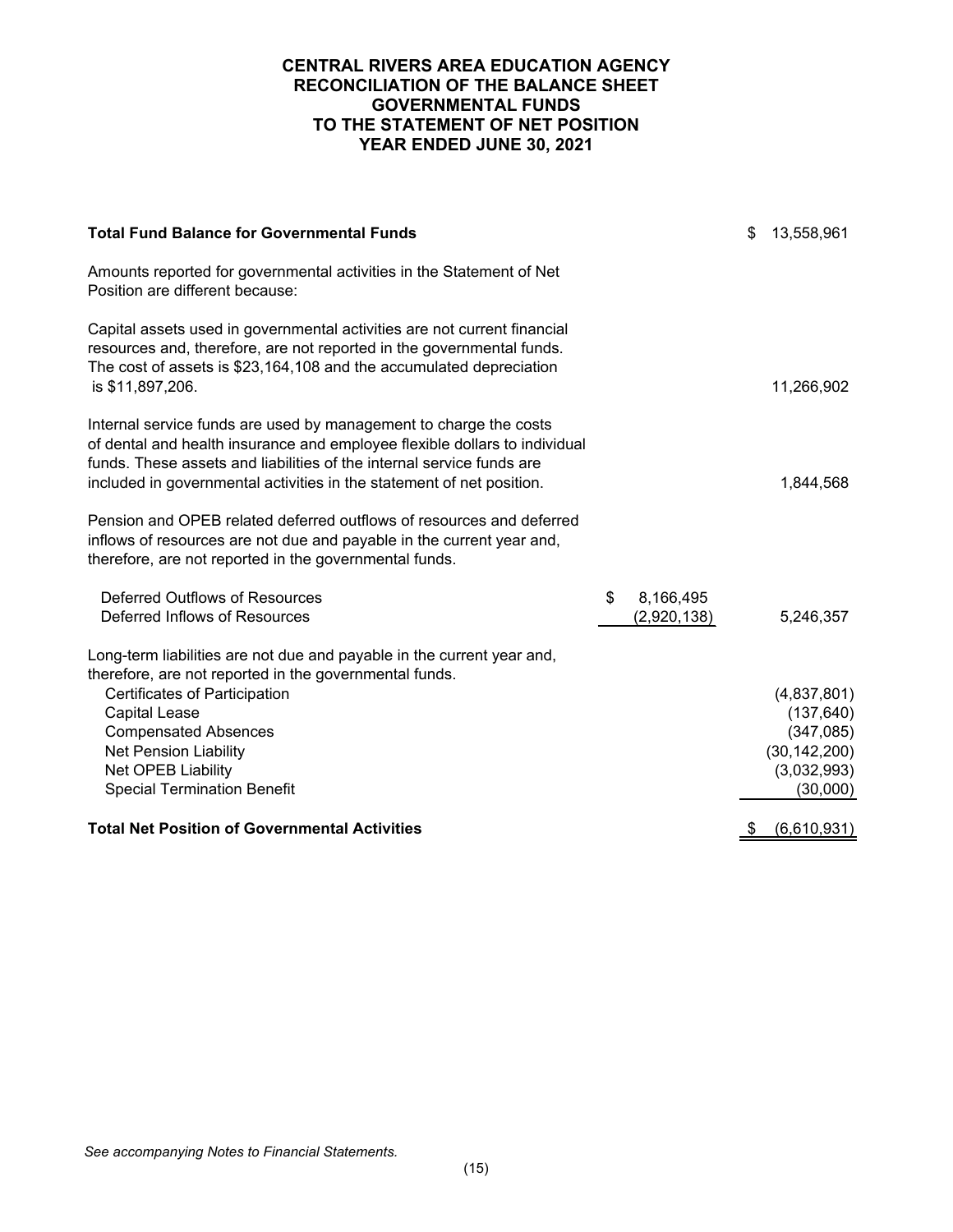#### **CENTRAL RIVERS AREA EDUCATION AGENCY STATEMENT OF REVENUES, EXPENDITURES, AND CHANGES IN FUND BALANCES GOVERNMENTAL FUNDS YEAR ENDED JUNE 30, 2021**

|                                             | General          | Total<br>Nonmajor<br>Governmental<br>Funds |    | Total      |
|---------------------------------------------|------------------|--------------------------------------------|----|------------|
| <b>REVENUES</b>                             |                  |                                            |    |            |
| Local Sources                               | \$<br>15,779,496 | \$<br>3,199,698                            | S  | 18,979,194 |
| <b>State Sources</b>                        | 17,611,515       | 1,748,730                                  |    | 19,360,245 |
| <b>Federal Sources</b>                      | 17,345,891       | 22,451                                     |    | 17,368,342 |
| <b>Total Revenues</b>                       | 50,736,902       | 4,970,879                                  |    | 55,707,781 |
| <b>EXPENDITURES</b>                         |                  |                                            |    |            |
| Current:                                    |                  |                                            |    |            |
| Instruction                                 | 3,242,005        | 4,525,868                                  |    | 7,767,873  |
| <b>Student Support Services</b>             | 23,604,556       | 100,050                                    |    | 23,704,606 |
| Instructional Staff Support Services        | 12,085,400       | 3,736                                      |    | 12,089,136 |
| <b>General Administration</b>               | 1,600,366        | 124,589                                    |    | 1,724,955  |
| <b>Business Administration</b>              | 5,851,571        | 183,341                                    |    | 6,034,912  |
| <b>Plant Operations and Maintenance</b>     | 1,332,749        | 18,198                                     |    | 1,350,947  |
| Central and Other Support Services          | 238,763          | 50                                         |    | 238,813    |
| Noninstructional Programs                   | 137,231          |                                            |    | 137,231    |
| <b>Transportation Services</b>              |                  | 385                                        |    | 385        |
| Facilities Acquisition and Construction     |                  | 75,306                                     |    | 75,306     |
| Debt Service                                |                  | 518,626                                    |    | 518,626    |
| <b>Total Expenditures</b>                   | 48,092,641       | 5,550,149                                  |    | 53,642,790 |
| <b>EXCESS (DEFICIENCY) OF REVENUES</b>      |                  |                                            |    |            |
| <b>OVER EXPENDITURES</b>                    | 2,644,261        | (579, 270)                                 |    | 2,064,991  |
| <b>OTHER FINANCING SOURCES (USES)</b>       |                  |                                            |    |            |
| Transfers In                                |                  | 593,932                                    |    | 593,932    |
| <b>Transfers Out</b>                        | (579, 270)       | (14, 662)                                  |    | (593, 932) |
| Proceeds from Sale of Capital Assets        | 14,050           |                                            |    | 14,050     |
| <b>Total Other Financing Sources (Uses)</b> | (565, 220)       | 579,270                                    |    | 14,050     |
| <b>NET CHANGE IN FUND BALANCE</b>           | 2,079,041        |                                            |    | 2,079,041  |
| <b>FUND BALANCES</b>                        |                  |                                            |    |            |
| Beginning of Year                           | 11,479,920       |                                            |    | 11,479,920 |
| End of Year                                 | \$<br>13,558,961 | \$                                         | \$ | 13,558,961 |

*See accompanying Notes to Financial Statements.*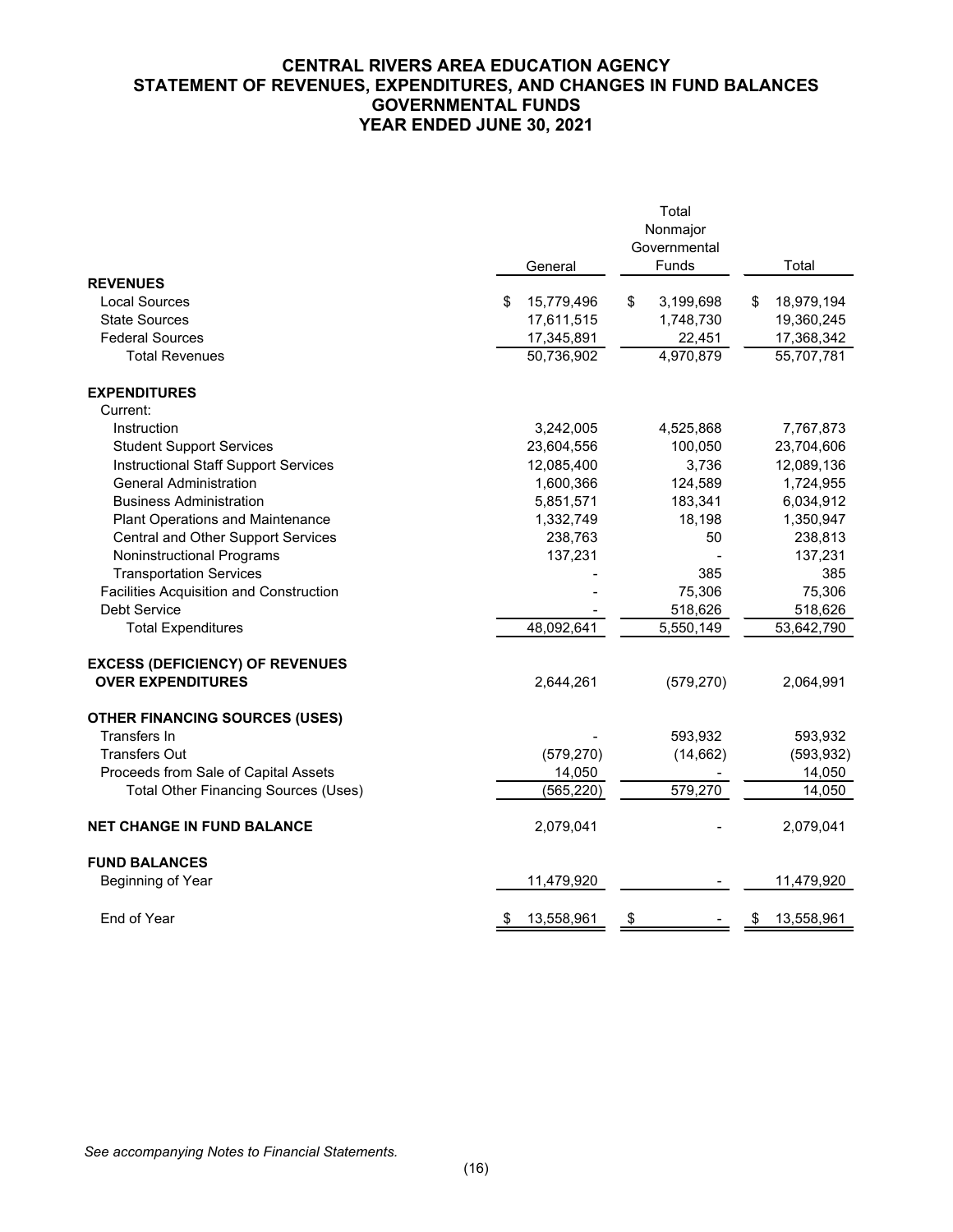#### **CENTRAL RIVERS AREA EDUCATION AGENCY RECONCILIATION OF THE STATEMENT OF REVENUES, EXPENDITURES, AND CHANGES IN FUND BALANCES (DEFICITS) – GOVERNMENTAL FUNDS TO THE STATEMENT OF ACTIVITIES JUNE 30, 2021**

| Net Change in Fund Balances - Total Governmental Funds                                                                                                                                                                                                                                                                                                                                                                                                    |                                        | \$<br>2,079,041   |
|-----------------------------------------------------------------------------------------------------------------------------------------------------------------------------------------------------------------------------------------------------------------------------------------------------------------------------------------------------------------------------------------------------------------------------------------------------------|----------------------------------------|-------------------|
| Amounts reported for governmental activities in the Statement of<br>Activities are different because:                                                                                                                                                                                                                                                                                                                                                     |                                        |                   |
| Governmental funds report capital outlays as expenditures while<br>governmental activities report depreciation expense to allocate those<br>expenditures over the estimated useful lives of the assets. The loss<br>on disposals and depreciation/amortization expense exceeded<br>capital outlay expenditures in the current year, as follows:                                                                                                           |                                        |                   |
| <b>Expenditures for Capital Assets</b><br>Loss on Disposals<br>Depreciation/Amortization Expense                                                                                                                                                                                                                                                                                                                                                          | \$<br>621,675<br>(4,606)<br>(792, 564) | (175, 495)        |
| Internal service funds are used by management to charge the costs<br>of dental and health insurance and employee flexible dollars to individual<br>funds. The change in net position of the internal service funds are<br>included in governmental activities in the statement of net position.                                                                                                                                                           |                                        | (5,041)           |
| Repayment of long-term liabilities is an expenditure in the governmental<br>funds, but the repayment reduces long-term liabilities in the Statement<br>of Net Position.                                                                                                                                                                                                                                                                                   |                                        |                   |
| <b>Certificates of Participation</b><br><b>Capital Leases</b>                                                                                                                                                                                                                                                                                                                                                                                             |                                        | 339,188<br>40,204 |
| Governmental funds report pension and other postemployment<br>benefit contributions as expenditures when made. However, in<br>the Statement of Activities, pension and other postemployment<br>benefit expense is the cost of benefits earned, adjusted for<br>member contributions, the recognition of changes in deferred<br>outflows and inflows of resources related to pensions and<br>other postemployment benefits, and the investment experience. |                                        |                   |
| <b>Pension Contributions</b><br><b>Pension Expense</b>                                                                                                                                                                                                                                                                                                                                                                                                    | 3,237,622<br>(3,996,513)               | (758, 891)        |
| <b>Other Postemployment Benefit Contributions</b><br>Other Postemployment Benefit Expense                                                                                                                                                                                                                                                                                                                                                                 | 155,634<br>(423,343)                   | (267, 709)        |
| Some expenses reported in the Statement of Activities do not require<br>the use of current financial resources and, therefore, are not reported<br>as expenditures in the governmental funds, as follows:                                                                                                                                                                                                                                                 |                                        |                   |
| <b>Special Termination Benefit</b><br><b>Compensated Absences</b>                                                                                                                                                                                                                                                                                                                                                                                         |                                        | (7,500)<br>5,120  |
| <b>Total Change in Net Position of Governmental Activities</b>                                                                                                                                                                                                                                                                                                                                                                                            |                                        | \$<br>1,248,917   |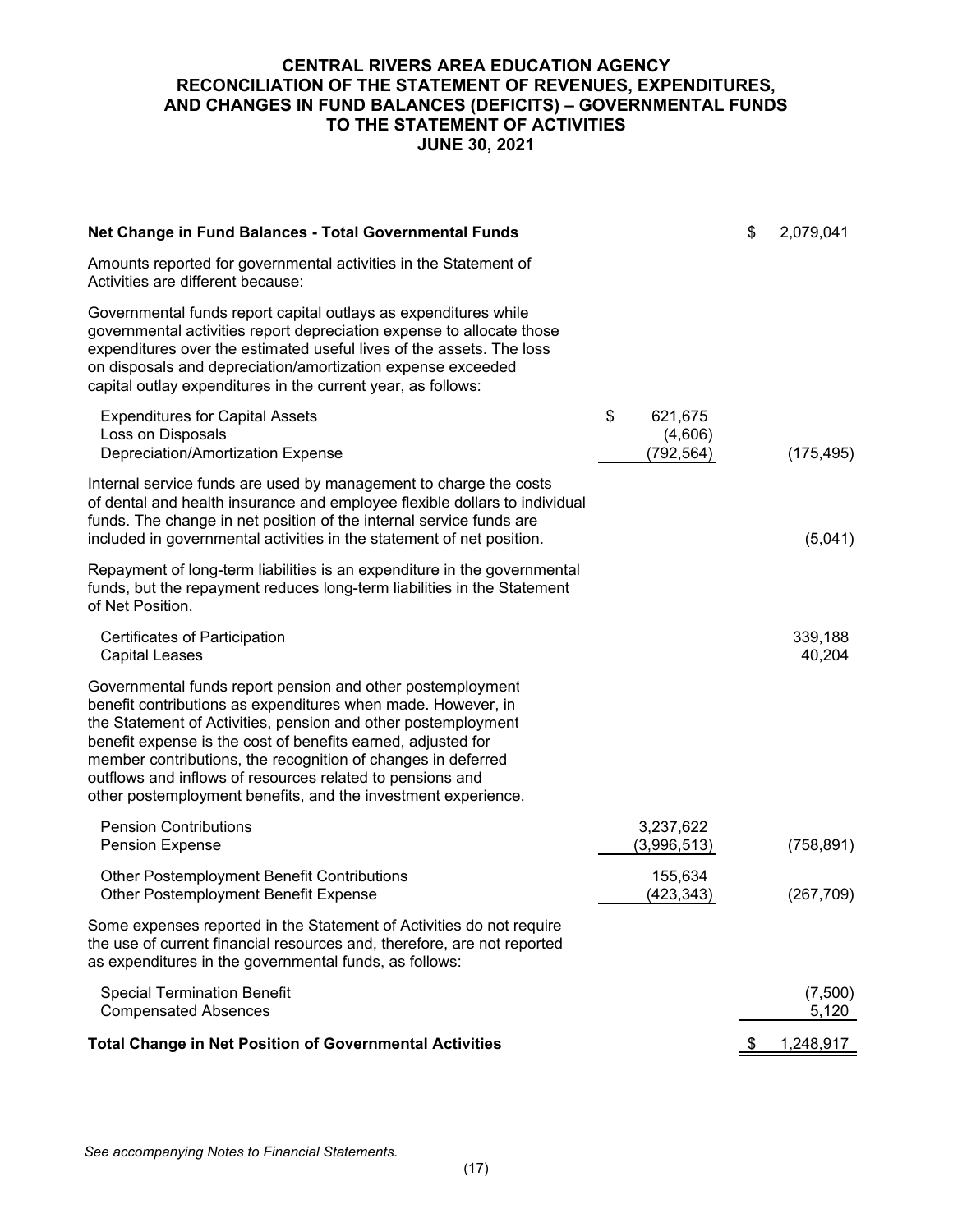# **CENTRAL RIVERS AREA EDUCATION AGENCY STATEMENT OF NET POSITION PROPRIETARY FUNDS JUNE 30, 2021**

|                                         | <b>Internal Service</b> |    |                |    |           |
|-----------------------------------------|-------------------------|----|----------------|----|-----------|
|                                         |                         |    | Employee       |    |           |
|                                         | Dental/Health           |    | Flexible       |    |           |
|                                         | Insurance               |    | <b>Dollars</b> |    | Total     |
| <b>CURRENT ASSETS</b>                   |                         |    |                |    |           |
| Cash, Cash Equivalents, and Investments | \$<br>2,580,952         | \$ | 121,316        | \$ | 2,702,268 |
| <b>Accounts Receivable</b>              | 830                     |    |                |    | 830       |
| Due from Other Funds                    | 341,983                 |    |                |    | 341,983   |
| <b>Total Assets</b>                     | 2,923,765               |    | 121,316        |    | 3,045,081 |
| <b>CURRENT LIABILITIES</b>              |                         |    |                |    |           |
| <b>Accounts Payable</b>                 | 155,741                 |    |                |    | 155,741   |
| <b>Accrued Liabilities</b>              | 1,044,772               |    |                |    | 1,044,772 |
| <b>Total Liabilities</b>                | 1,200,513               |    |                |    | 1,200,513 |
| <b>NET POSITION - UNRESTRICTED</b>      | 1,723,252               | \$ | 121,316        | S  | 1,844,568 |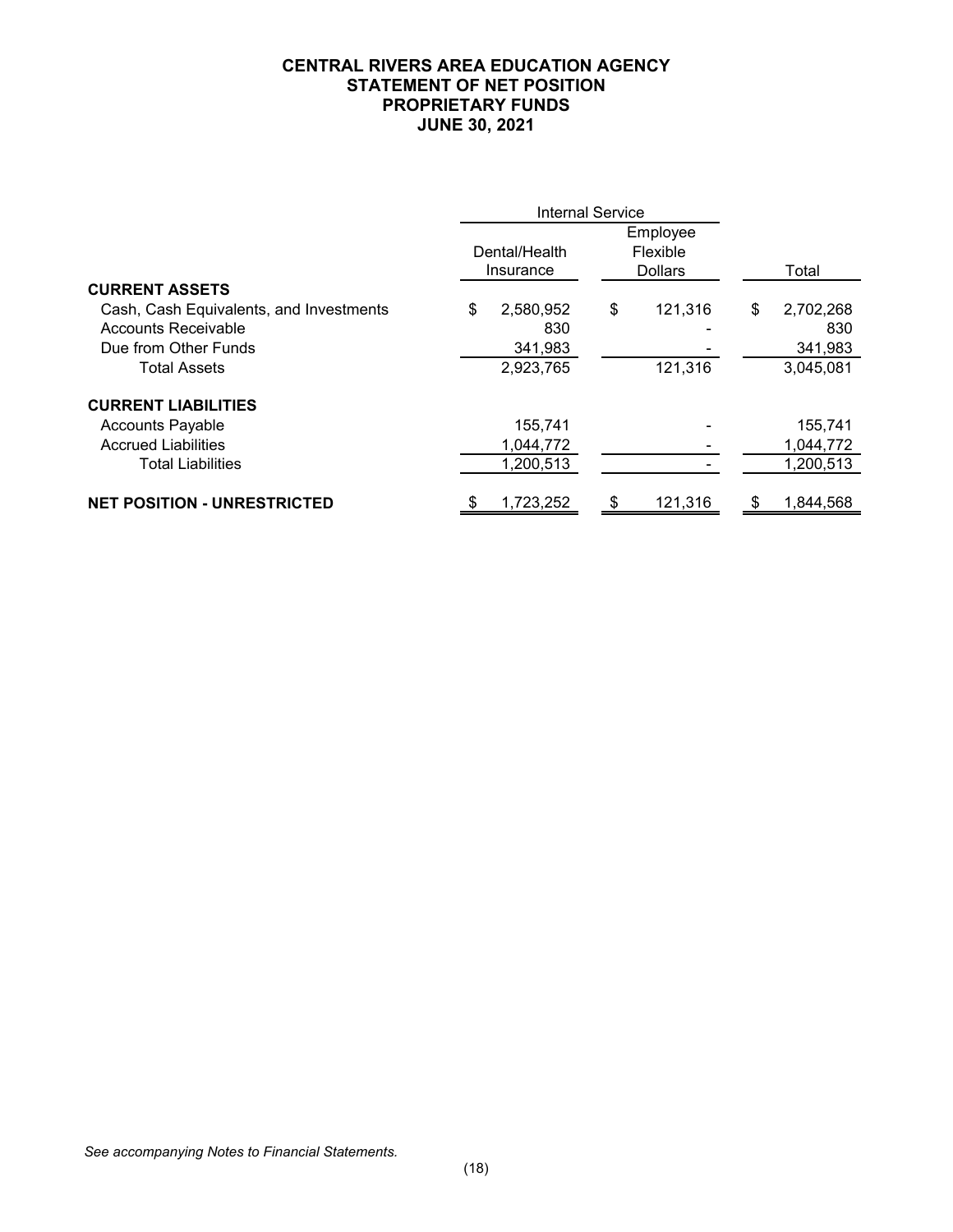#### **CENTRAL RIVERS AREA EDUCATION AGENCY STATEMENT OF REVENUES, EXPENSES, AND CHANGES IN NET POSITION PROPRIETARY FUNDS YEAR ENDED JUNE 30, 2021**

|                                                         |  | <b>Internal Service</b>    |               |                 |
|---------------------------------------------------------|--|----------------------------|---------------|-----------------|
|                                                         |  | Dental/Health<br>Insurance | Total         |                 |
| <b>OPERATING REVENUE</b><br>Contributions               |  | 5,884,198                  | \$<br>218,417 | \$<br>6,102,615 |
| <b>OPERATING EXPENSES</b><br>Claims, Premiums, and Fees |  | 5,920,816                  | 186,840       | 6,107,656       |
| <b>INCOME (LOSS) FROM OPERATIONS</b>                    |  | (36, 618)                  | 31,577        | (5,041)         |
| Net Position - Beginning of Year                        |  | 1,759,870                  | 89,739        | 1,849,609       |
| <b>NET POSITION - END OF YEAR</b>                       |  | 1,723,252                  | \$<br>121.316 | \$<br>1.844.568 |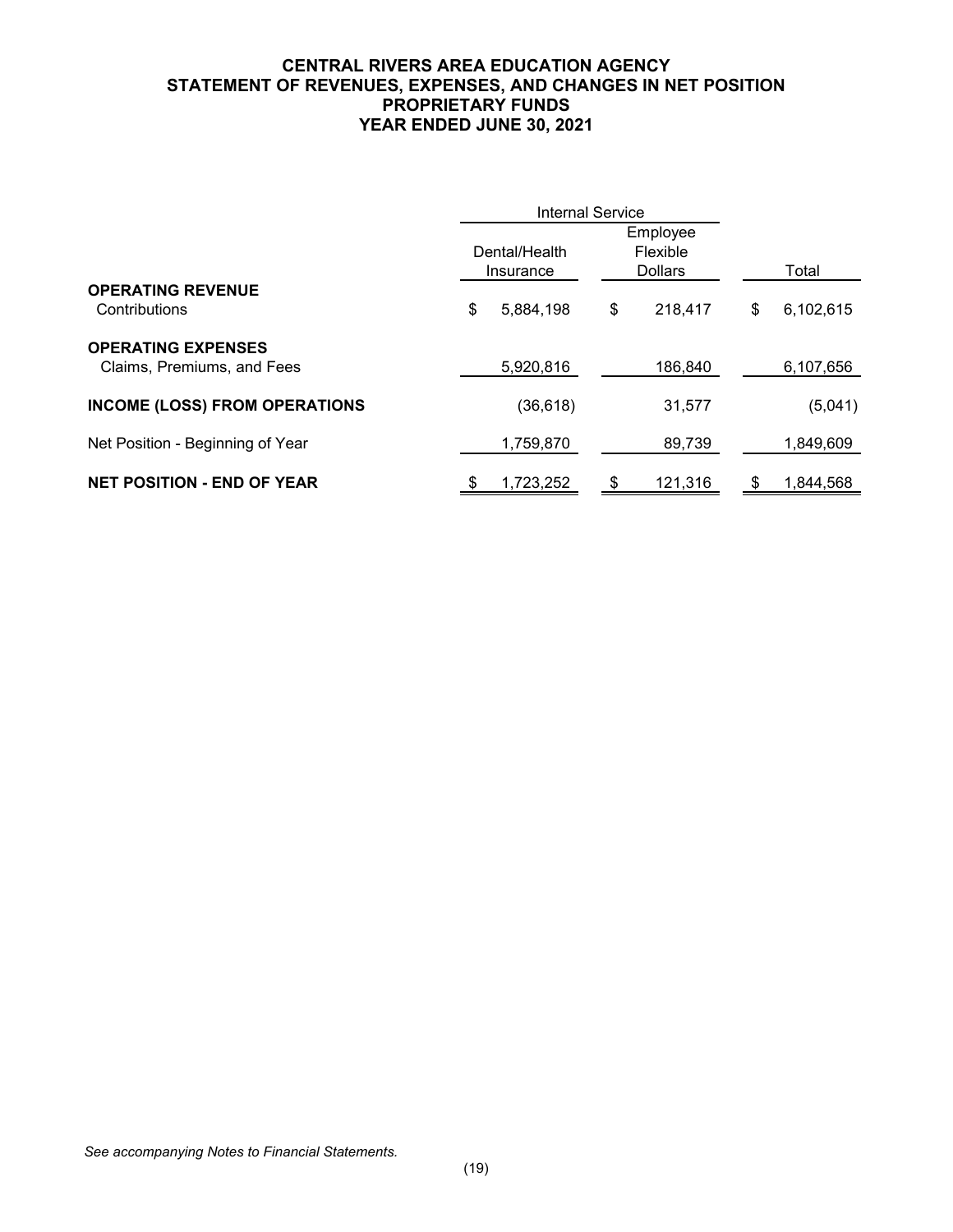#### **CENTRAL RIVERS AREA EDUCATION AGENCY STATEMENT OF CASH FLOWS PROPRIETARY FUNDS YEAR ENDED JUNE 30, 2021**

|                                                  | <b>Internal Service</b> |             |                         |                |    |             |
|--------------------------------------------------|-------------------------|-------------|-------------------------|----------------|----|-------------|
|                                                  |                         | Employee    |                         |                |    |             |
|                                                  | Dental/Health           |             |                         | Flexible       |    |             |
|                                                  |                         | Insurance   |                         | <b>Dollars</b> |    | Total       |
| <b>CASH FLOWS FROM OPERATING ACTIVITIES</b>      |                         |             |                         |                |    |             |
| Cash Received from Contributions                 | \$                      | 5,836,262   | \$                      | 218,417        | S  | 6,054,679   |
| Cash Paid for Claims, Premiums, and Fees         |                         | (5,878,762) |                         | (209, 428)     |    | (6,088,190) |
| Net Cash Provided (Used) by Operating Activities |                         | (42, 500)   |                         | 8,989          |    | (33, 511)   |
| NET INCREASE (DECREASE) IN CASH,                 |                         |             |                         |                |    |             |
| <b>CASH EQUIVALENTS, AND INVESTMENTS</b>         |                         | (42, 500)   |                         | 8,989          |    | (33, 511)   |
| Cash, Cash Equivalents, and Investments -        |                         |             |                         |                |    |             |
| Beginning of Year                                |                         | 2,623,452   |                         | 112,327        |    | 2,735,779   |
| CASH, CASH EQUIVALENTS, AND INVESTMENTS -        |                         |             |                         |                |    |             |
| <b>END OF YEAR</b>                               |                         | 2,580,952   | \$                      | 121,316        | S. | 2,702,268   |
|                                                  |                         |             |                         |                |    |             |
| <b>RECONCILIATION OF INCOME (LOSS) FROM</b>      |                         |             |                         |                |    |             |
| OPERATIONS TO NET CASH PROVIDED (USED) BY        |                         |             |                         |                |    |             |
| <b>OPERATING ACTIVITIES</b>                      |                         |             |                         |                |    |             |
| Income (Loss) from Operations                    | \$                      | (36, 618)   | \$                      | 31,577         | \$ | (5,041)     |
| Change in Due from Other Funds                   |                         | (47, 106)   |                         |                |    | (47, 106)   |
| Change in Accounts Receivable                    |                         | (830)       |                         |                |    | (830)       |
| Change in Accounts Payable                       |                         | (59, 129)   |                         | (22, 588)      |    | (81, 717)   |
| Change in Accrued Liabilities                    |                         | 101,183     |                         |                |    | 101,183     |
| Net Cash Provided (Used) by Operating Activities | \$                      | (42, 500)   | $\sqrt[6]{\frac{1}{2}}$ | 8,989          | \$ | (33, 511)   |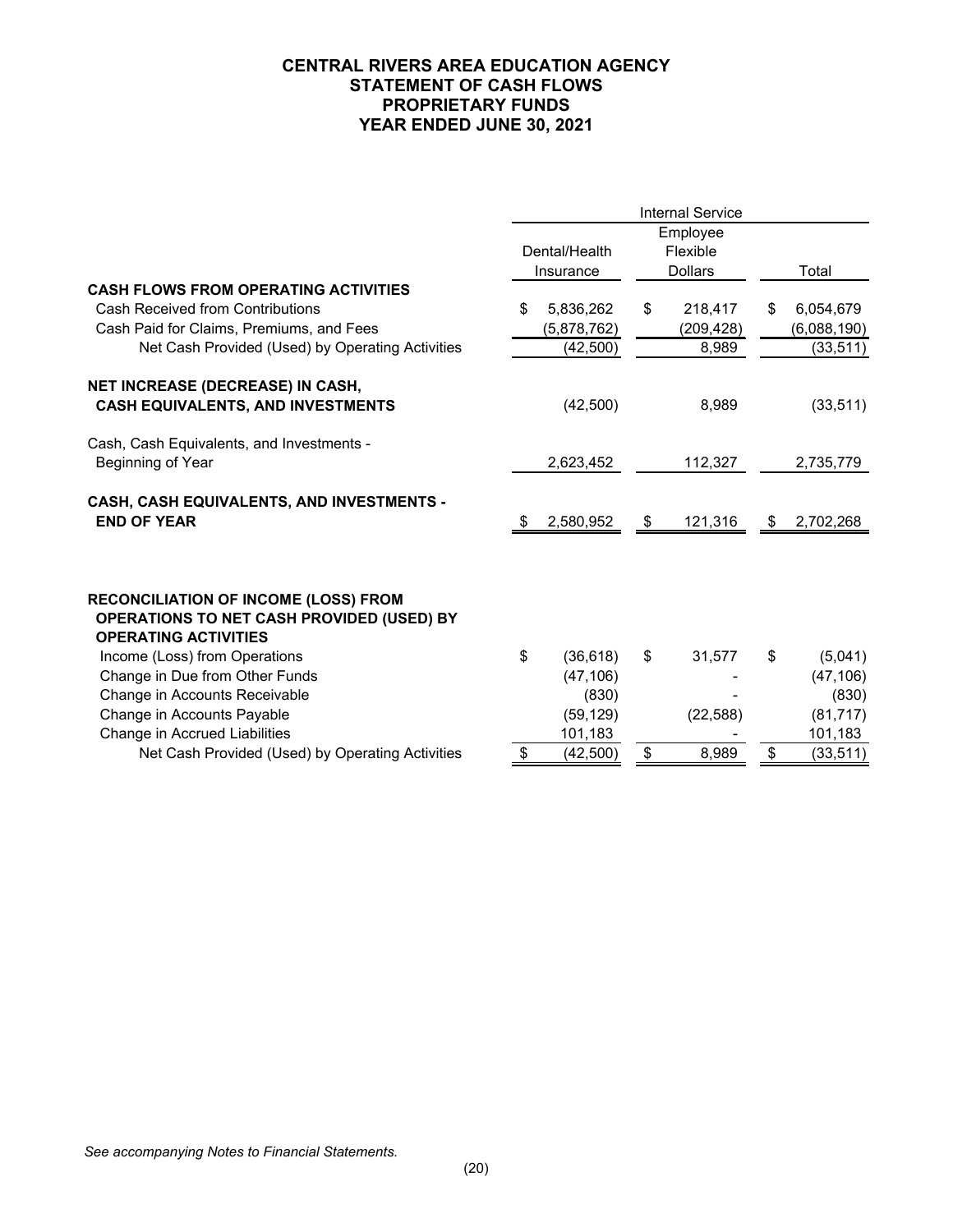# **CENTRAL RIVERS AREA EDUCATION AGENCY STATEMENT OF FIDUCIARY NET POSITION YEAR ENDED JUNE 30, 2021**

|                                                                     |     | Custodial<br><b>Funds</b> |
|---------------------------------------------------------------------|-----|---------------------------|
| <b>ASSETS</b>                                                       |     |                           |
| Cash and Cash Equivalents                                           | \$  | 974,367                   |
| <b>Accounts Receivable</b>                                          |     | 507,028                   |
| <b>Total Assets</b>                                                 |     | 1,481,395                 |
| <b>LIABILITIES</b>                                                  |     |                           |
| <b>Accounts Payable</b>                                             |     | 568,009                   |
| <b>NET POSITION</b>                                                 |     |                           |
| Restricted for Individuals, Organizations,<br>and Other Governments | \$. | 913,386                   |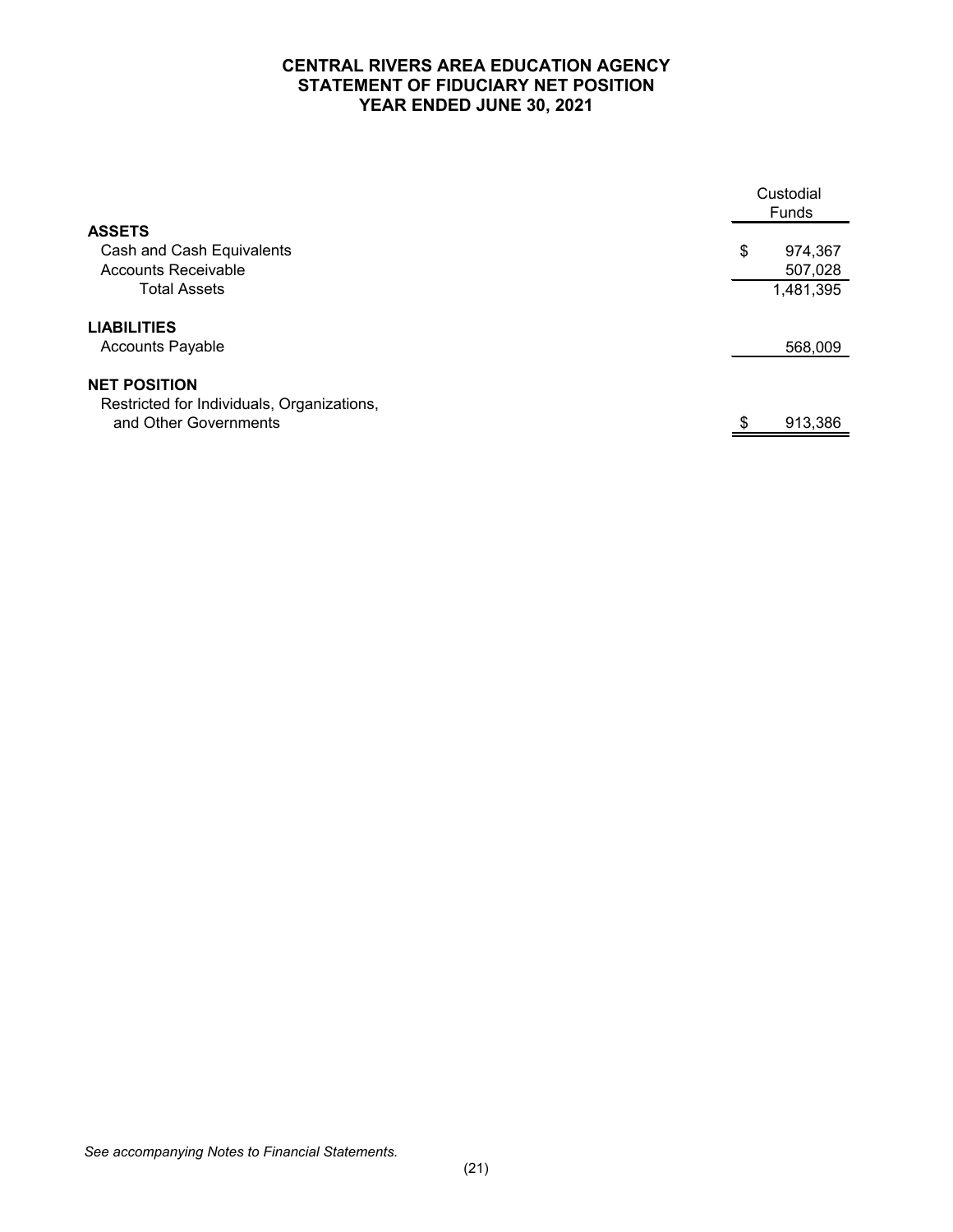# **CENTRAL RIVERS AREA EDUCATION AGENCY STATEMENT OF CHANGES IN FIDUCIARY NET POSITION YEAR ENDED JUNE 30, 2021**

|                                                          |    | Custodial<br><b>Funds</b> |  |  |  |
|----------------------------------------------------------|----|---------------------------|--|--|--|
| <b>ADDITIONS</b><br><b>Federal Sources</b>               | \$ | 1,266,897                 |  |  |  |
| <b>DEDUCTIONS</b><br>Distributions to Participants       |    | 979,142                   |  |  |  |
| <b>NET INCREASE IN NET POSITION</b>                      |    | 287,755                   |  |  |  |
| Net Position - Beginning of Year, As Previously Reported |    |                           |  |  |  |
| Net Position - Beginning of Year, As Restated            |    | 625,631                   |  |  |  |
| <b>NET POSITION - END OF YEAR</b>                        | S  | 913,386                   |  |  |  |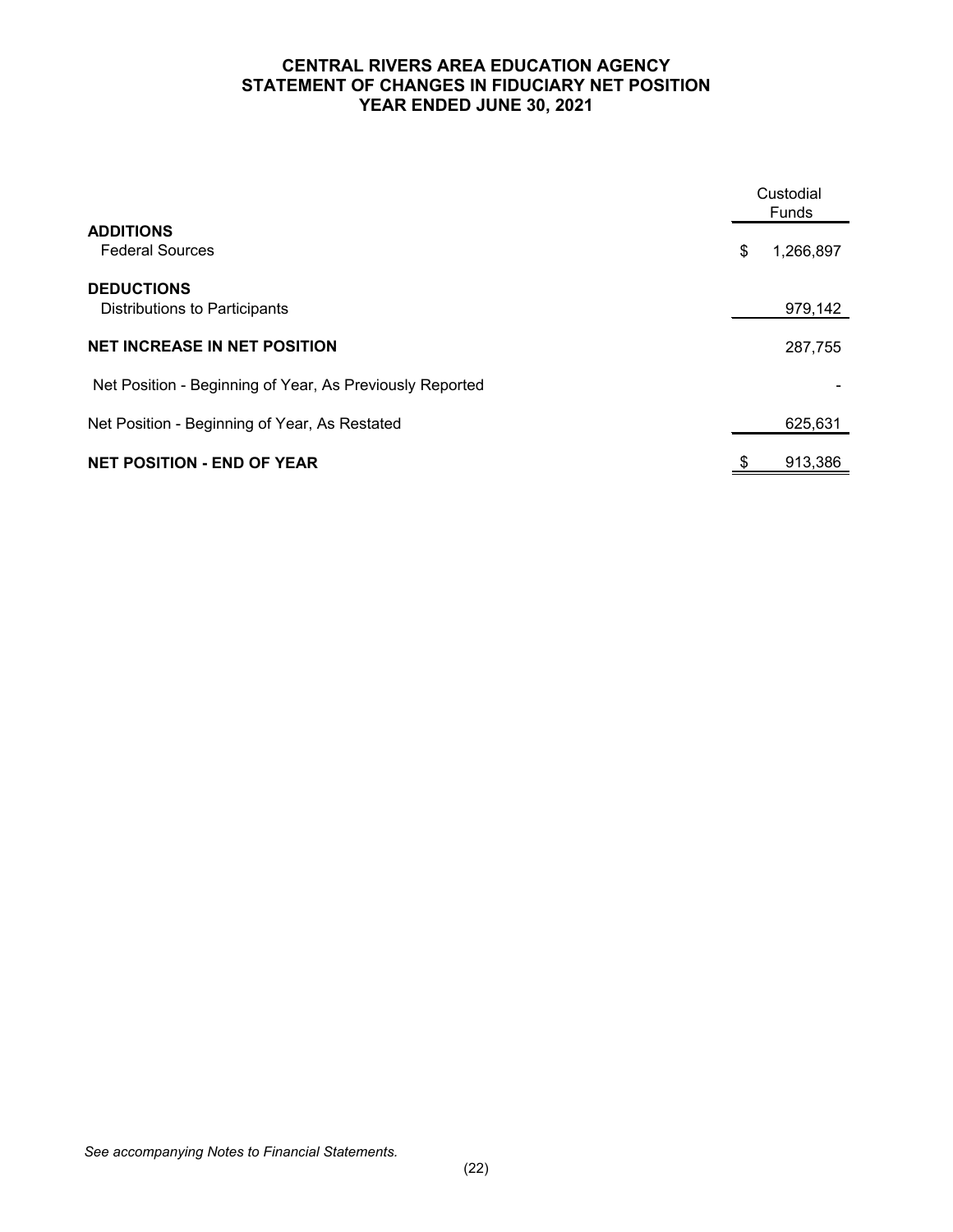# **NOTE 1 SUMMARY OF SIGNIFICANT ACCOUNTING POLICIES**

Central Rivers Area Education Agency (Agency) is an intermediate school corporation established to identify and serve children who require special education. The Agency also provides media services and education support services. These programs and support services are provided to 53 public school districts and 18 nonpublic school districts in an eighteen-county area. The Agency is governed by a Board of Directors whose members are elected on a nonpartisan basis.

The Agency's financial statements are prepared in conformity with accounting principles generally accepted in the United States of America as prescribed by the Governmental Accounting Standards Board.

# **Reporting Entity**

For financial reporting purposes, the Agency has included all funds, organizations, agencies, boards, commissions, and authorities. The Agency has also considered all potential component units for which it is financially accountable and other organizations for which the nature and significance of their relationship with the Agency are such that exclusion would cause the Agency's financial statements to be misleading or incomplete. The Governmental Accounting Standards Board has set forth criteria to be considered in determining financial accountability. These criteria include appointing a voting majority of an organization's governing body and (1) the ability of the Agency to impose its will on that organization or (2) the potential for the organization to provide specific benefits to or impose specific financial burdens on the Agency.

These financial statements present Central Rivers Area Education Agency and its component units. The component units described below are included in the Agency's reporting entity because of the significance of the operational or financial relationship with the Agency.

#### **Discretely Presented Component Unit**

The AEA6 Foundation (Foundation) is a legally separate entity, organized as a charitable organization under Chapter 501(c)(3) of the Internal Revenue Code. The Foundation's primary purpose is to collect funds and provide financial support for a swimming pool operated by Central Rivers Area Education Agency. The Foundation is governed by a seven-member Board of Directors. In accordance with criteria set forth by the Governmental Accounting Standards Board, the Foundation meets the definition of a component unit which should be discretely presented. The financial information presented is as of and for its yearend of December 31, 2020.

#### **Blended Component Unit**

The Central Rivers Area Education Agency Foundation (Foundation) is a legally separate entity, organized as a charitable organization under Chapter  $501(c)(3)$  of the Internal Revenue Code. The Foundation's primary purpose is to collect funds and provide financial support for the Agency. Although it is legally separate from the Agency, Central Rivers Area Education Agency Foundation is, in substance, part of the Agency's operations and therefore data from this unit is combined with data of the primary government.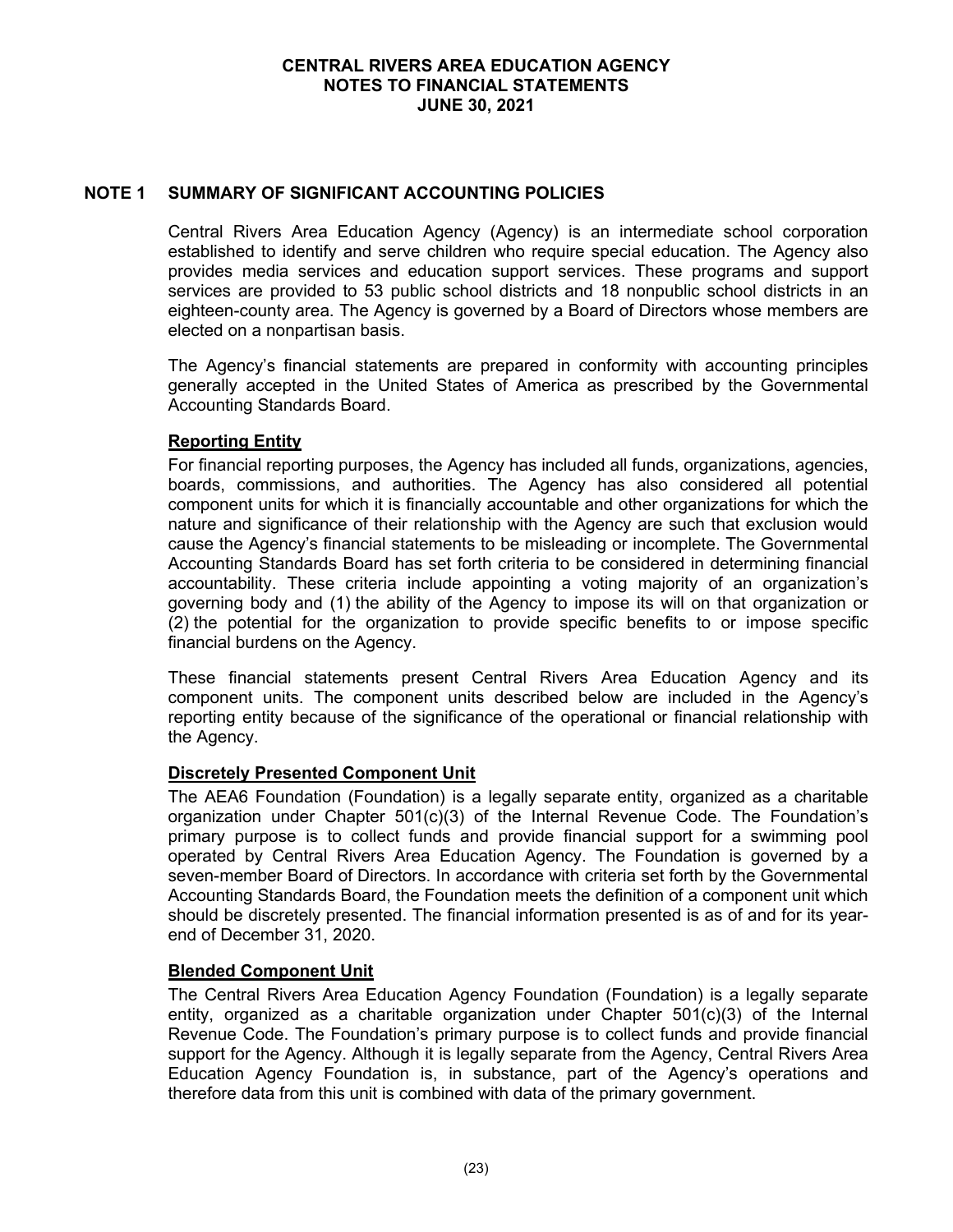# **NOTE 1 SUMMARY OF SIGNIFICANT ACCOUNTING POLICIES (CONTINUED)**

#### **Basis of Presentation**

Government-wide financial statements – The Statement of Net Position and the Statement of Activities report information on all of the activities of the Agency. For the most part, the effect of interfund activity has been removed from these statements. Governmental activities normally are supported by intergovernmental revenue.

The Statement of Net Position presents the Agency's nonfiduciary assets, deferred outflows of resources, liabilities, and deferred inflows of resources, with the difference reported as net position. Net position is reported in the following categories:

*Net Investment in Capital Assets* – consists of capital assets, net of accumulated depreciation and reduced by outstanding balances for bonds, notes and other debt attributable to the acquisition, construction, or improvement of those assets.

*Restricted Net Position* – results when constraints placed on net position use are either externally imposed or are imposed by law through constitutional provisions or enabling legislation.

*Unrestricted Net Position* – consists of net position not meeting the definition of the preceding categories. Unrestricted net position is often subject to constraints imposed by management which can be removed or modified.

The Statement of Activities demonstrates the degree to which the direct expenses of a given function or segment are offset by program revenues. Direct expenses are those clearly identifiable with a specific function. Program revenues include 1) charges to customers or applicants who purchase, use, or directly benefit from goods, services or privileges provided by a given function and 2) grants, contributions and interest restricted to meeting the operational or capital requirements of a particular function. Unrestricted interest income and other items not properly included among program revenues are reported as general revenues.

Fund Financial Statements – Separate financial statements are provided for governmental, proprietary and fiduciary funds, even though the latter are excluded from government-wide financial statements. Major individual governmental funds are reported as separate columns in the fund financial statements. All remaining governmental funds are aggregated and reported as nonmajor governmental funds.

The Agency reports the following major governmental fund:

The General Fund – The General Fund is the general operating fund of the Agency. All general revenues and other revenues not allocated by law or contractual agreement to some other fund are accounted for in this fund. From the fund are paid the general operating expenditures, including instructional, support and other costs.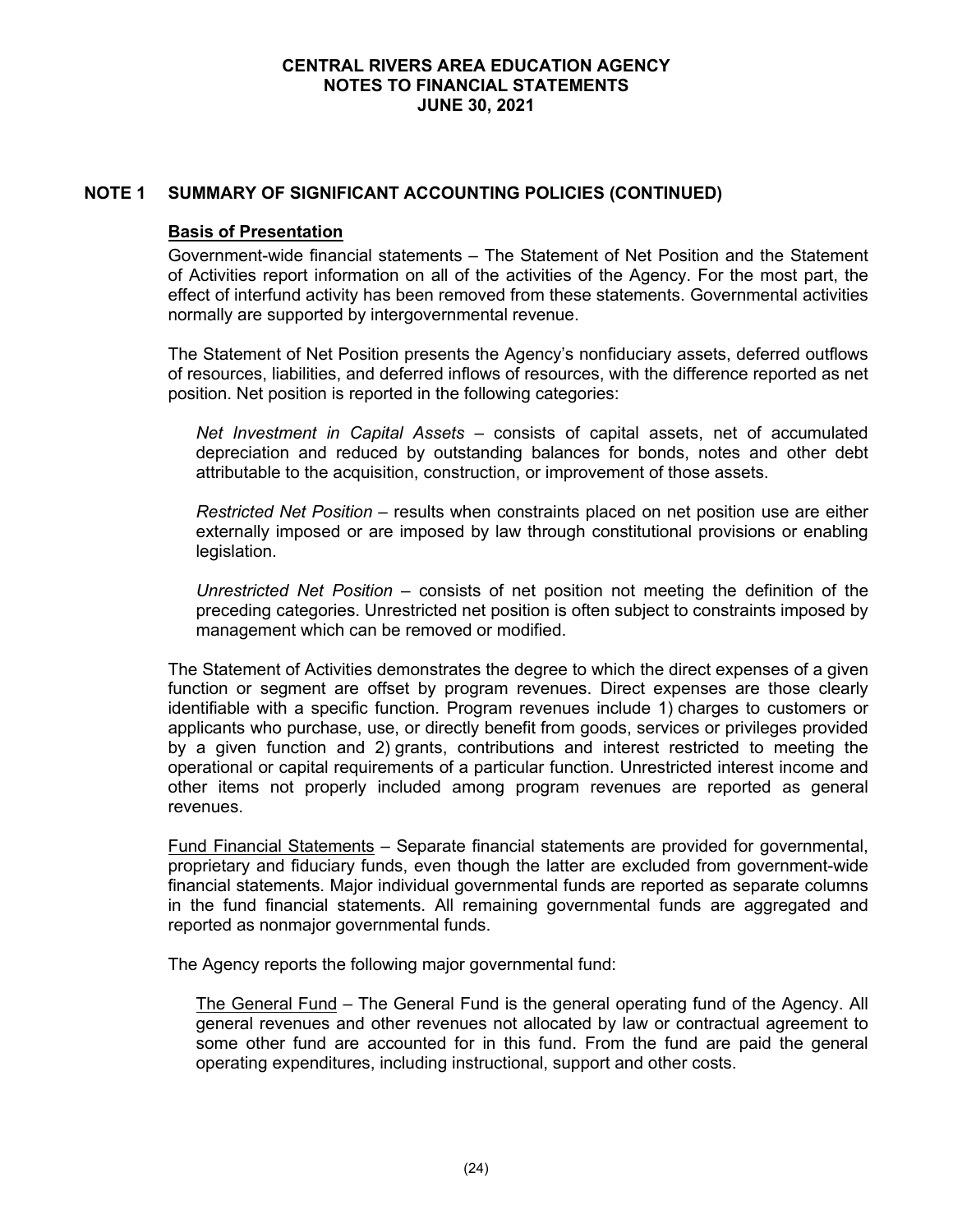# **NOTE 1 SUMMARY OF SIGNIFICANT ACCOUNTING POLICIES (CONTINUED)**

#### **Basis of Presentation (Continued)**

The Agency reports the following proprietary funds:

The Internal Service, Dental/Health Insurance Fund is used to account for the Agency's self-funded dental and health insurance programs.

The Internal Service, Employee Flexible Dollars Fund is used to account for the Agency's Employee flexible benefit program.

The Agency also reports the following fiduciary funds:

The Custodial Funds are used to account for assets held by the Agency as an agent for individuals, private organizations and other governments.

#### **Measurement Focus and Basis of Accounting**

The government-wide financial statements and the proprietary fund financial statements are reported using the economic resources measurement focus and the accrual basis of accounting, as are the fiduciary fund financial statements. Revenues are recorded when earned and expenses are recorded when a liability is incurred, regardless of the timing of related cash flows. Grants and similar items are recognized as revenue as soon as all eligibility requirements imposed by the provider have been satisfied.

Governmental fund financial statements are reported using the current financial resources measurement focus and the modified accrual basis of accounting. Revenues are recognized as soon as they are both measurable and available. Revenues are considered to be available when they are collectible within the current year or soon enough thereafter to pay liabilities of the current year. For this purpose, the Agency considers revenues to be available if they are collected within 60 days after year-end.

Intergovernmental revenues (shared revenues, grants, and reimbursements from other governments) and interest associated with the current fiscal period are all considered to be susceptible to accrual. All other revenue items are considered to be measurable and available only when cash is received by the Agency.

Expenditures generally are recorded when a liability is incurred, as under accrual accounting. However, principal and interest on long-term debt, claims and judgments and compensated absences are recognized as expenditures only when payment is due. Capital asset acquisitions are reported as expenditures in governmental funds. Proceeds of general long-term debt and acquisitions under capital leases are reported as other financing sources.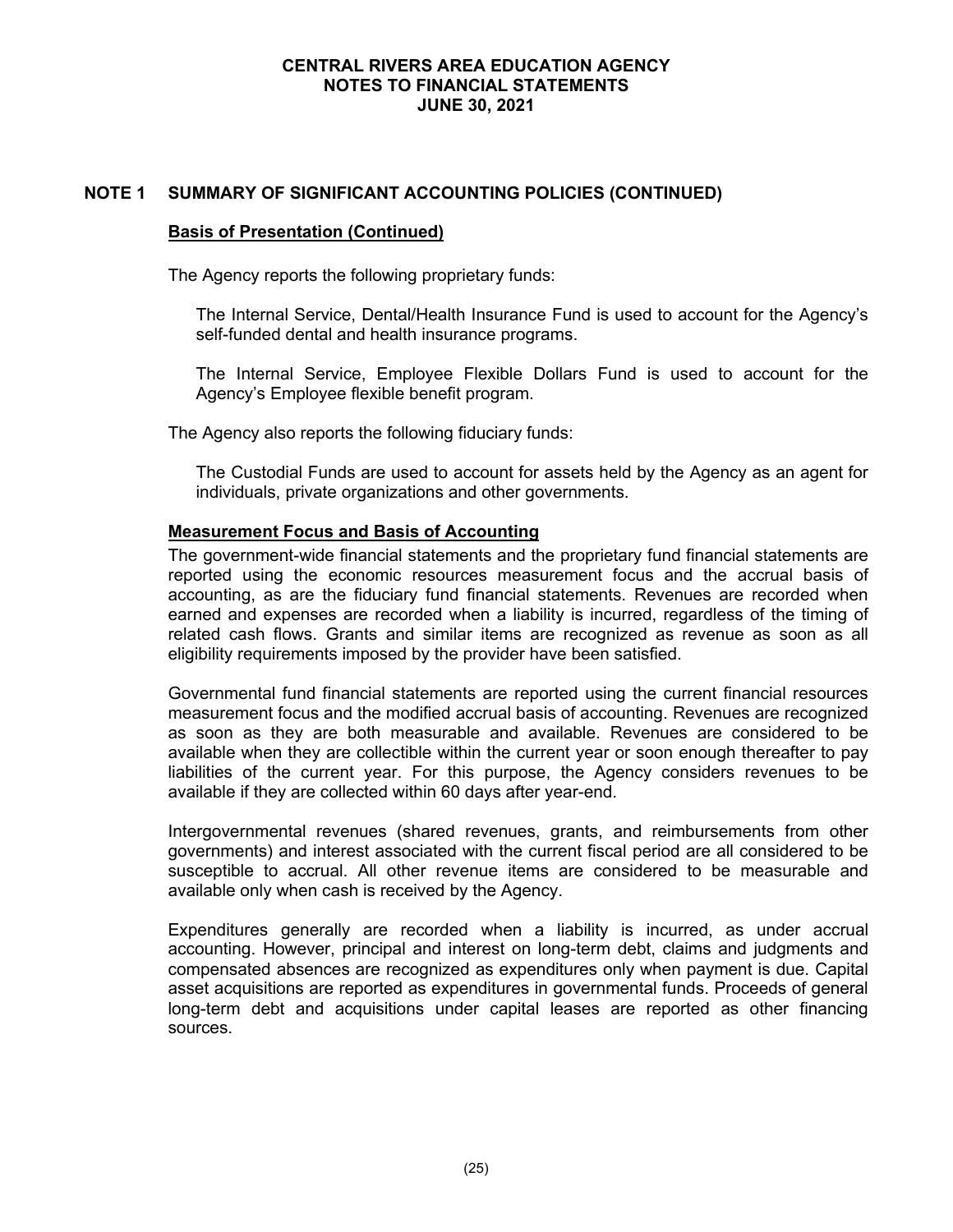# **NOTE 1 SUMMARY OF SIGNIFICANT ACCOUNTING POLICIES (CONTINUED)**

#### **Measurement Focus and Basis of Accounting (Continued)**

Under the terms of grant agreements, the Agency funds certain programs by a combination of specific cost-reimbursement grants and general revenues. Thus, when program expenses are incurred, there are both restricted and unrestricted net position available to finance the program. It is the Agency's policy to first apply cost-reimbursement grant resources to such programs and then general revenues.

When an expenditure is incurred in governmental funds which can be paid using either restricted or unrestricted resources, the Agency's policy is to pay the expenditure from restricted fund balance and then from, less-restrictive classifications - committed, assigned, and then unassigned fund balances.

Proprietary funds distinguish operating revenues and expenses from nonoperating items. Operating revenues and expenses generally result from providing services and producing and delivering goods in connection with a proprietary fund's principal ongoing operations. The principal operating revenues of the Agency's internal service are employee contributions. Operating expenses for the internal service funds are claims, premiums, and fees. All revenue and expenses not meeting this definition are reported as nonoperating revenue and expenses.

#### **Assets, Deferred Outflows of Resources, Liabilities, Deferred Inflows of Resources and Fund Equity**

For purposes of the Statement of Cash Flows, all short-term cash investments that are highly liquid are considered to be cash equivalents. Cash equivalents are readily convertible to known amounts of cash and, at the day of purchase, have a maturity date no longer than three months.

*Due from Other Governments –* Due from other governments represents amounts due from the State of Iowa, various shared revenue, grants, and reimbursements from other governments.

*Inventories –* Inventories are stated at cost using the first-in, first-out method and consist of expendable supplies and materials. The cost of these items is recorded as an expenditure at the time of consumption.

*Prepaids–* Certain payments to vendors reflect future accounting periods and are recorded as prepaid expenses in both the Government-wide and the fund financial statements on the consumption method.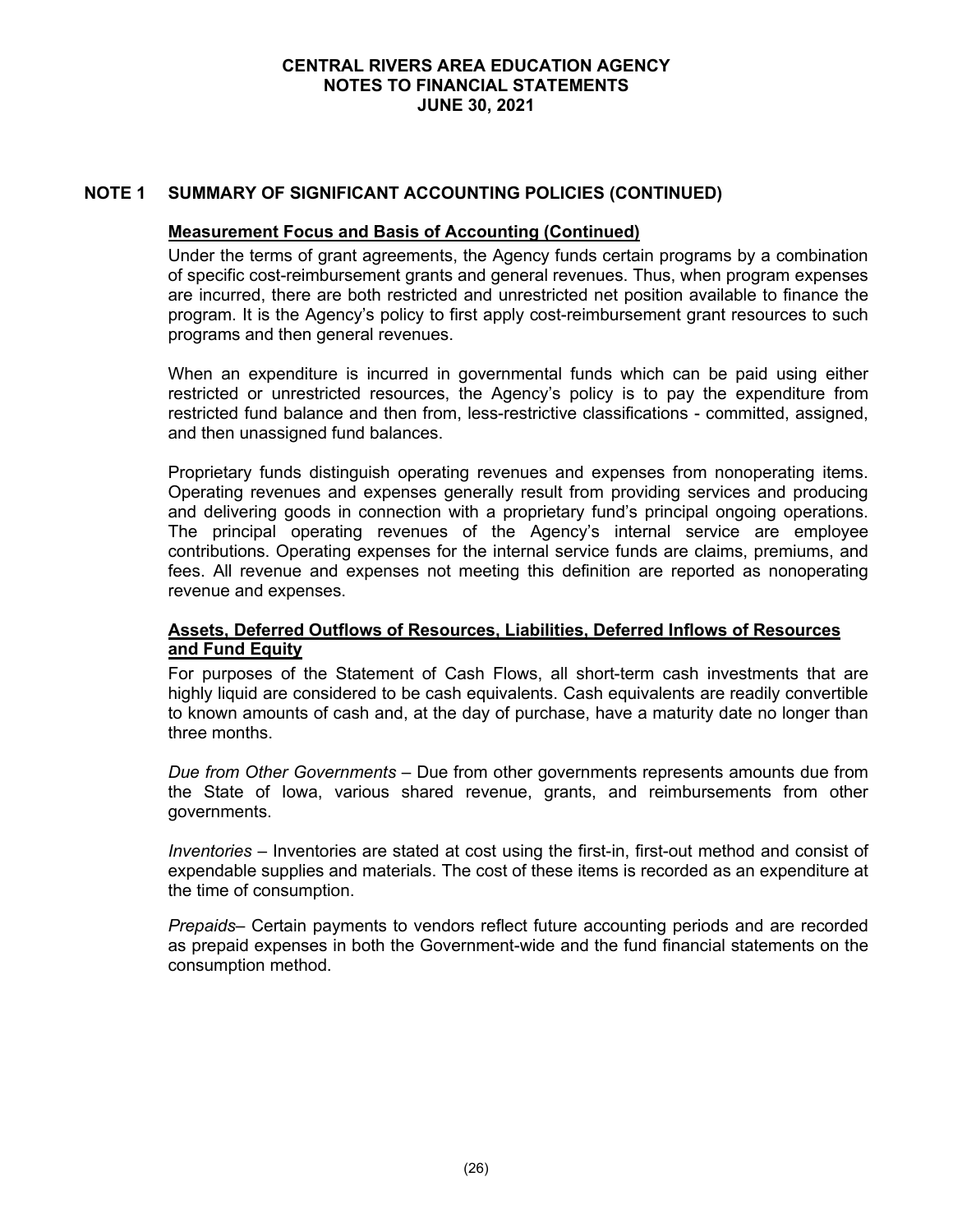# **NOTE 1 SUMMARY OF SIGNIFICANT ACCOUNTING POLICIES (CONTINUED)**

#### **Assets, Deferred Outflows of Resources, Liabilities, Deferred Inflows of Resources and Fund Equity (Continued)**

#### *Capital Assets*

Capital assets, which include property and furniture and equipment are reported in the governmental activities column in the government-wide statement of net position. Capital assets are recorded at historical cost. Donated capital assets are recorded at estimated acquisition value at the date of donation. Acquisition value is the price that would have been paid to acquire a capital asset with equivalent service potential. The costs of normal maintenance and repair that do not add to the value of the asset or materially extend asset lives are not capitalized. Capital assets are defined by the Agency as assets with initial, individual costs in excess of the following thresholds and estimated useful lives in excess of two years.

| Asset Class                       | Amount       |
|-----------------------------------|--------------|
| Land                              | \$<br>2,000  |
| <b>Buildings</b>                  | 10.000       |
| Improvements Other Than Buildings | 2,000        |
| Intangibles                       | 100.000      |
| <b>Furniture and Equipment</b>    | 2.000        |
| Library Books and Films           | No threshold |

Capital assets of the Agency are depreciated/amortized using the straight-line method of depreciation and library books are depreciated using the composite method over the following estimated useful lives:

|                                   | Estimated    |
|-----------------------------------|--------------|
| Asset Class                       | Useful Lives |
| <b>Buildings</b>                  | 50 Years     |
| Improvements Other Than Buildings | 20-30 Years  |
| Intangibles                       | 2-10 Years   |
| <b>Furniture and Equipment</b>    | 5-20 Years   |
| Library Books and Films           | 5 Years      |

*Deferred Outflows of Resources –* Deferred outflows of resources represent a consumption of net position that applies to a future period(s) and so will not be recognized as an outflow of resources (expense/expenditure) until then. Deferred outflows of resources consist of unrecognized items not yet charged to pension expense and contributions from the employer after the measurement date but before the end of the employer's reporting period.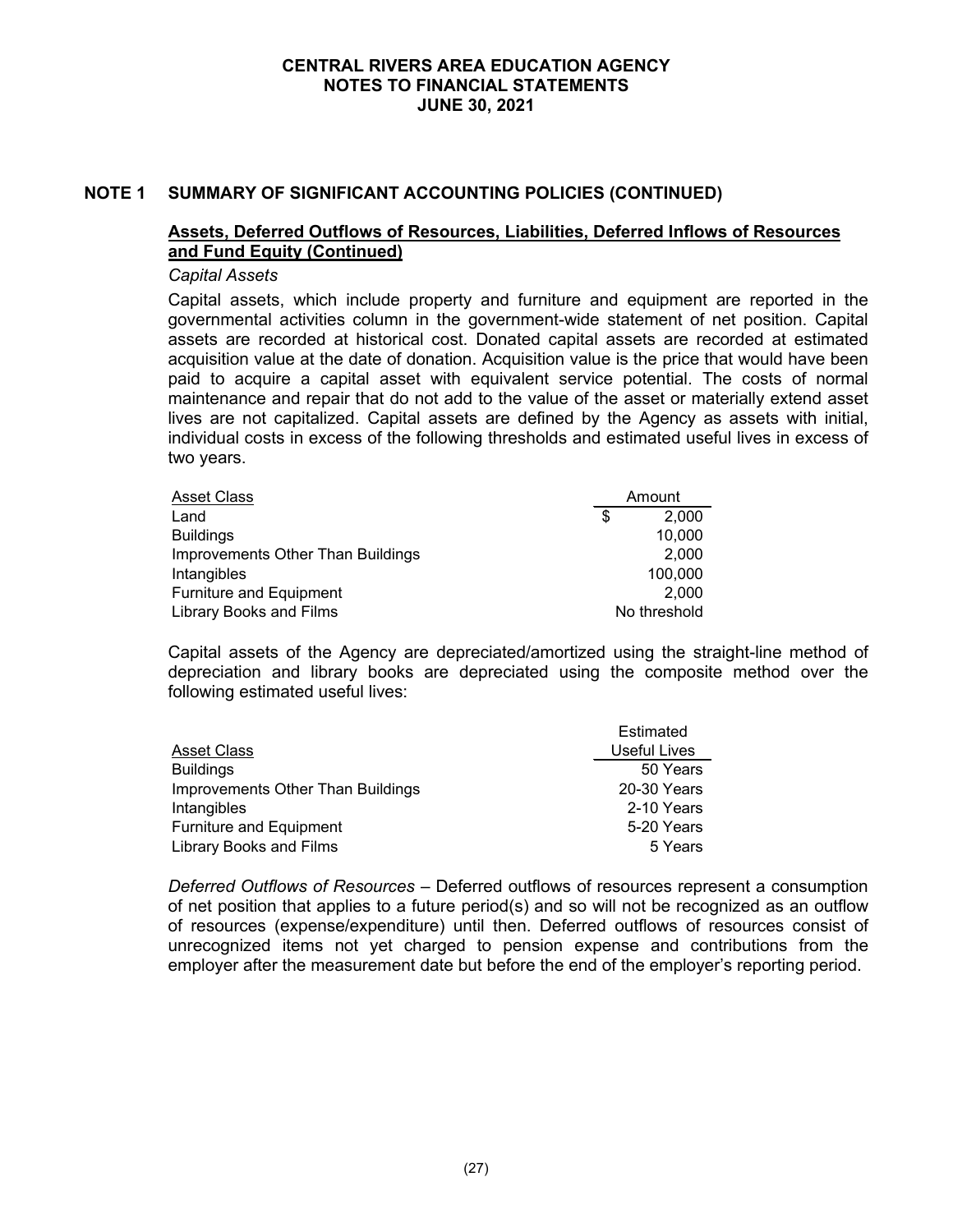#### **NOTE 1 SUMMARY OF SIGNIFICANT ACCOUNTING POLICIES (CONTINUED)**

#### **Assets, Deferred Outflows of Resources, Liabilities, Deferred Inflows of Resources and Fund Equity (Continued)**

*Salaries and Benefits Payable –* Payroll and related expenses for teachers with annual contracts corresponding to the current school year, which are payable in July and August, have been accrued as liabilities.

*Compensated Absences –* Agency employees accumulate a limited amount of earned but unused vacation and paid time off hours for subsequent use or for payment upon termination, death, or retirement. Agency policy limits yearly payouts to the total accumulation in the severance fund in any one year. However, a liability has been recorded in the statement of net position representing the noncurrent portion of compensated absences since it is considered probable that these payments will be made. This liability has been computed based on rates of pay in effect at June 30, 2021. The compensated absences liability attributable to the governmental activities will be paid primarily by the General Fund and the Special Education Instruction Fund.

*Long-Term Liabilities* – In the government-wide financial statements, long-term debt and other long-term obligations are reported as liabilities in the governmental activities column in the statement of net position.

*Pensions –* For purposes of measuring the net pension liability, deferred outflows of resources and deferred inflows of resources related to pensions, and pension expense, information about the fiduciary net position of the Iowa Public Employees' Retirement System (IPERS) and additions to/deductions from IPERS' fiduciary net position have been determined on the same basis as they are reported by IPERS. For this purpose, benefit payments (including refunds of employee contributions) are recognized when due and payable in accordance with the benefit terms. Investments are reported at fair value.

*Total OPEB Liability –* For purposes of measuring the total OPEB liability, deferred inflows of resources and OPEB expense, information has been determined based on the Agency's actuary report. For this purpose, benefit payments are recognized when due and payable in accordance with the benefit terms. The total OPEB liability attributable to the governmental activities will be paid primarily by the General Fund.

*Deferred Inflows of Resources –* Deferred inflows of resources represent an acquisition of net position that applies to a future period(s) and will not be recognized as an inflow of resources (revenue) until that time. Although certain revenues are measurable, they are not available. Available means collected within the current year or expected to be collected soon enough thereafter to be used to pay liabilities of the current year.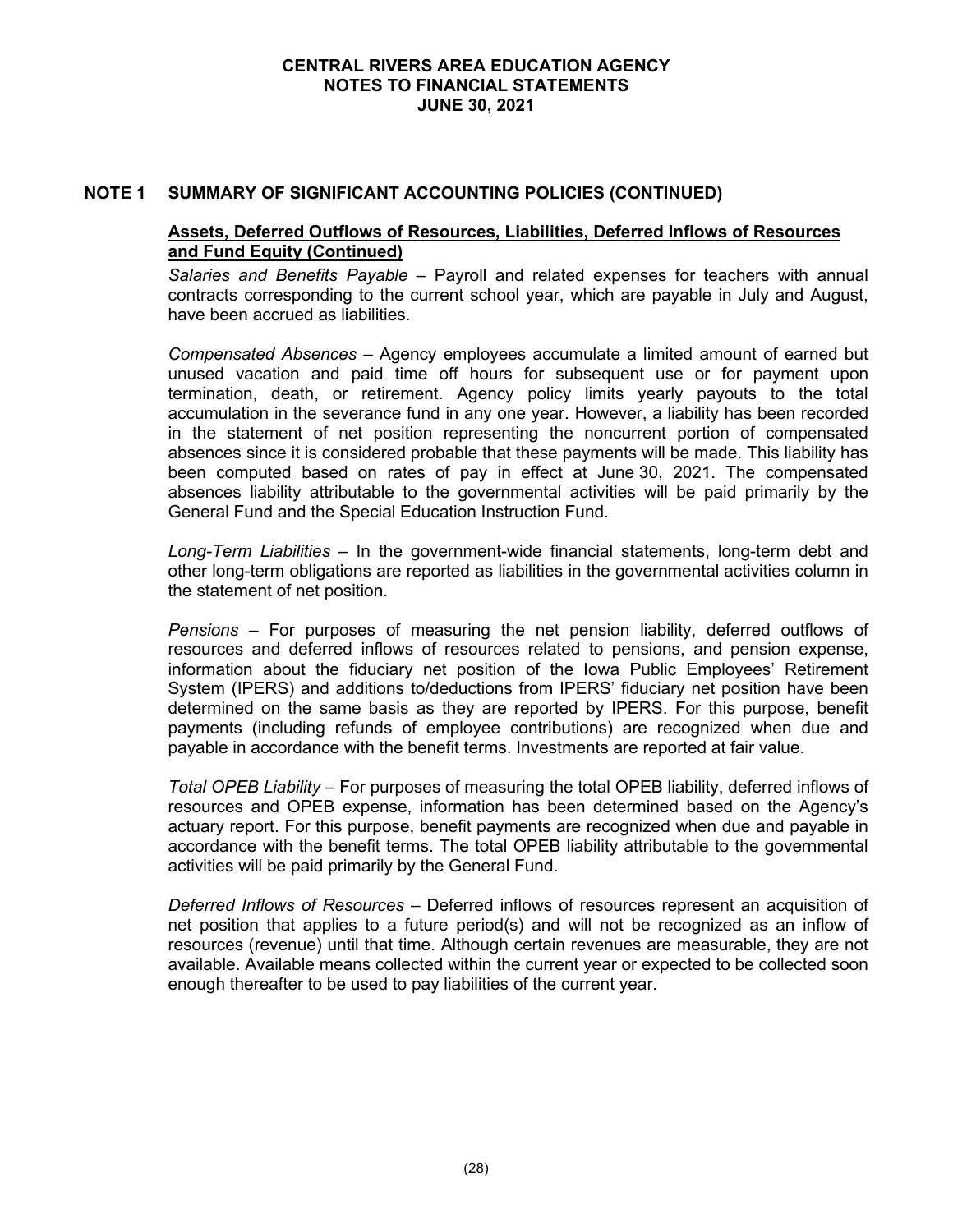# **NOTE 1 SUMMARY OF SIGNIFICANT ACCOUNTING POLICIES (CONTINUED)**

# **Assets, Deferred Outflows of Resources, Liabilities, Deferred Inflows of Resources and Fund Equity (Continued)**

Deferred inflows of resources in the governmental fund financial statements represent the amount of assets that have been recognized, but the related revenue has not been recognized since the assets are not collected within the current year or expected to be collected soon enough thereafter to be used to pay liabilities of the current year. Deferred inflows of resources consist of receivables not collected within sixty days after year-end. Deferred inflows of resources in the statement of net position consists of the unamortized portion of the net difference between projected and actual earnings on the pension and OPEB plan investments, changes in proportion and differences between Agency contributions and proportionate share of contributions for pensions and OPEB, and changes of assumptions or other inputs for the pension and OPEB plans.

*Fund Balances –* In the governmental fund financial statements, fund balances are classified as follows:

*Nonspendable –* Amounts which cannot be spent because they are in a nonspendable form or because they are legally or contractually required to be maintained intact.

*Restricted –* Amounts restricted to specific purposes when constraints placed on the use of the resources are either externally imposed by creditors, grantors or state or federal laws or are imposed by law through constitutional provisions or enabling legislation.

*Committed –* Amounts which can be used only for specific purposes determined pursuant to constraints formally imposed by the Board of Directors through resolution approved prior to year-end. Committed amounts cannot be used for any other purpose unless the Board of Directors removes or changes the specified use by taking the same action it employed to commit these amounts.

*Assigned –* Amounts that are constrained for specific purposes by action of the Board of Directors.

*Unassigned –* All amounts not included in the preceding classifications.

# **Budgets and Budgetary Accounting**

The budgetary comparison and related disclosures are reported as required supplementary information. During the year ended June 30, 2021, the Agency's expenditures/expenses did not exceed the approved budget.

# **Use of Estimates in Preparing Financial Statements**

The preparation of financial statements in conformity with generally accepted accounting principles requires management to make estimates and assumptions that affect the reported amounts of assets and liabilities and disclosure of contingent assets and liabilities at the date of the financial statements and the reported amounts of revenues and expenses during the reporting period. Actual results could differ from those estimates.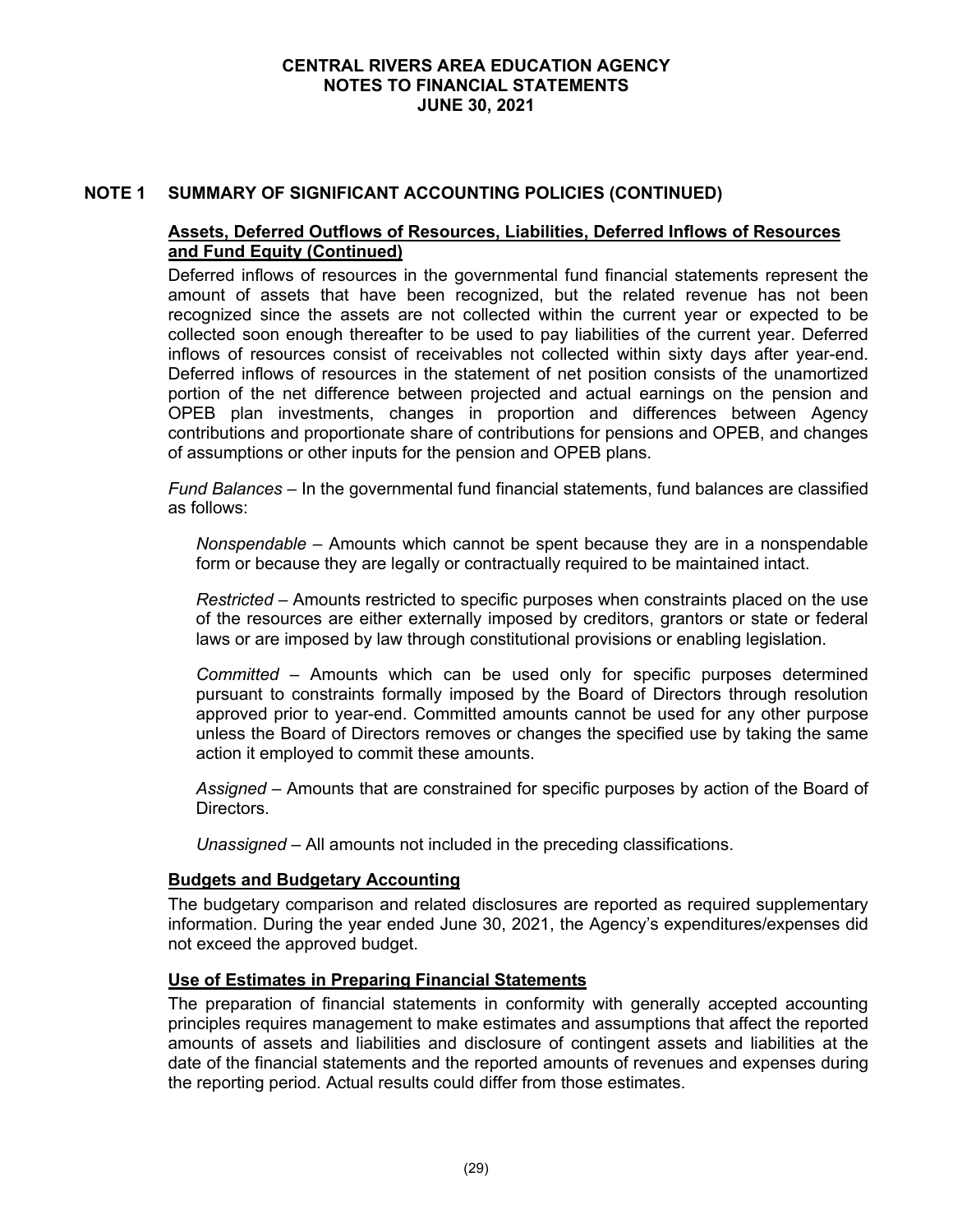#### **NOTE 2 CASH, CASH EQUIVALENTS, AND INVESTMENTS**

The Agency's deposits in banks at June 30, 2021 were entirely covered by federal depository insurance or by the state sinking fund in accordance with Chapter 12C of the Code of Iowa. This chapter provides for additional assessments against the depositories to insure there will be no loss of public funds.

The Agency is authorized by statute to invest public funds in obligations of the United States government, its agencies and instrumentalities; certificates of deposit or other evidences of deposit at federally insured depository institutions approved by the Board of Directors; prime eligible bankers acceptances; certain high rated commercial paper; perfected repurchase agreements; certain registered open-end management investment companies; certain joint investment trusts, and warrants or improvement certificates of a drainage district.

The Agency had no investments meeting the disclosure requirements of Governmental Accounting Standards Board Statement No. 72.

#### **Interest Rate Risk**

The Agency's investment policy limits the investment of operating funds (funds expected to be expended in the current budget year or within 15 months of receipt) to instruments that mature within 397 days. Funds not identified as operating funds may be invested in investments with maturities longer than 397 days, but the maturities shall be consistent with the needs and use of the Agency.

#### **AEA6 Foundation**

Cash and investments of the AEA6 Foundation component unit are stated at fair value are summarized as follows as of December 31, 2020:

|                     |               |                   |                | Unrealized<br>Appreciation |
|---------------------|---------------|-------------------|----------------|----------------------------|
|                     | Cost          | <b>Fair Value</b> | (Depreciation) |                            |
| Money Market Funds  | \$<br>187,674 | \$<br>187,674     | S              |                            |
| <b>Mutual Funds</b> | 128,898       | 145,182           |                | 16,284                     |
| Unit Trusts         | 425.112       | 425,564           |                | 452                        |
| Total               | 741.684       | 758,420           |                | 16,736                     |

Earnings on the investments are made up of interest and the change in unrealized and realized gains and losses for the year as follows:

| Interest Income     | 113.794  |
|---------------------|----------|
| Net Unrealized Loss | (74.527) |
| Total               | 39.267   |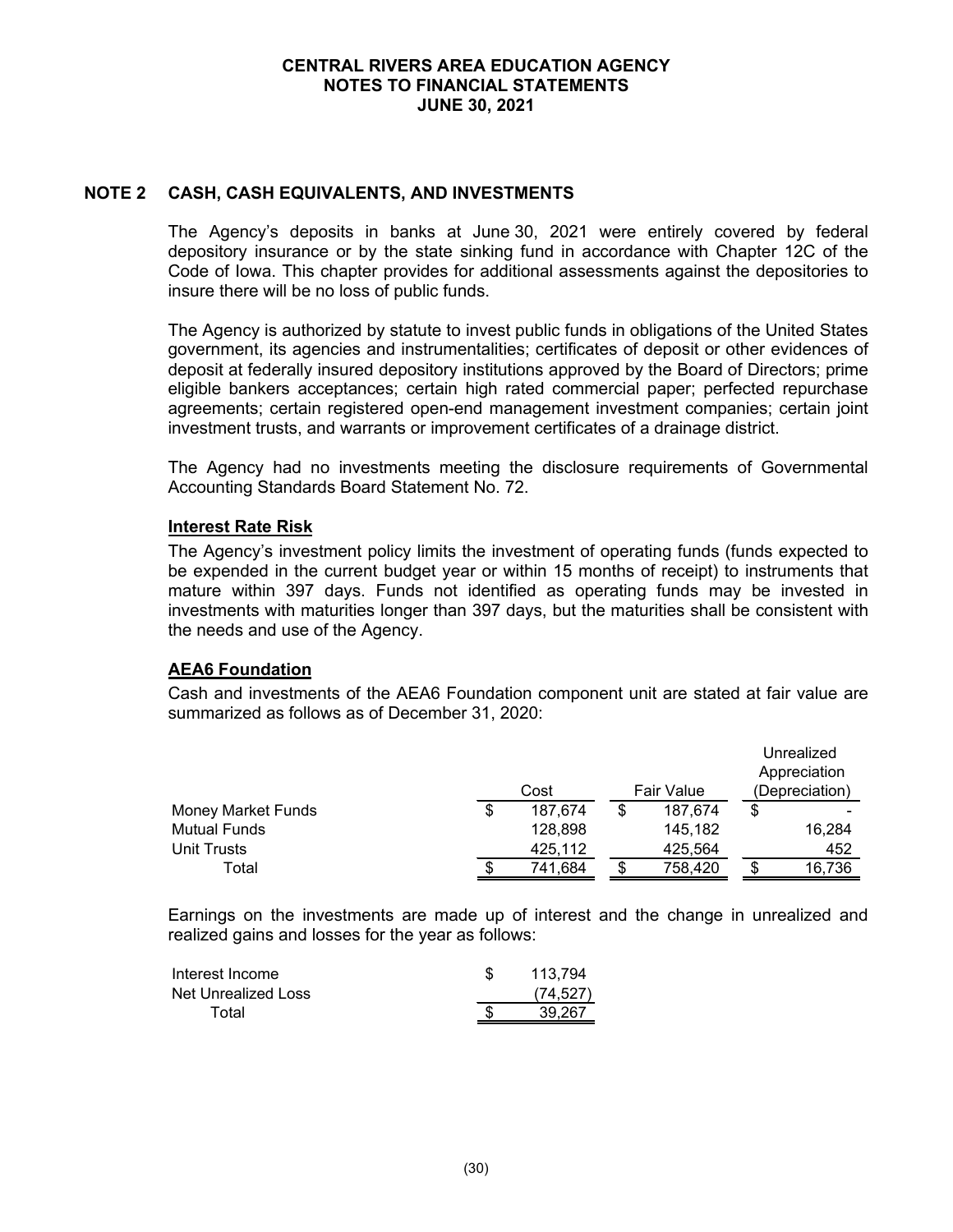#### **NOTE 2 CASH, CASH EQUIVALENTS, AND INVESTMENTS (CONTINUED)**

# **AEA6 Foundation (Continued)**

The AEA6 Foundation uses the fair value hierarchy established by generally accepted accounting principles based on the valuation inputs used to measure the fair value of the asset. Level 1 inputs are quoted prices in active markets for identical assets. Level 2 inputs are significant observable inputs. Level 3 inputs are significant unobservable inputs.

The recurring fair value measurement for the above investments was determined using the last reported sales price at current exchange rates (Level 1 inputs).

# **NOTE 3 CAPITAL ASSETS**

Capital assets activity for the year ended June 30, 2021 is as follows:

|                                 | <b>Balance</b>   |                  |                  | Balance          |
|---------------------------------|------------------|------------------|------------------|------------------|
|                                 | June 30,         |                  |                  | June 30,         |
|                                 | 2020             | <b>Additions</b> | <b>Deletions</b> | 2021             |
| <b>Governmental Activities:</b> |                  |                  |                  |                  |
| Capital Assets Not Being        |                  |                  |                  |                  |
| Depreciated/Amortized:          |                  |                  |                  |                  |
| Land                            | \$<br>1,270,198  | \$               | \$               | \$<br>1,270,198  |
| <b>Capital Assets Being</b>     |                  |                  |                  |                  |
| Depreciated/Amortized:          |                  |                  |                  |                  |
| Buildings and improvements      | 16,093,874       | 173,446          |                  | 16,267,320       |
| <b>Furniture and Equipment</b>  | 2,666,495        | 364,369          | 66,086           | 2,964,778        |
| <b>Library Books and Films</b>  | 3,220,553        | 83,860           | 642,601          | 2,661,812        |
| <b>Total Assets Being</b>       |                  |                  |                  |                  |
| Depreciated/Amortized           | 21,980,922       | 621,675          | 708,687          | 21,893,910       |
| Less Accumulated Depreciation/  |                  |                  |                  |                  |
| Amortization for:               |                  |                  |                  |                  |
| <b>Buildings</b>                | 7,116,379        | 402,707          |                  | 7,519,086        |
| Furniture and Equipment         | 1,827,664        | 230,525          | 61,480           | 1,996,709        |
| <b>Library Books and Films</b>  | 2,864,680        | 159,332          | 642,601          | 2,381,411        |
| <b>Total Accumulated</b>        |                  |                  |                  |                  |
| Depreciation/Amortization       | 11,808,723       | 792,564          | 704,081          | 11,897,206       |
| Total Capital Assets,           |                  |                  |                  |                  |
| Being Depreciated, Net          | 10,172,199       | (170,889)        | 4,606            | 9,996,704        |
| <b>Governmental Activities</b>  |                  |                  |                  |                  |
| Capital Assets, Net             | 11,442,397<br>\$ | (170,889)<br>\$  | 4,606<br>\$      | 11,266,902<br>\$ |
|                                 |                  |                  |                  |                  |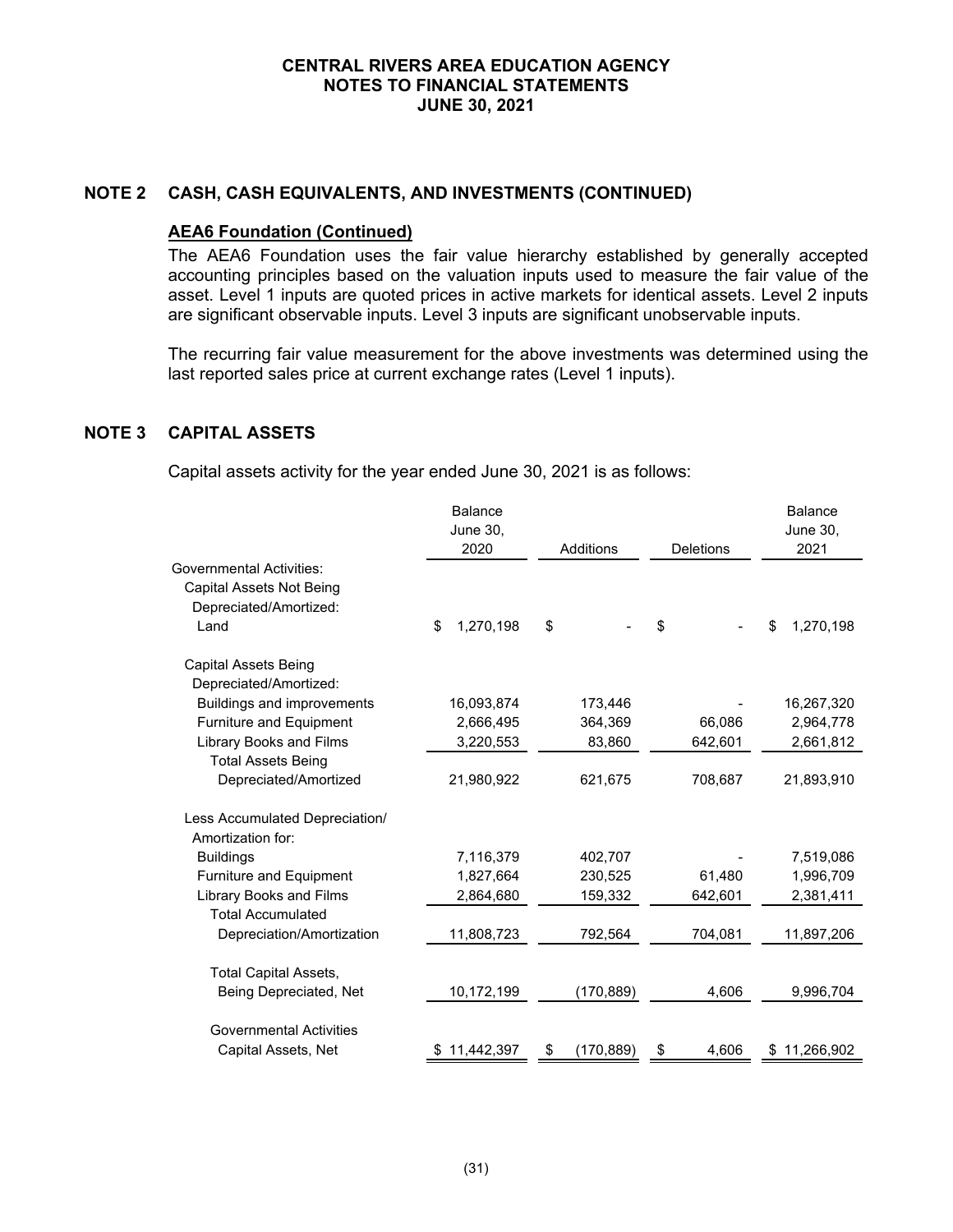# **NOTE 3 CAPITAL ASSETS (CONTINUED)**

Depreciation/amortization expense was charged to the following functions:

| <b>Governmental Activities</b>              |              |
|---------------------------------------------|--------------|
| Instruction                                 | \$<br>15,386 |
| <b>Student Support Services</b>             | 23,387       |
| <b>Instructional Staff Support Services</b> | 173,429      |
| <b>General Administration</b>               | 37,370       |
| <b>Business Administration</b>              | 900          |
| <b>Plant Operations and Maintenance</b>     | 17,200       |
| <b>Central and Other Support Services</b>   | 82.556       |
| Unallocated                                 | 442,336      |
| Total                                       | 792,564      |

# **NOTE 4 DUE FROM AND DUE TO OTHER FUNDS**

The detail of interfund receivables and payables at June 30, 2021 is as follows:

| Receivable Fund         | Pavable Fund                             | Amount  |
|-------------------------|------------------------------------------|---------|
| General                 | Nonmajor - Special Education Instruction | 238.794 |
| Internal Service        | General                                  | 277.719 |
| <b>Internal Service</b> | Nonmajor - Juvenile Home                 | 15.255  |
| Internal Service        | Nonmajor - Special Education Instruction | 49,009  |
| Total                   |                                          | 580.777 |

The Special Revenue – Special Education Instruction interfund payable to the General Fund is to repay special education billings not received prior to the end of the current year. The Internal Service interfund receivables are related to self-funded insurance premiums withheld from employee paychecks that were not remitted to the internal service fund as of year-end.

# **NOTE 5 INTERFUND TRANSFERS**

The detail of interfund transfers for the year ended June 30, 2021 is as follows:

| Transfer to                       | Transfer from                                  | Amount |         |  |
|-----------------------------------|------------------------------------------------|--------|---------|--|
| Nonmajor Funds - Debt Service     | General Fund                                   |        | 503.964 |  |
| Nonmajor Funds - Debt Service     | Nonmajor Funds - Special Education Instruction |        | 2.979   |  |
| Nonmajor Funds - Capital Projects | General Fund                                   |        | 75,306  |  |
| Nonmajor Funds - Debt Service     | Nonmajor Funds - Juvenile Home                 |        | 11,683  |  |
| Total                             |                                                |        | 593,932 |  |

Transfers generally move revenue from the fund statutorily required to collect the resources to the fund statutorily required to expend the resources. The transfers pertained to expenditures for capital projects throughout the year as well as payment of principal and Interest of a loan for the purchase of the administrative building.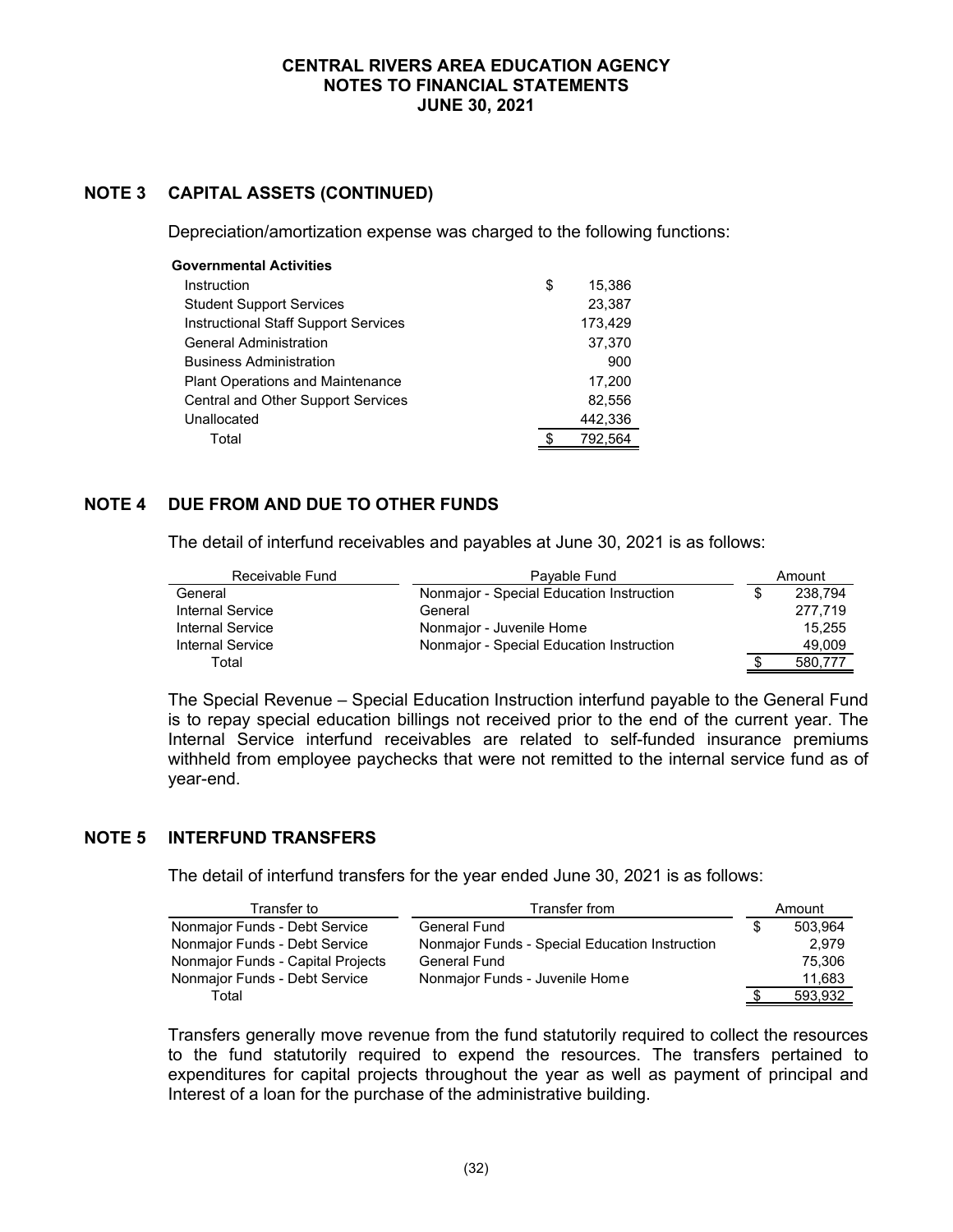#### **NOTE 6 LONG-TERM LIABILITIES**

A summary of changes in certain long-term liabilities for the year ended June 30, 2021 is as follows:

|                               |   | Balance       |                                |                   | Balance         |               |
|-------------------------------|---|---------------|--------------------------------|-------------------|-----------------|---------------|
|                               |   | June 30,      |                                |                   | June 30,        | Due Within    |
|                               |   | 2020          | Additions                      | <b>Reductions</b> | 2021            | One Year      |
| Certificates of Participation | S | 5.176.989     | \$<br>$\overline{\phantom{0}}$ | \$<br>339.188     | \$<br>4,837,801 | \$<br>348.109 |
| <b>Capital Lease</b>          |   | 177.844       |                                | 40.204            | 137,640         | 40,920        |
| <b>Compensated Absences</b>   |   | 352.205       | 347,085                        | 352.205           | 347.085         | 347,085       |
| <b>Net Pension Liability</b>  |   | 26,605,327    | 3,536,873                      |                   | 30,142,200      |               |
| <b>Total OPEB Liability</b>   |   | 2,758,174     | 274,819                        |                   | 3,032,993       | 155,634       |
| Total                         |   | \$ 35,070,539 | 4,158,777                      | 731,597           | \$38,497,719    | 891,748       |

# **Certificates of Participation**

The Agency sold certificates of participation for land and facilities for a total of \$6,082,240 on January 10, 2017. The certificates of participation represent an ownership interest of the certificate holder in a lease purchase agreement. The certificates mature over a period of 16 years with an interest rate of 2.63% per annum and the Agency has an option to prepay. The following is a schedule by years of future minimum payments required:

| Year Ending | Principal     | Interest | Total         |
|-------------|---------------|----------|---------------|
| 2022        | \$<br>348,109 | 127,234  | \$<br>475,343 |
| 2023        | 357,264       | 118,079  | 475,343       |
| 2024        | 366,660       | 108,683  | 475,343       |
| 2025        | 376,304       | 99,040   | 475.344       |
| 2026        | 386,200       | 78,986   | 465,186       |
| 2027-2031   | 2,540,100     | 232,976  | 2,773,076     |
| 2032        | 463,164       | 12,181   | 475,345       |
| Total       | 4,837,801     | 777,179  | 5,614,980     |

#### **Capital Lease**

The Agency has entered into various lease agreements for financing of copy machines. Both leases qualify as capital leases for accounting purposes and, therefore, have been recorded at the present value of their future minimum lease payments as of the date of inception. Original cost and accumulated depreciation included in capital assets for these items are as follows:

| Asset                          | Amount   |
|--------------------------------|----------|
| <b>Canon Copiers</b>           | 50.366   |
| <b>Access Copiers</b>          | 140,223  |
| Less: Accumulated Depreciation | (54.729) |
|                                | 135,860  |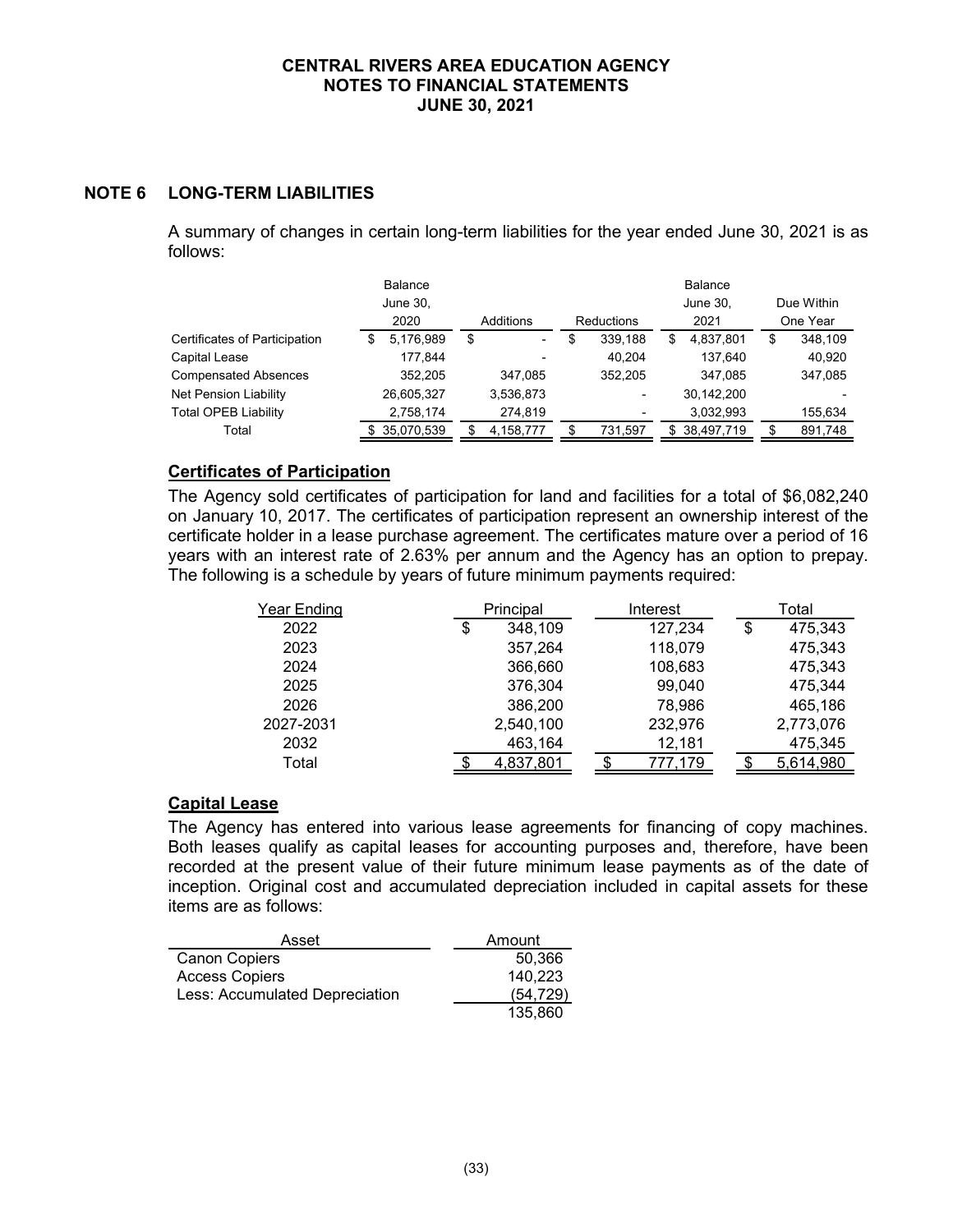#### **NOTE 6 LONG-TERM LIABILITIES (CONTINUED)**

#### **Capital Lease (continued)**

The future minimum lease obligations and the net present value of these minimum lease payments as of June 30, 2021 were as follows:

|                                     | <b>Future Minimum Lease Payments</b> |              |   |                      |   |         |  |
|-------------------------------------|--------------------------------------|--------------|---|----------------------|---|---------|--|
| Year Ending June 30,                |                                      | Canon Copier |   | <b>Access Copier</b> |   | Total   |  |
| 2022                                | \$                                   | 13,260       | S | 30,023               | S | 43,283  |  |
| 2023                                |                                      | 13,260       |   | 30,023               |   | 43,283  |  |
| 2024                                |                                      | 11,050       |   | 30,023               |   | 41,073  |  |
| 2025                                |                                      |              |   | 15,012               |   | 15,012  |  |
| Minimum Lease Payments              |                                      | 37,570       |   | 105,081              |   | 142,651 |  |
| Less: Amount of interest            |                                      |              |   | (5,011)              |   | (5,011) |  |
| <b>Total Minimum Lease Payments</b> |                                      | 37,570       |   | 100,070              |   | 137,640 |  |
|                                     |                                      |              |   |                      |   |         |  |

#### **NOTE 7 OPERATING LEASES**

The Agency leases various facilities within the area to house its different divisions under leases with remaining terms of one year or less. These leases have been classified as operating leases and, accordingly, all rents are recorded as expenditures when incurred. Certain leases are renewable for additional periods. Some of the leases also require the payment of normal maintenance and insurance on the properties. In most cases, management expects that the leases will be renewed or replaced by other leases.

Total rental expenditures for the year ended June 30, 2021 for all operating leases, except those with terms of a month or less that were not renewed, were \$23,709.

#### **NOTE 8 PENSION PLAN**

#### **Plan Description**

IPERS membership is mandatory for employees of the District, except for those covered by another retirement system. Employees of the District are provided with pensions through a cost-sharing multiple employer defined benefit pension plan administered by Iowa Public Employees' Retirement System (IPERS). IPERS issues a stand-alone financial report which is available to the public by mail at 7401 Register Drive PO Box 9117, Des Moines, IA 50306-9117 or at www.ipers.com.

IPERS benefits are established under Iowa Code chapter 97B and the administrative rules thereunder. Chapter 97B and the administrative rules are the official plan documents. The following brief description is provided for general informational purposes only. Refer to the plan documents for more information.

#### **Pension Benefits**

A regular member may retire at normal retirement age and receive monthly benefits without an early-retirement reduction. Normal retirement age is age 65, any time after reaching age 62 with 20 or more years of covered employment, or when the member's years of service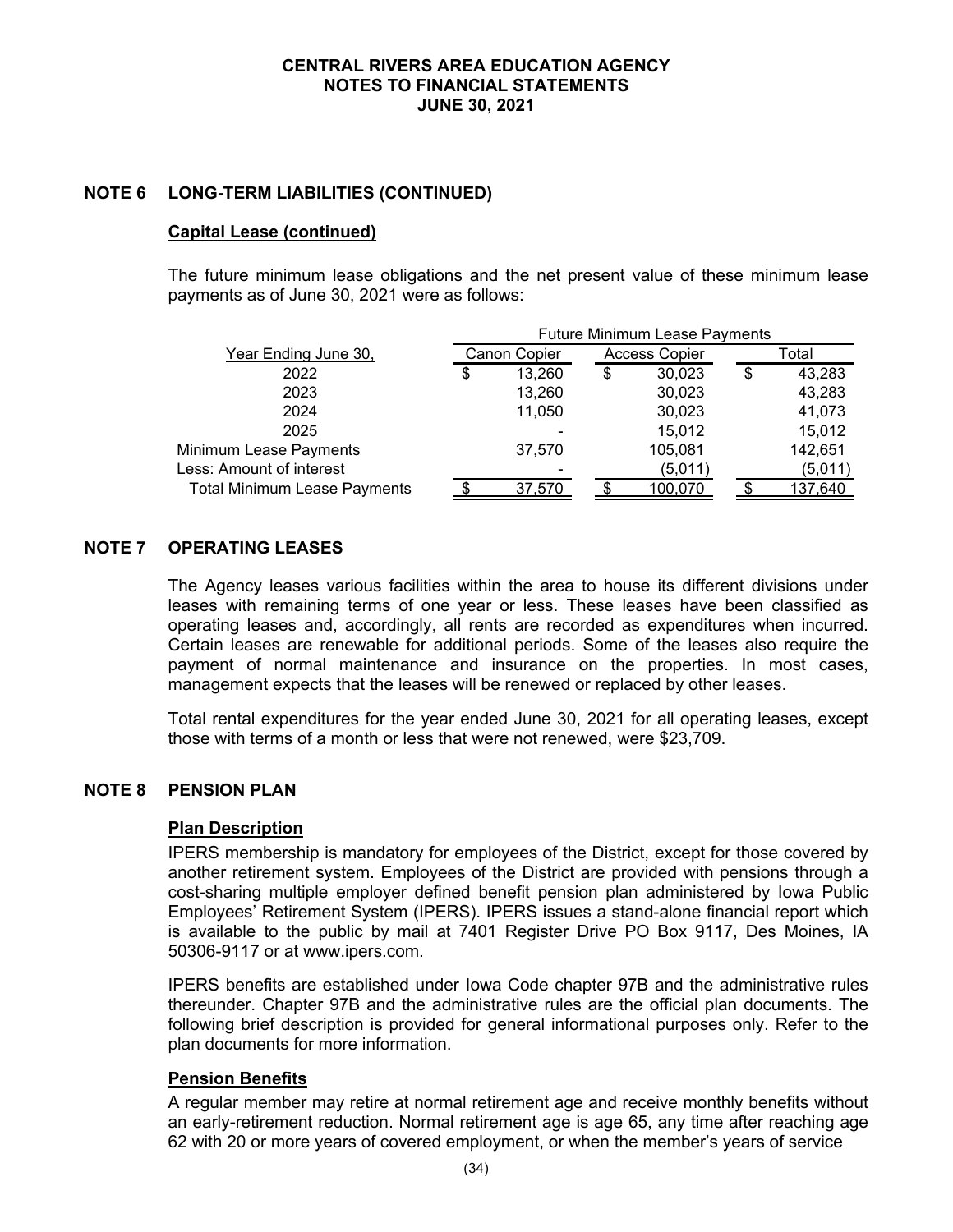# **NOTE 8 PENSION PLAN (CONTINUED)**

# **Pension Benefits (continued)**

plus the members age at the last birthday equals or exceeds 88, whichever comes first. These qualifications must be met on the member's first month of entitlement to benefits. Members cannot begin receiving retirement before age 55. The formula used to calculate a Regular member's monthly IPERS benefit includes:

- A multiplier based on years of service.
- The member's highest five-year average salary, except members with service before June 30, 2012 will use the highest three-year average salary as of that date if it is greater than the highest five-year salary.

If a member retires before normal retirement age, the member's monthly retirement benefit will be permanently reduced by an early-retirement reduction. The early-retirement reduction is calculated differently for service earned before and after July 1, 2012. For service earned before July 1, 2012, the reduction is 0.25% for each month that the member receives benefits before the member's earliest normal retirement age. For service earned starting July 1, 2012, the reduction is 0.50% for each month that the member receives benefits before age 65.

Generally, once a member selects a benefit option, a monthly benefit is calculated and remains the same for the rest of the member's lifetime. However, to combat the effects of inflation, retirees who began receiving benefits prior to July 1990 receive a guaranteed dividend with their regular November benefit payments.

#### **Disability and Death Benefits**

A vested member who is awarded federal Social Security disability or Railroad Retirement disability benefits is eligible to claim IPERS benefits regardless of age. Disability benefits are not reduced for early retirement. If a member dies before retirement, the member's beneficiary will receive a lifetime annuity or a lump-sum payment equal to the present actuarial value of the member's accrued benefit or calculated with a set formula, whichever is greater. When a member dies after retirement, death benefits depend on the benefit option the member selected at retirement.

#### **Contributions**

Contribution rates are established by IPERS following the annual actuarial valuation, which applies IPERS' Contribution Rate Funding Policy and Actuarial Amortization Method. Statute limits the amount rates can increase or decrease each year to one percentage point. IPERS Contribution Rate Funding Policy requires the actuarial contribution rate be determined using the "entry age normal" actuarial cost method and the actuarial assumptions and the methods approved by the IPERS Investment Board. The actuarial contribution rate covers normal cost plus the unfunded actuarial liability payment based on a 30-year amortization period. The payment to amortize the unfunded actuarial liability is determined as a level percentage of payroll based on the Actuarial Amortization Method adopted by the Investment Board.

In fiscal year 2021, pursuant to the required rate, Regular members contributed 6.29% of covered payroll and the Agency contributed 9.44% of covered payroll for a total rate of 15.73%.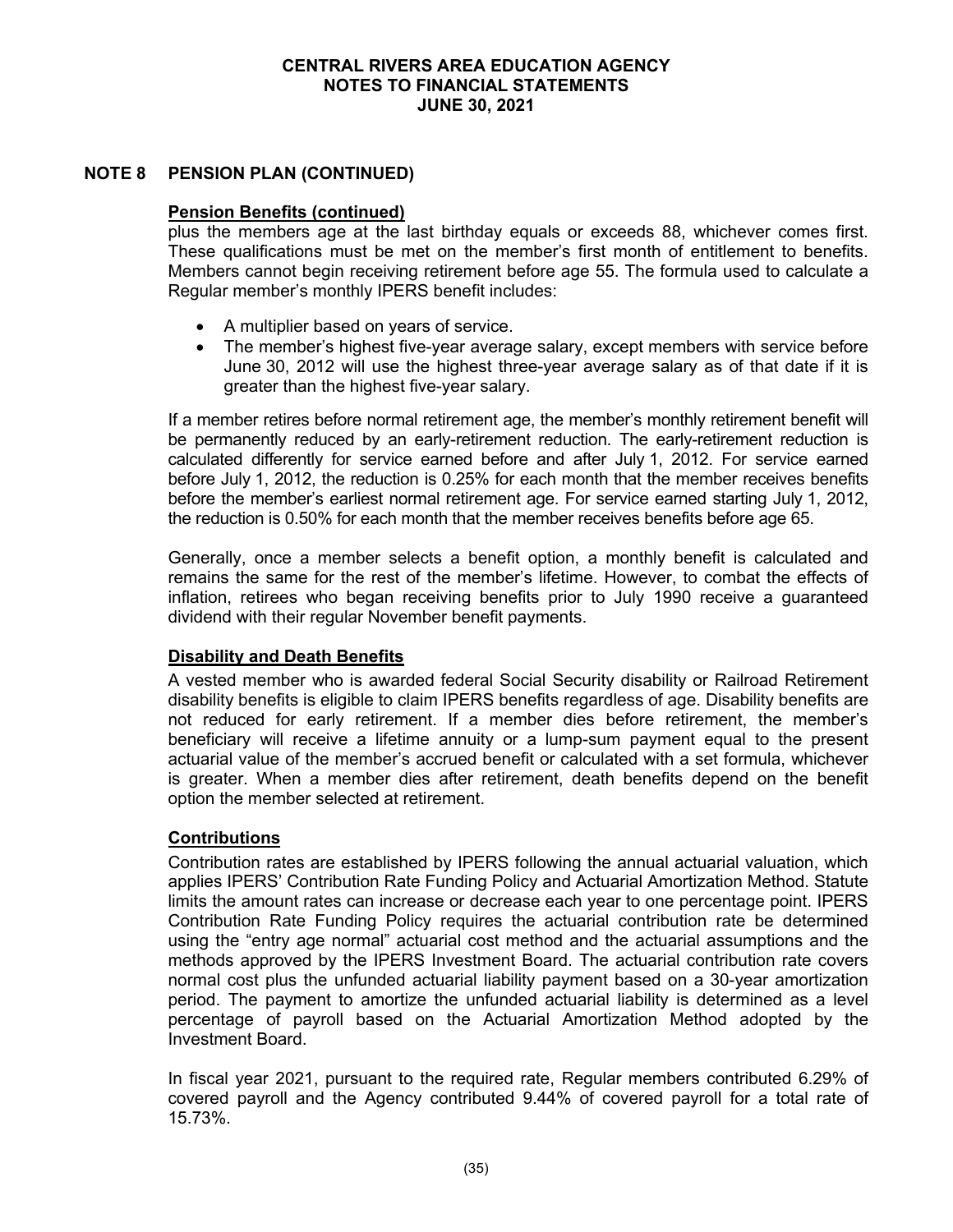# **NOTE 8 PENSION PLAN (CONTINUED)**

# **Contributions (continued)**

The Agency's contributions to IPERS for the year-end June 30, 2021 totaled \$3,243,680.

#### **Net Pension Liabilities, Pension Expense, and Deferred Outflows of Resources, and Deferred Inflows of Resources Related to Pensions**

At June 30, 2021, the Agency's liability for its proportionate share of the net pension liability totaled \$30,142,200. The net pension liability was measured as of June 30, 2020, and the total pension liability used to calculate the net pension liability was determined by an actuarial valuation as of that date. The Agency's proportion of the net pension liability was based on the Agency's share of contributions to the pension plan relative to the contributions of all IPERS participating employers. At June 30, 2020, the Agency's collective proportion was 0.432100%, which is a decrease of 0.024287 from its proportion measured as of June 30, 2019.

For the year ended June 30, 2021, the Agency recognized pension expense of \$3,996,513. At June 30, 2021, the Agency reported deferred outflows of resources and deferred inflows of resources related to pensions from the following sources:

|                                                                                                                | Deferred<br>Outflows of<br>Resources |   | Deferred<br>Inflows of<br>Resources |
|----------------------------------------------------------------------------------------------------------------|--------------------------------------|---|-------------------------------------|
| Differences Between Expected and Actual Experience                                                             | \$<br>33.299                         | S | 714,447                             |
| <b>Changes of Assumptions</b>                                                                                  | 1,547,189                            |   |                                     |
| Net Difference Between Projected and Actual Earnings<br>on Pension Plan Investments                            | 1.694.470                            |   |                                     |
| Changes in Proportion and Differences Between Agency<br>Contributions and Proportionate Share of Contributions | 833,685                              |   | 2,051,497                           |
| Agency Contributions Subsequent to the Measurement                                                             |                                      |   |                                     |
| Date                                                                                                           | 3,243,680                            |   |                                     |
| Total                                                                                                          | 7,352,323                            |   | 2,765,944                           |

The \$3,243,680 reported as deferred outflows of resources related to pensions resulting from the Agency contributions subsequent to the measurement date will be recognized as a reduction of the net pension liability in the year ending June 30, 2022. Other amounts reported as deferred outflows of resources and deferred inflows of resources related to pensions will be recognized in pension expense as follows:

| Year Ending June 30, | Amount           |  |
|----------------------|------------------|--|
| 2022                 | \$<br>(200, 433) |  |
| 2023                 | 340,662          |  |
| 2024                 | 522,015          |  |
| 2025                 | 821,631          |  |
| 2026                 | (141,176)        |  |
| Total                | 1.342.699        |  |

There were no nonemployer contributing entities at IPERS.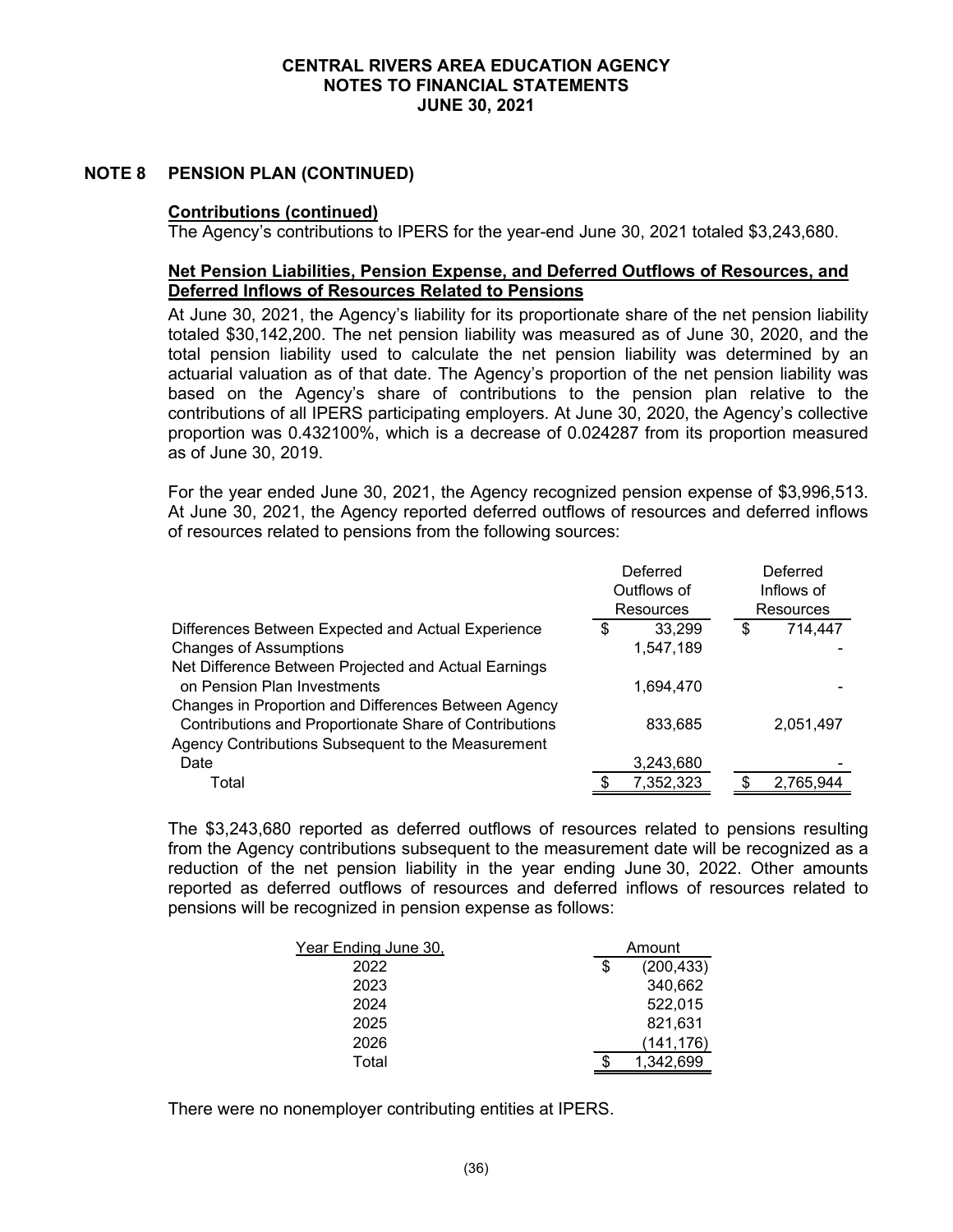#### **NOTE 8 PENSION PLAN (CONTINUED)**

#### **Actuarial Assumptions**

The total pension liability in the June 30, 2020 actuarial valuation was determined using the following actuarial assumptions, applied to all periods included in the measurements:

| Rate of Inflation<br>(effective June 30, 2017). | 2.60% per annum                                                                         |
|-------------------------------------------------|-----------------------------------------------------------------------------------------|
| Rates of Salary Increases                       | 3.25 to 16.25% average, including                                                       |
| (effective June 30, 2017)                       | inflation. Rates vary by membership group.                                              |
| Long-Term Investment Rate of Return             | 7.00%, compounded annually, net of                                                      |
| (effective June 30, 2017)                       | investment expense, including inflation.                                                |
| Wage Growth<br>(effective June 30, 2017)        | 3.25% per annum based on 2.6%<br>inflation assumption and 0.65% real<br>wage inflation. |

The actuarial assumptions used in the June 30, 2020 valuation were based on the results of an economic assumption study dated March 24, 2017 and a demographic assumption study dated June 28, 2018.

Mortality rates used in the 2019 valuation were based on the RP-2014 Employee and Healthy Annuitant Tables with MP-2017 generational adjustments.

The long-term expected rate of return on IPERS' investments was determined using a building-block method in which best-estimate ranges of expected future real rates (expected returns, net of pension plan investment expense and inflation) are developed for each major asset class. These ranges are combined to produce the long-term expected rate of return by weighting the expected future real rates of return by the target asset allocation percentage and by adding expected inflation. The target allocation and best estimates of arithmetic real rates of return for each major asset class are summarized in the following table:

|                                 |            | Long-Term            |
|---------------------------------|------------|----------------------|
|                                 | Asset      | <b>Expected Real</b> |
| <b>Asset Class</b>              | Allocation | Rate of Return       |
| <b>Domestic Equity</b>          | 22.0 %     | 4.43%                |
| <b>International Equity</b>     | 17.5       | 5.15%                |
| <b>Global Smart Beta Equity</b> | 6.0        | 4.87%                |
| Core Plus Fixed Income          | 28.0       | $-0.29%$             |
| <b>Public Credit</b>            | 4.0        | 2.29%                |
| Cash                            | 1.0        | $-0.78%$             |
| <b>Private Equity</b>           | 11.0       | 6.54%                |
| <b>Private Real Assets</b>      | 7.5        | 4.48%                |
| <b>Private Credit</b>           | 3.0        | 3.11%                |
| Total                           | 100.0 %    |                      |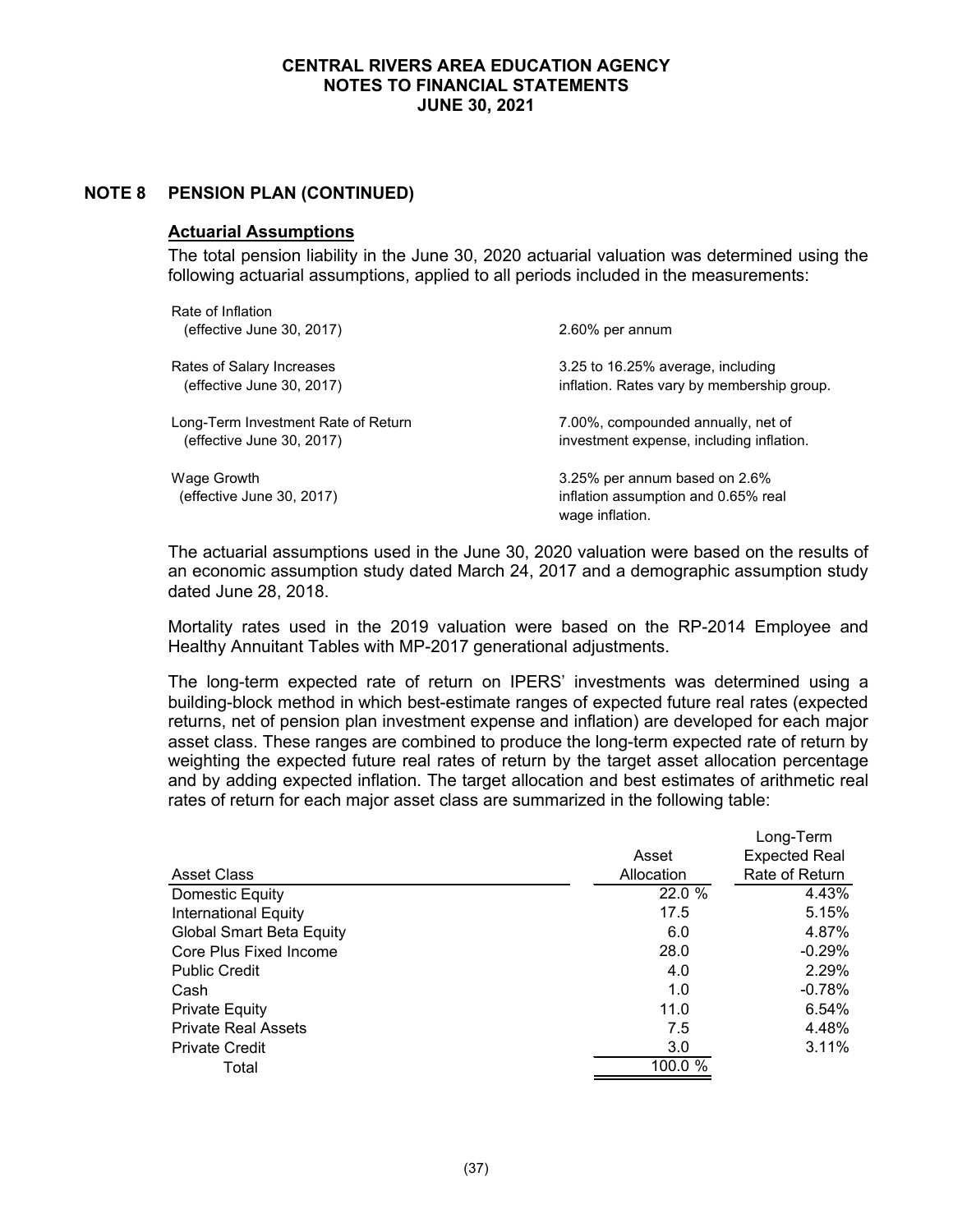# **NOTE 8 PENSION PLAN (CONTINUED)**

#### **Discount Rate**

The discount rate used to measure the total pension liability was 7.0%. The projection of cash flows used to determine the discount rate assumed that employee contributions will be made at the contractually required rate and that contributions from the Agency will be made at contractually required rates, actuarially determined. Based on those assumptions, IPERS' fiduciary net position was projected to be available to make all projected future benefit payments of current active and inactive employees. Therefore, the long-term rate of return on pension plan investments was applied to all periods of projected benefit payments to determine the total pension liability.

#### **Sensitivity of the Agency's Proportionate Share of the Net Pension Liability to Changes in the Discount Rate**

The following presents the Agency's proportionate share of the net pension liability calculated using the discount rate of 7.0%, as well as what the Agency's proportionate share of the net pension liability would be if it were calculated using a discount rate that is 1% lower (6.0%) or 1% higher (8.0%) than the current rate.

|                                 | $1\%$             | <b>Discount</b> | 1%                |
|---------------------------------|-------------------|-----------------|-------------------|
|                                 | Decrease          | Rate            | Increase          |
|                                 | 6.0%              | 7.0%            | $8.0\%$           |
| Agency's Proportionate Share of |                   |                 |                   |
| the Net Pension Liability       | 50.259.575<br>\$. | \$30,142,200    | 13.274.089<br>\$. |

#### **Pension Plan Fiduciary Net Position**

Detailed information about the pension plan's fiduciary net position is available in the separately issued IPERS financial report which is available on IPERS' website www.ipers.org.

#### **Payables to the Pension Plan**

At June 30, 2021, the Agency reported payables to IPERS of \$469,406 for legally required Agency contributions.

# **NOTE 9 OTHER POSTEMPLOYMENT BENEFITS (OPEB)**

#### **Plan Description and Benefits Provided**

The Agency operates a single-employer health benefit plan which provided medical and prescription drug benefits for employees, retirees and their spouses. There are 468 active and 26 retired members in the plan. Retired participants must be age 55 or older at retirement. No assets are accumulated in a trust that meets the criteria in paragraph 4 of GASB Statement No. 75.

The medical and prescription drug coverage is provided through a fully insured plan with Wellmark. Retirees under age 65 pay the same premium for the medical/prescription drug benefits as active employees, which results in an implicit rate subsidy and an OPEB liability.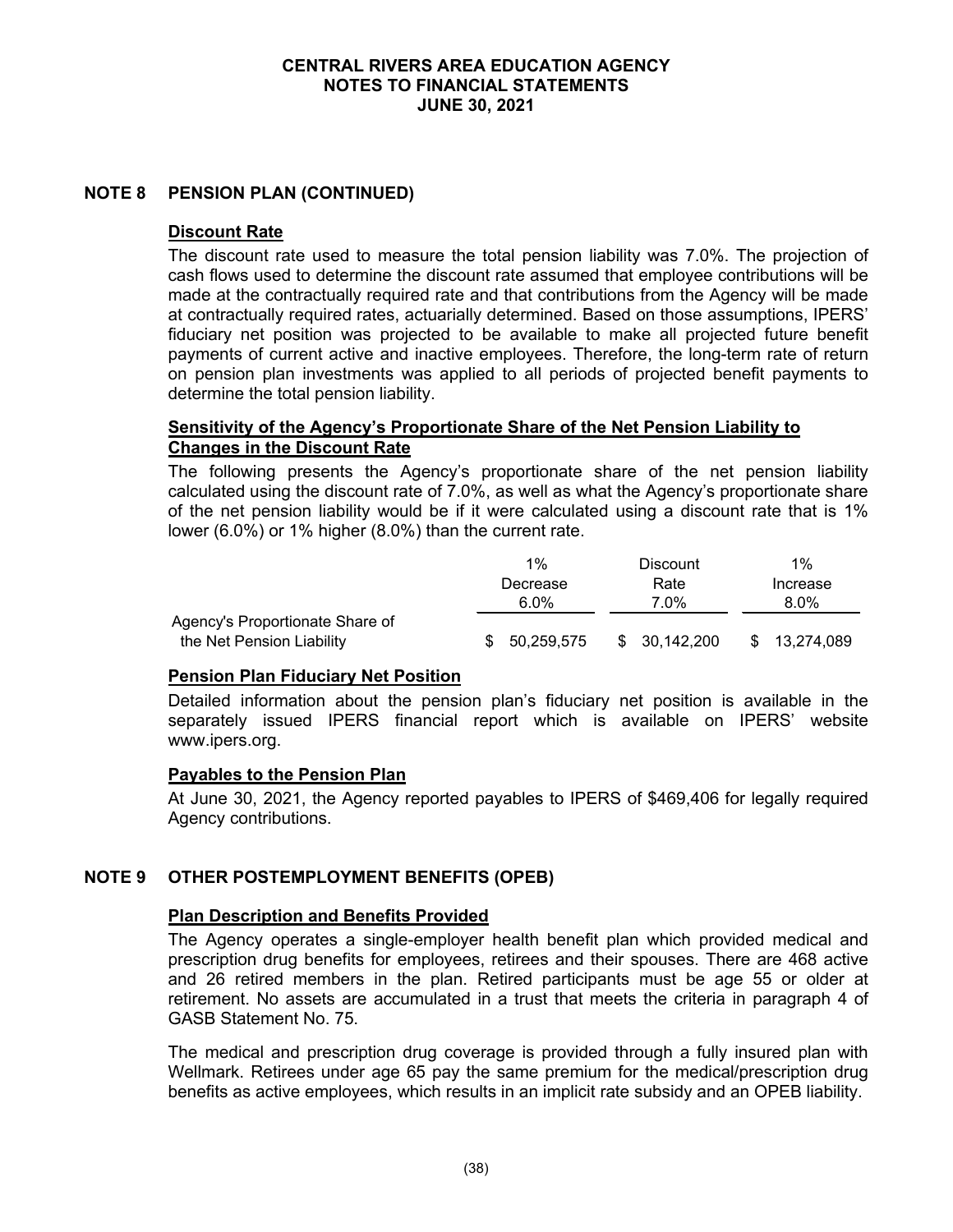#### **NOTE 9 OTHER POSTEMPLOYMENT BENEFITS (OPEB) (CONTINUED)**

#### **Total OPEB Liability**

The Agency's total OPEB liability of \$3,032,993 was measured as of June 30, 2021 and was determined by an actuarial valuation as of that date.

#### **Actuarial Assumptions**

The total OPEB liability in the June 30, 2021 actuarial valuation was determined using the following actuarial assumptions and the entry age service actuarial cost method, applied to all periods included in the measurement:

| Rate of Inflation<br>(effective June 30, 2020)            | 2.50% per annum                                     |
|-----------------------------------------------------------|-----------------------------------------------------|
| Discount Rate<br>(effective June 30, 2020)                | 1.92%, compounded annually, including<br>inflation. |
| <b>Healthcare Cost Trend</b><br>(effective June 30, 2020) | 6.40% per annum                                     |

Actuarial valuations of an ongoing plan involve estimates of the value of reported amounts and assumptions about the probability of occurrence of events far into the future. Actuarially determined amounts are subject to continual revision as actual results are compared with past expectations and new estimates are made about the future. Projections of benefits for financial reporting purposes are based on the plan as understood by the employer and the plan members and include the types of benefits provided at the time of each valuation and the historical pattern of sharing of benefit costs between the employer and plan members to that point. The actuarial methods and assumptions used include techniques designed to reduce the effects of short-term volatility in actuarial accrued liabilities and the actuarial value of assets, consistent with the long-term perspective of the calculations.

**Discount Rate** – The discount rate used to measure the total OPEB liability was 1.92% which reflects the index rate for 20-year tax-exempt general obligation municipal bonds with an average rating of AA as of the measurement date.

Mortality rates are from the RP2014 Annuity Mortality Table, applied on a gender-specific basis.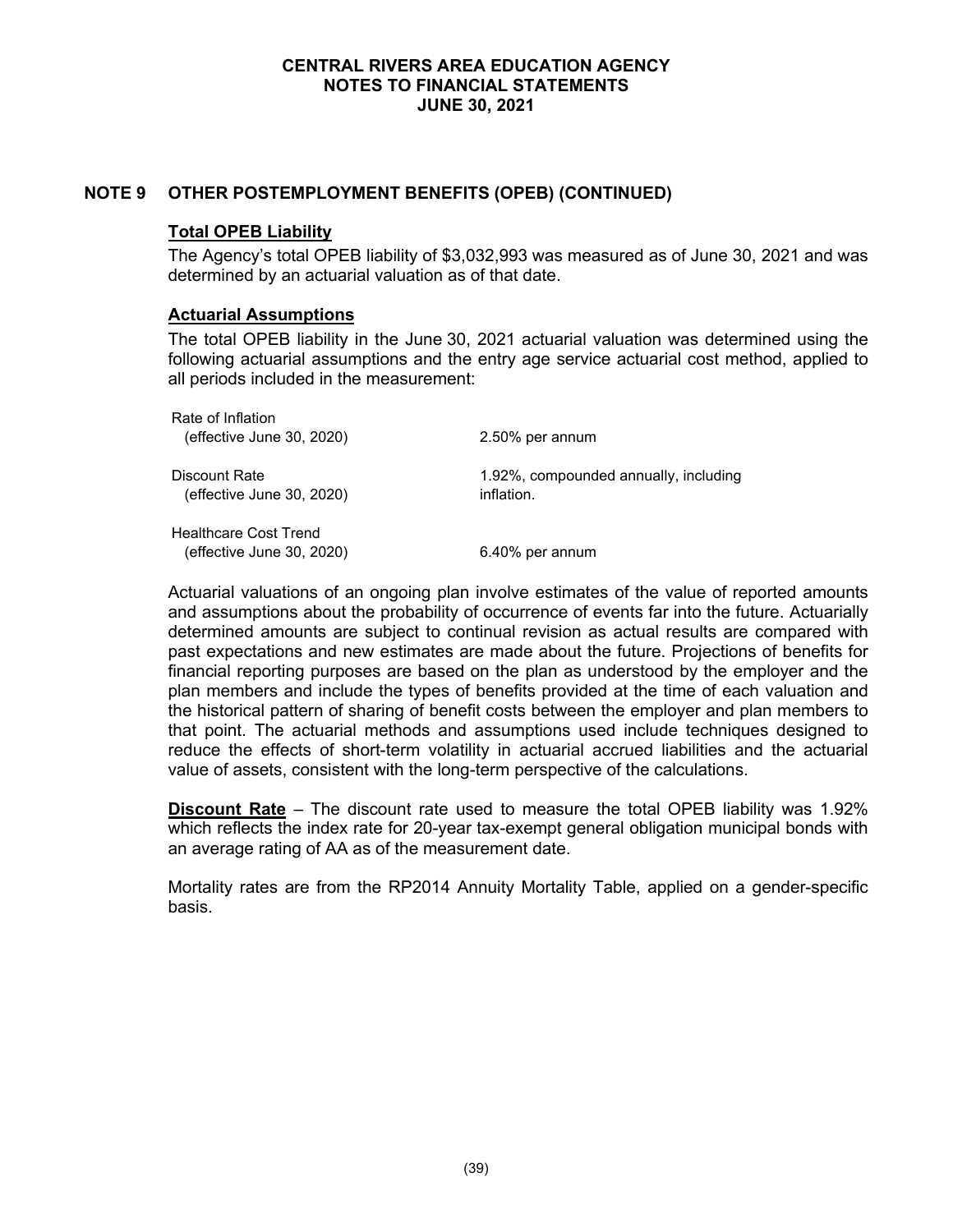#### **NOTE 9 OTHER POSTEMPLOYMENT BENEFITS (OPEB) (CONTINUED)**

#### **Changes in the Total Liability**

|                                                    |   | <b>Total OPEB</b> |
|----------------------------------------------------|---|-------------------|
|                                                    |   | Liability         |
| Total OPEB Liability Beginning of Year             | S | 2,758,174         |
| Changes for the Year:                              |   |                   |
| Service Cost                                       |   | 249,519           |
| Interest on Total Liability                        |   | 71,782            |
| Differences Between Expected and Actual Experience |   |                   |
| <b>Changes of Assumptions</b>                      |   | 109,152           |
| <b>Benefit Payments</b>                            |   | (155, 634)        |
| Balance - June 30, 2021                            |   | 3,032,993         |

**Sensitivity of the Agency's Total OPEB Liability to Changes in the Discount Rate** – The following presents the total OPEB liability of the Agency, as well as what the Agency's total OPEB liability would be if it were calculated using a discount rate that is 1% lower (0.92%) or 1% higher (2.92%) than the current discount rate.

|                             | $1\%$      | Discount   | 1%        |
|-----------------------------|------------|------------|-----------|
|                             | Decrease   | Rate       | Increase  |
|                             | $(0.92\%)$ | $(1.92\%)$ | (2.92%)   |
| <b>Total OPEB Liability</b> | 3.246.199  | 3.032.993  | 2.829.481 |

**Sensitivity of the Agency's Total OPEB Liability to Changes in the Healthcare Cost Trend Rates** – The following presents the total OPEB liability of the Agency as what the Agency's total OPEB liability would be it were calculated using healthcare cost trend rates that are 1% lower (5.40%) or 1% higher (7.40%) than the current healthcare cost trend rates.

|                             |            | Health     |           |
|-----------------------------|------------|------------|-----------|
|                             | 1%         | Cost Trend | $1\%$     |
|                             | Decrease   | Rate       | Increase  |
|                             | $(5.40\%)$ | $(6.40\%)$ | (7.40%)   |
| <b>Total OPEB Liability</b> | 2,654,270  | 3,032,993  | 3,486,708 |

**OPEB Expense and Deferred Outflows of Resources Related to OPEB** – For the year ended June 30, 2021, the Agency recognized OPEB expense of \$423,343. At June 30, 2021, the Agency reported deferred inflows and outflows of resources related to OPEB from the following resources:

|                                                    | Deferred         | Deferred   |
|----------------------------------------------------|------------------|------------|
|                                                    | Outflows of      | Inflows of |
|                                                    | <b>Resources</b> | Resources  |
| Differences Between Expected and Actual Experience | 653.245          | (154, 194) |
| <b>Changes of Assumptions</b>                      | 160.927          |            |
| Total                                              | 814.172          | (154.194)  |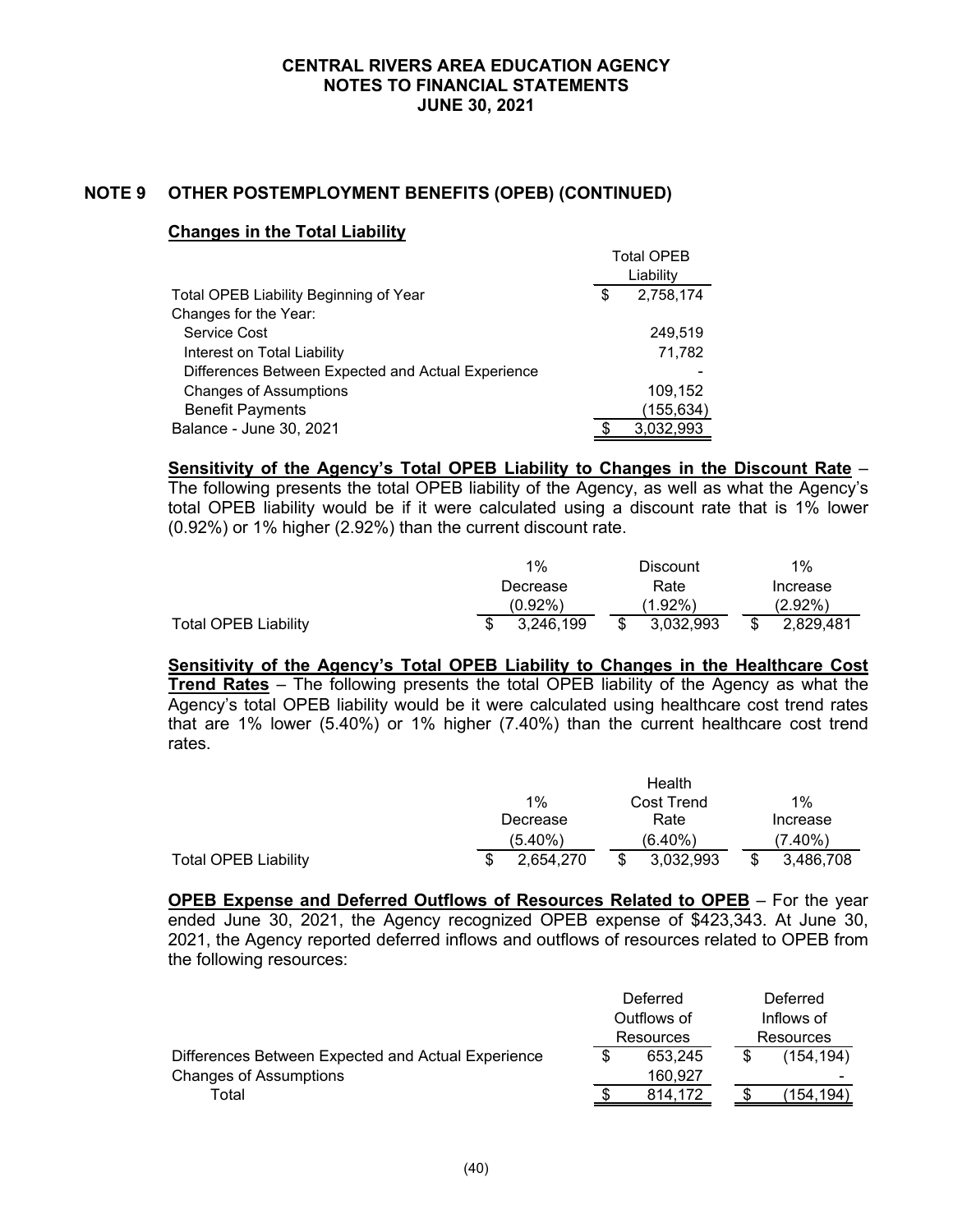#### **NOTE 9 OTHER POSTEMPLOYMENT BENEFITS (OPEB) (CONTINUED)**

The amount reported as deferred outflows of resources related to OPEB will be recognized as OPEB expense as follows:

| Year Ending June 30, |   | Amount  |
|----------------------|---|---------|
| 2022                 | S | 102,042 |
| 2023                 |   | 102,042 |
| 2024                 |   | 102,042 |
| 2025                 |   | 102,042 |
| 2026                 |   | 102,042 |
| Thereafter           |   | 149,768 |
| Total                |   | 659,978 |

#### **NOTE 10 RISK MANAGEMENT**

The Agency is exposed to various risks of loss related to torts; theft; damage to and destruction of assets; errors and omissions; injuries to employees; and natural disasters. These risks are covered by the purchase of commercial insurance. The Agency assumes liability for any deductibles and claims in excess of coverage limitations. Settled claims from these risks have not exceeded commercial insurance coverage in any of the past three fiscal years.

The Agency is involved in certain other legal proceedings and disputes considered by management to be ordinary and incidental, or which have no foundation in fact. Management believes that valid defenses exist as to all such litigation and disputes and is of the opinion that these will not have a material effect on the Agency's financial statements.

# **NOTE 11 EMPLOYEE DENTAL AND HEALTH PLAN**

The Agency currently sponsors a self-funded dental and health plan. The Agency contracts with an insurance company to administer the plan. The cost of maintaining the plan is supported by premium contributions made by the employer, employee, retirees and COBRA participants.

The following is a summary of the claims and activity for the years ended June 30:

|                                           | 2021        |  |  | 2020        |
|-------------------------------------------|-------------|--|--|-------------|
| Claims Liability at the Beginning of Year | 648.712     |  |  | 589.235     |
| Incurred Claims                           | 4.739.339   |  |  | 4.384.223   |
| Payments on Claims                        | (4,685,262) |  |  | (4,324,746) |
| Claims Liability at the End of Year       | 702.789     |  |  | 648.712     |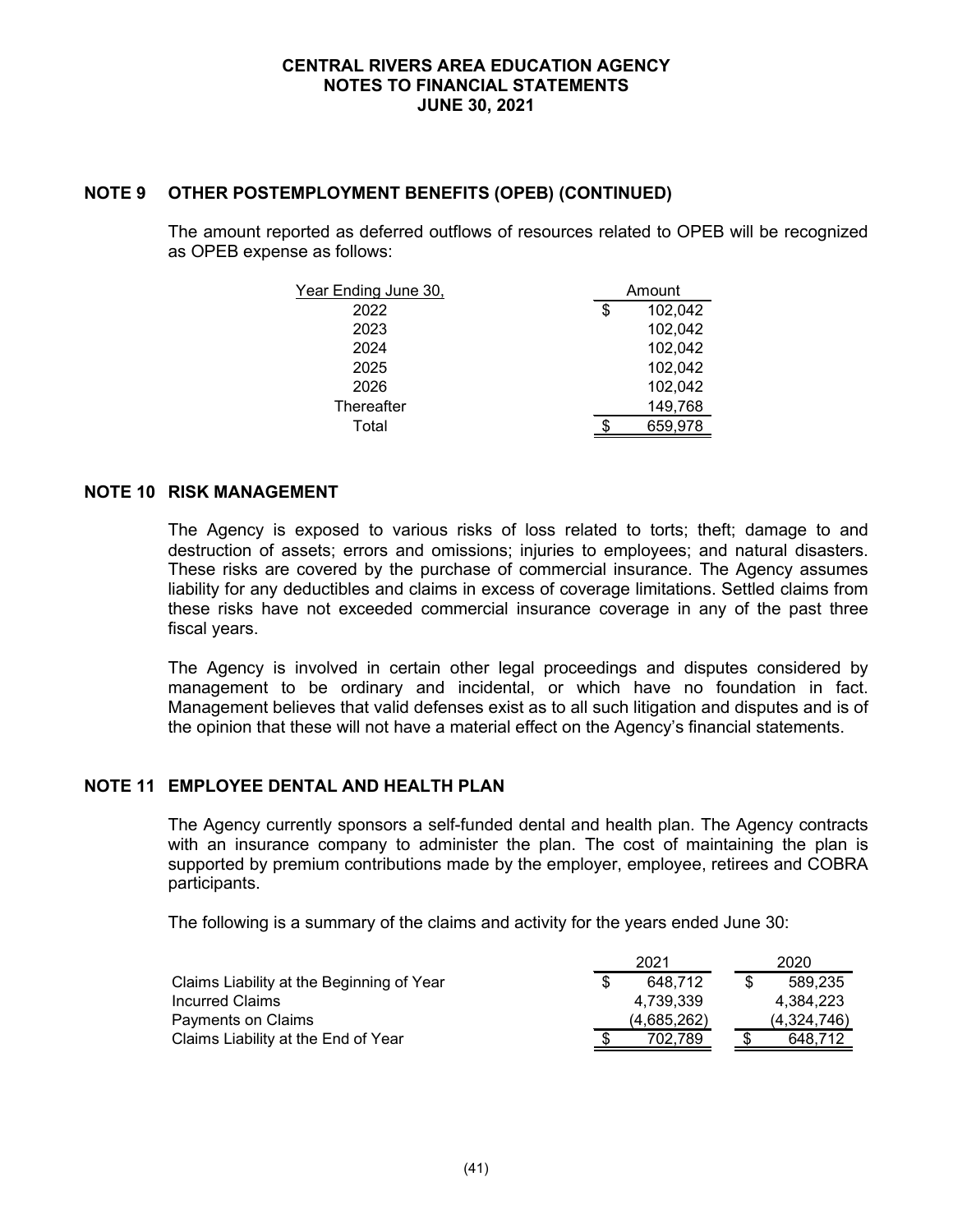#### **NOTE 12 CATEGORICAL FUNDING**

The Agency's restricted fund balance for categorical funding as of June 30, 2021 is comprised of the following programs:

| Program                                               |   | Amount  |
|-------------------------------------------------------|---|---------|
| Education Quality, Professional Development for Model |   |         |
| Core Curriculum                                       | S | 282.512 |
| <b>Teacher Leadership Technical Assistance</b>        |   | 212,709 |
| <b>Teacher Salary Supplement</b>                      |   | 25,738  |
| Youth Mental Health                                   |   | 19,143  |
| Total                                                 |   | 540,102 |

#### **NOTE 13 COMMITMENTS AND CONTINGENCIES**

#### **Employee Benefits**

Employees accumulate sick pay based upon years of service. Unused sick days may be carried forward until needed by the employee, up to a maximum amount established for each employee group. Upon termination, retirement or death, unused days are forfeited; therefore, no accrual is required.

#### **NOTE 14 UNCERTAINTIES**

During the fiscal year, the World Health Organization declared the spread of Coronavirus Disease (COVID-19) a worldwide pandemic. Subsequent to year-end, the COVID-19 pandemic is having significant effects on global markets, supply chains, businesses, and communities. Specific to the Agency, COVID-19 may impact various parts of its 2022 operations and financial results. Management believes the Agency is taking appropriate actions to mitigate the negative impact. However, the full impact of COVID-19 is unknown and cannot be reasonably estimated as these events are still developing.

# **NOTE 15 ACCOUNTING CHANGE/RESTATEMENT**

Governmental Accounting Standards Board Statement No. 84, *Fiduciary Activities*, was implemented during fiscal year 2021. The new requirements change the definition of fiduciary activity and establish new financial reporting requirements for Agencies which report fiduciary activity.

The restatement to retroactively report the change in fiduciary net position is as follows:

|                                                    |   | Fiduciary  |
|----------------------------------------------------|---|------------|
|                                                    |   | Activities |
| Net Position June 30, 2020, As Previously Reported | S |            |
| Change to Implement GASB No. 84                    |   | 625,631    |
| Net Position July 1, 2020, As Restated             |   | 625,631    |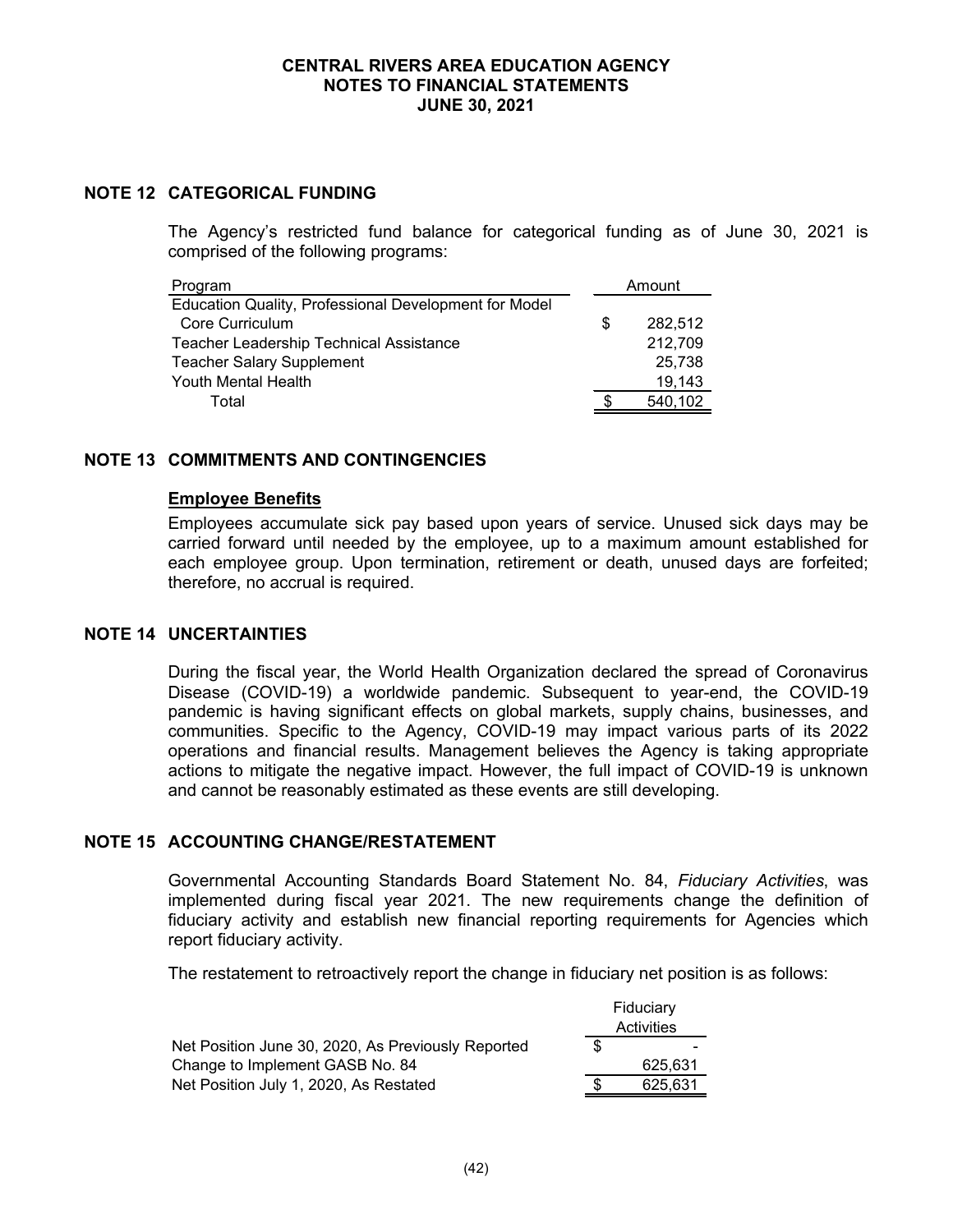# **REQUIRED SUPPLEMENTARY INFORMATION**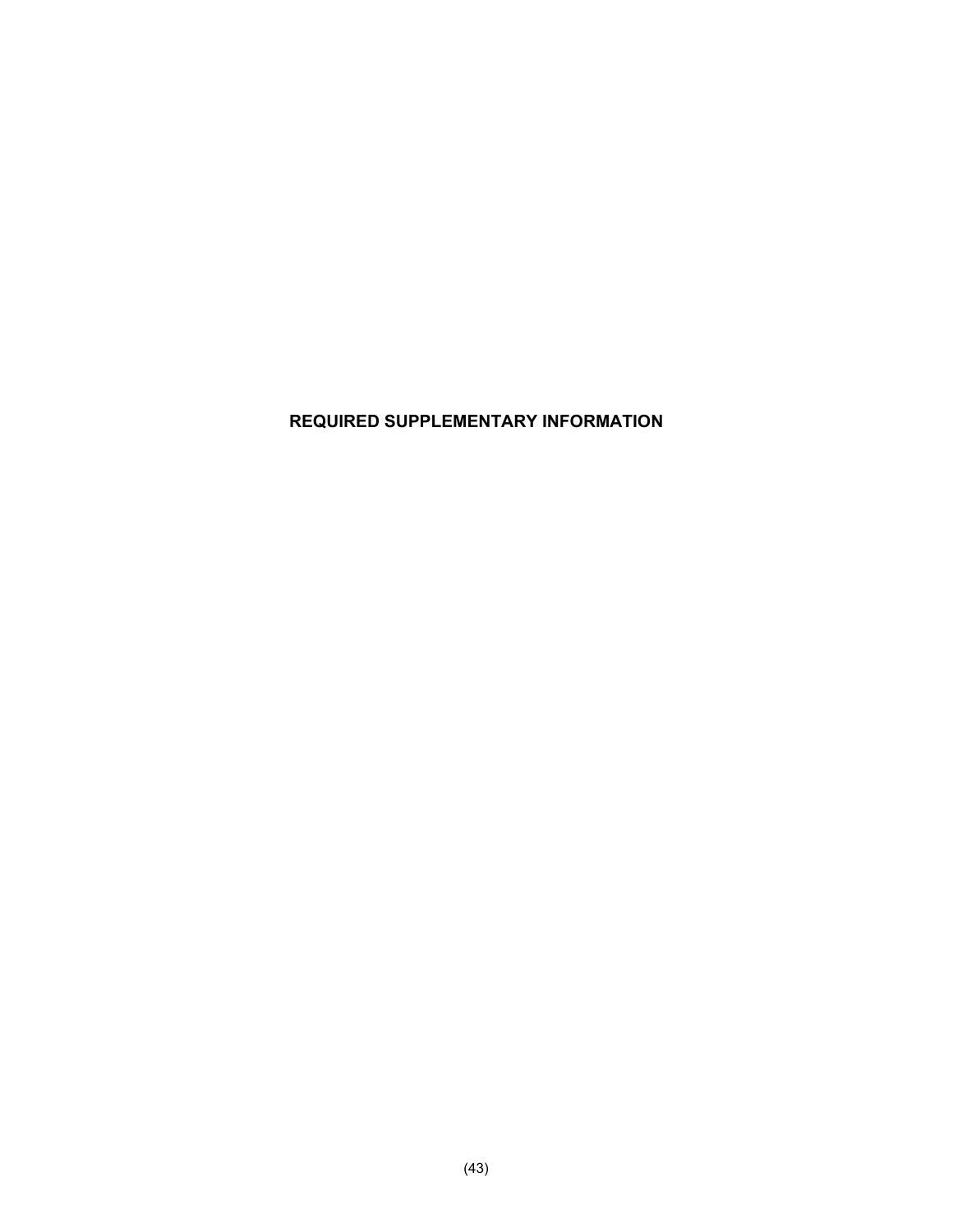#### **CENTRAL RIVERS AREA EDUCATION AGENCY SCHEDULE OF REVENUES, EXPENDITURES, AND CHANGES IN BALANCES BUDGET AND ACTUAL – ALL GOVERNMENTAL FUNDS YEAR ENDED JUNE 30, 2021**

|                                             | Actual       | Original         | Final             | Variance         |
|---------------------------------------------|--------------|------------------|-------------------|------------------|
| <b>REVENUES</b>                             |              |                  |                   |                  |
| <b>Local Sources</b>                        | \$18,979,194 | 20,156,018<br>\$ | 19,288,546<br>\$. | \$<br>(309, 352) |
| <b>State Sources</b>                        | 19,360,245   | 20,767,596       | 19,141,016        | 219,229          |
| <b>Federal Sources</b>                      | 17,368,342   | 16,813,000       | 17,131,336        | 237,006          |
| <b>Total Revenues</b>                       | 55,707,781   | 57,736,614       | 55,560,898        | 146,883          |
| <b>EXPENDITURES</b>                         |              |                  |                   |                  |
| Current:                                    |              |                  |                   |                  |
| Instruction                                 | 7,767,873    | 8,659,400        | 8,093,362         | (325, 489)       |
| <b>Student Support Services</b>             | 23,704,606   | 24,605,100       | 23,473,760        | 230,846          |
| <b>Instructional Staff Support Services</b> | 12,089,136   | 13,634,400       | 12,627,736        | (538,600)        |
| <b>General Administration</b>               | 1,724,955    | 2,033,800        | 1,861,963         | (137,008)        |
| <b>Business Administration</b>              | 6,034,912    | 6,505,800        | 6,186,689         | (151, 777)       |
| <b>Plant Operations and Maintenance</b>     | 1,350,947    | 1,601,800        | 1,672,526         | (321, 579)       |
| Central and Other Support Services          | 238,813      | 448,600          | 217,404           | 21,409           |
| Noninstructional Programs                   | 137,231      | 139,800          | 136,050           | 1,181            |
| <b>Transportation Services</b>              | 385          |                  |                   | 385              |
| Facilities Acquisition and Construction     | 75,306       | 150,000          | 240,000           | (164, 694)       |
| Debt Service                                | 518,626      | 578,673          | 518,627           | (1)              |
| <b>Total Expenditures</b>                   | 53,642,790   | 58,357,373       | 55,028,117        | (1, 385, 327)    |
| <b>EXCESS (DEFICIENCY) OF REVENUES</b>      |              |                  |                   |                  |
| <b>OVER EXPENDITURES</b>                    | 2,064,991    | (620, 759)       | 532,781           | 1,532,210        |
| OTHER FINANCING SOURCES (USES), NET         | 14,050       |                  |                   | (14,050)         |
| <b>CHANGE IN FUND BALANCES</b>              | 2,079,041    | (620, 759)       | 532,781           | 1,546,260        |
| <b>FUND BALANCES</b>                        |              |                  |                   |                  |
| Beginning of Year                           | 11,479,920   | 9,229,793        | 11,392,557        | 87,363           |
| End of Year                                 | 13,558,961   | 8,609,034<br>\$  | 11,925,338<br>S.  | 1,633,623<br>\$  |

*See accompanying Note to Required Supplementary Information – Budgetary Reporting.*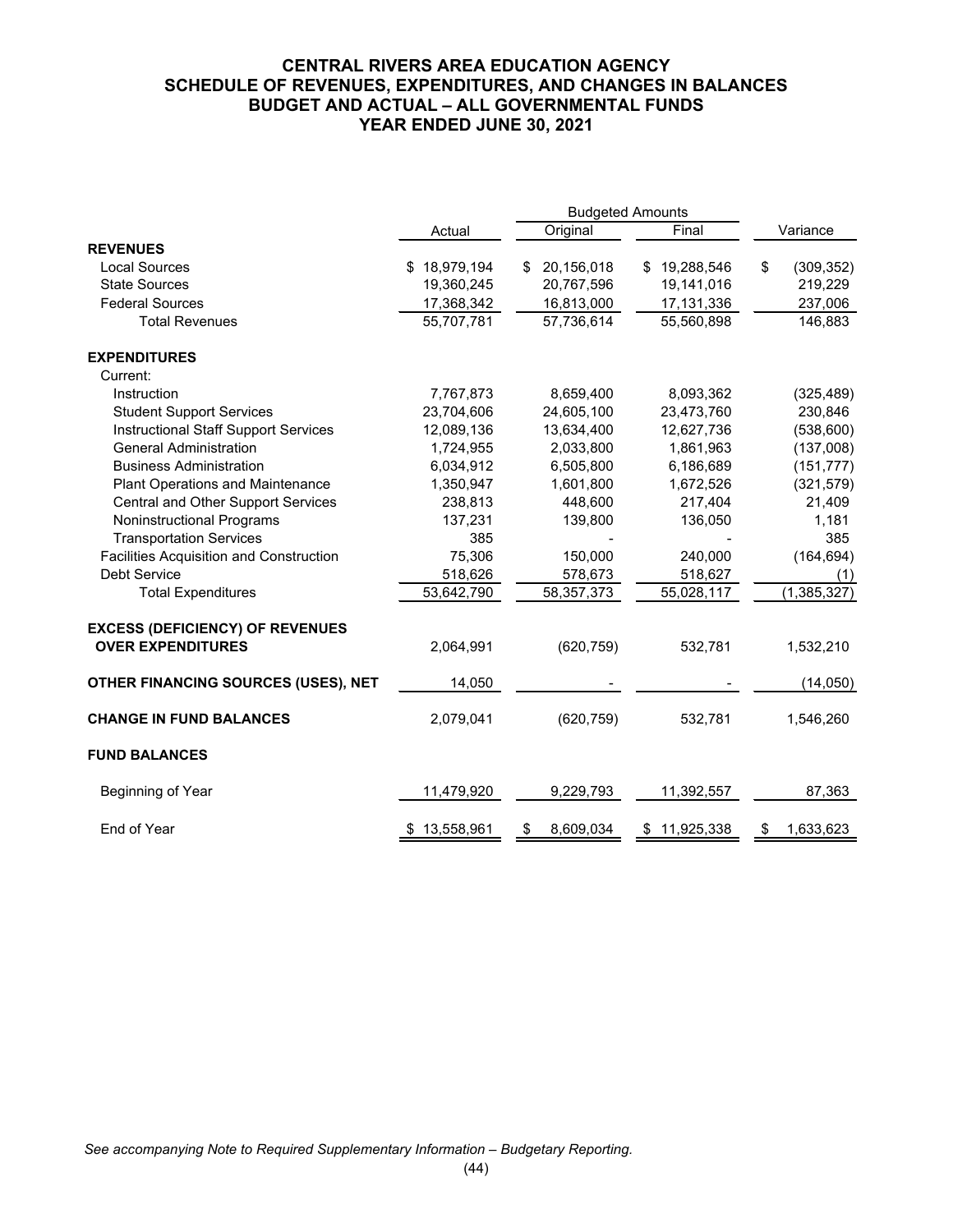#### **CENTRAL RIVERS AREA EDUCATION AGENCY NOTE TO REQUIRED SUPPLEMENTARY INFORMATION BUDGETARY REPORTING JUNE 30, 2021**

# **NOTE 1 PURPOSE OF SCHEDULE**

This budgetary comparison is presented as required supplementary information in accordance with Governmental Accounting Standards Board Statement No. 41 for governments with significant budgetary perspective differences resulting from not being able to present budgetary comparisons for the General Fund and each major Special Revenue Fund.

The Agency's Board of Directors annually prepares a budget on a basis consistent with accounting principles generally accepted in the United States of America for all funds except Agency Funds. Although the budget document presents function expenditures/expenses by fund, the legal level of control is at the total expenditure/expense level, not by fund. After required public notice and hearing in accordance with the Code of Iowa, the Board submits its budget to the State Board of Education. The State Board reviews the proposed budget and either grants approval or returns it without approval with comments. Any unapproved budget must be resubmitted to the State Board for final approval. The budget may be amended during the year utilizing procedures prescribed by the State Board.

For the year ended June 30, 2021, the Agency's expenditures/expenses did not exceed the approved budget.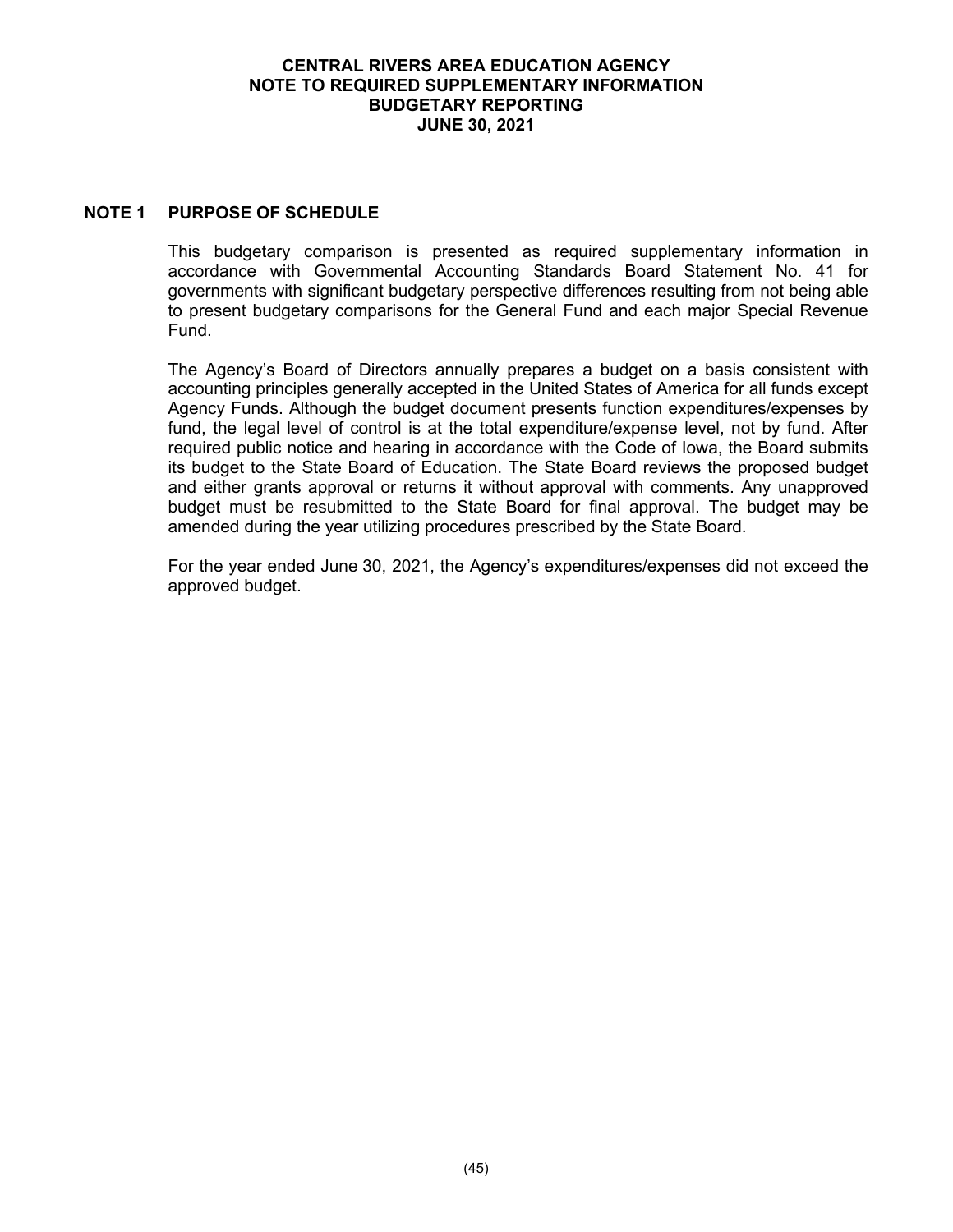#### **CENTRAL RIVERS AREA EDUCATION AGENCY SCHEDULE OF THE AGENCY'S PROPORTIONATE SHARE OF THE NET PENSION LIABILITY IOWA PUBLIC EMPLOYEES' RETIREMENT SYSTEM JUNE 30, 2021**

|                                                                                                        | 2021         | 2020         | 2019         | 2018         | 2017          | 2016         | 2015         |
|--------------------------------------------------------------------------------------------------------|--------------|--------------|--------------|--------------|---------------|--------------|--------------|
| Agency's Proportion of the Net Pension Liability                                                       | 0.432100%    | 0.456387%    | 0.433570%    | 0.441359%    | 0.492656%     | 0.490991%    | 0.499082%    |
| Agency's Proportionate Share of the Net Pension Liability                                              | \$30,142,200 | \$26,605,323 | \$27,428,718 | \$29,137,192 | \$ 30,723,279 | \$24,409,344 | \$20,198,261 |
| Agency's Covered Payroll                                                                               | \$34.058.338 | \$34.965.495 | \$32,587,685 | \$32,646,000 | \$ 35,038,000 | \$33.853.000 | \$31,712,000 |
| Agency's Proportionate Share of the Net Pension<br>Liability as a Percentage of its Covered<br>Payroll | 88.50%       | 76.09%       | 84.17%       | 89.25%       | 87.69%        | 72.10%       | 63.69%       |
| Plan Fiduciary Net Position as a Percentage of<br>the Total Pension Liability                          | 82.90%       | 85.45%       | 83.62%       | 82.21%       | 81.82%        | 85.19%       | 87.61%       |

Note: GASB Statement No. 68 requires ten years of information to be presented in this table. However, until a full 10-year trend is compiled, the Agency will present information for those years for which information is available.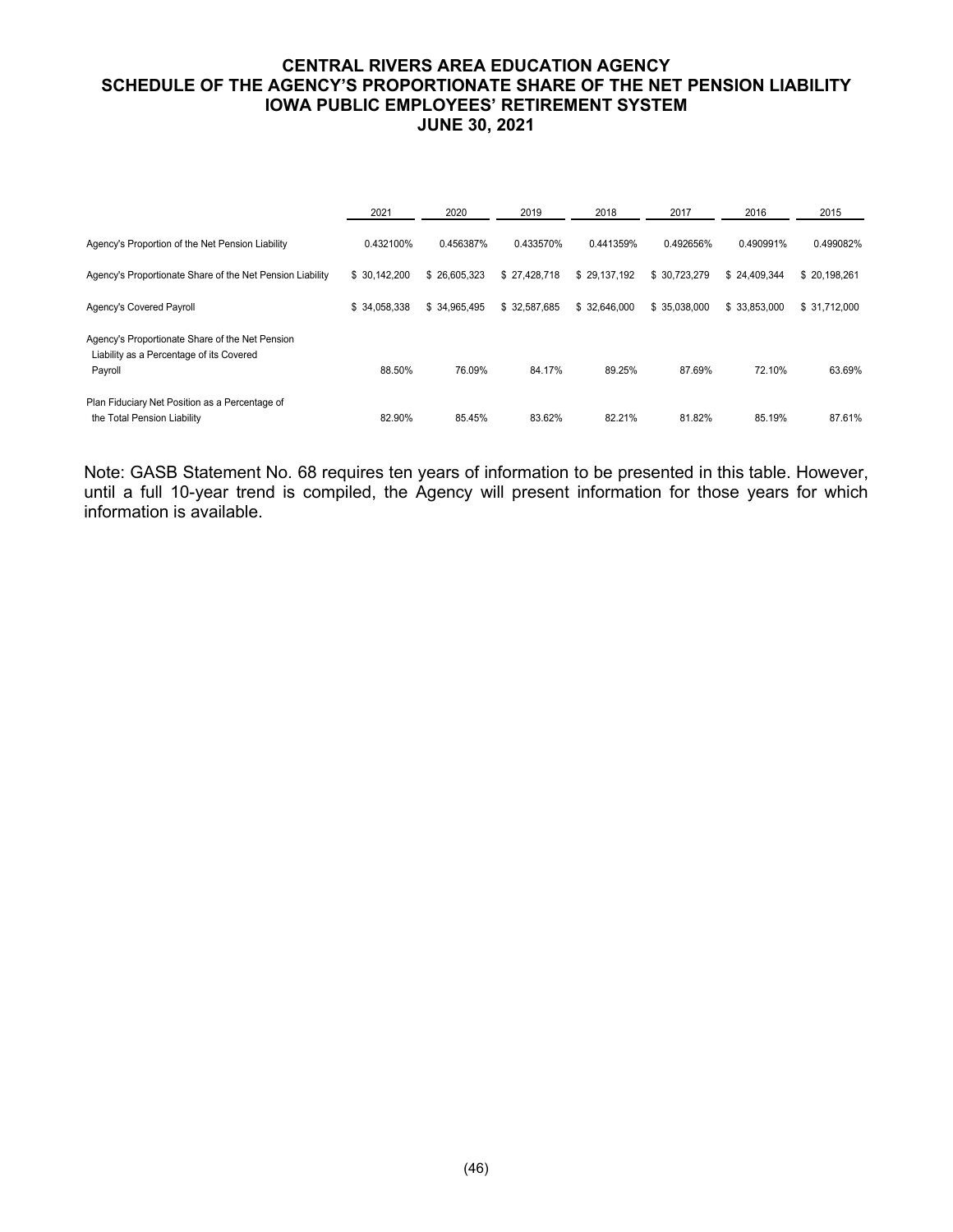# **CENTRAL RIVERS AREA EDUCATION AGENCY SCHEDULE OF THE AGENCY CONTRIBUTIONS IOWA PUBLIC EMPLOYEES' RETIREMENT SYSTEM JUNE 30, 2021**

|                                                                              | 2021             |    | 2020        |      | 2019        |    | 2018        |      | 2017        |      | 2016          |      | 2015        |      | 2014                     |      | 2013          |     | 2012        |
|------------------------------------------------------------------------------|------------------|----|-------------|------|-------------|----|-------------|------|-------------|------|---------------|------|-------------|------|--------------------------|------|---------------|-----|-------------|
| <b>Statutorily Required Contribution</b>                                     | \$<br>3,243,680  | S. | 3,214,620   | - \$ | 3,300,798   | \$ | 2,910,080   | - \$ | 2,915,709   | - 35 | 3,128,852     | - \$ | 3,023,103   | - \$ | 2,831,849                | - 95 | 3,164,787     | S.  | 3,570,083   |
| Contributions in Relation to the<br><b>Statutorily Required Contribution</b> | (3,243,680)      |    | (3,214,620) |      | (3,300,798) |    | (2,910,080) |      | (2,915,709) |      | (3, 128, 852) |      | (3,023,103) |      | (2,831,849)              |      | (3, 164, 787) |     | (3,570,083) |
| Contribution Deficiency (Excess)                                             |                  |    |             |      |             | ደ  | -           |      |             |      | $\sim$        |      | ۰           |      | $\overline{\phantom{0}}$ |      |               |     |             |
| Agency's Covered Payroll                                                     | \$<br>34,388,746 | \$ | 34,058,338  | -S   | 34,965,495  | S. | 32,587,685  | -SS  | 32,646,000  | -96  | 35,038,000    | \$   | 33,853,000  | S.   | 31,712,000               | - 95 | 36,503,000    | -SS | 44,239,000  |
| Contributions as a Percentage of<br><b>Covered Payroll</b>                   | 9.43%            |    | 9.44%       |      | 9.44%       |    | 8.93%       |      | 8.93%       |      | 8.93%         |      | 8.93%       |      | 8.93%                    |      | 8.67%         |     | 8.07%       |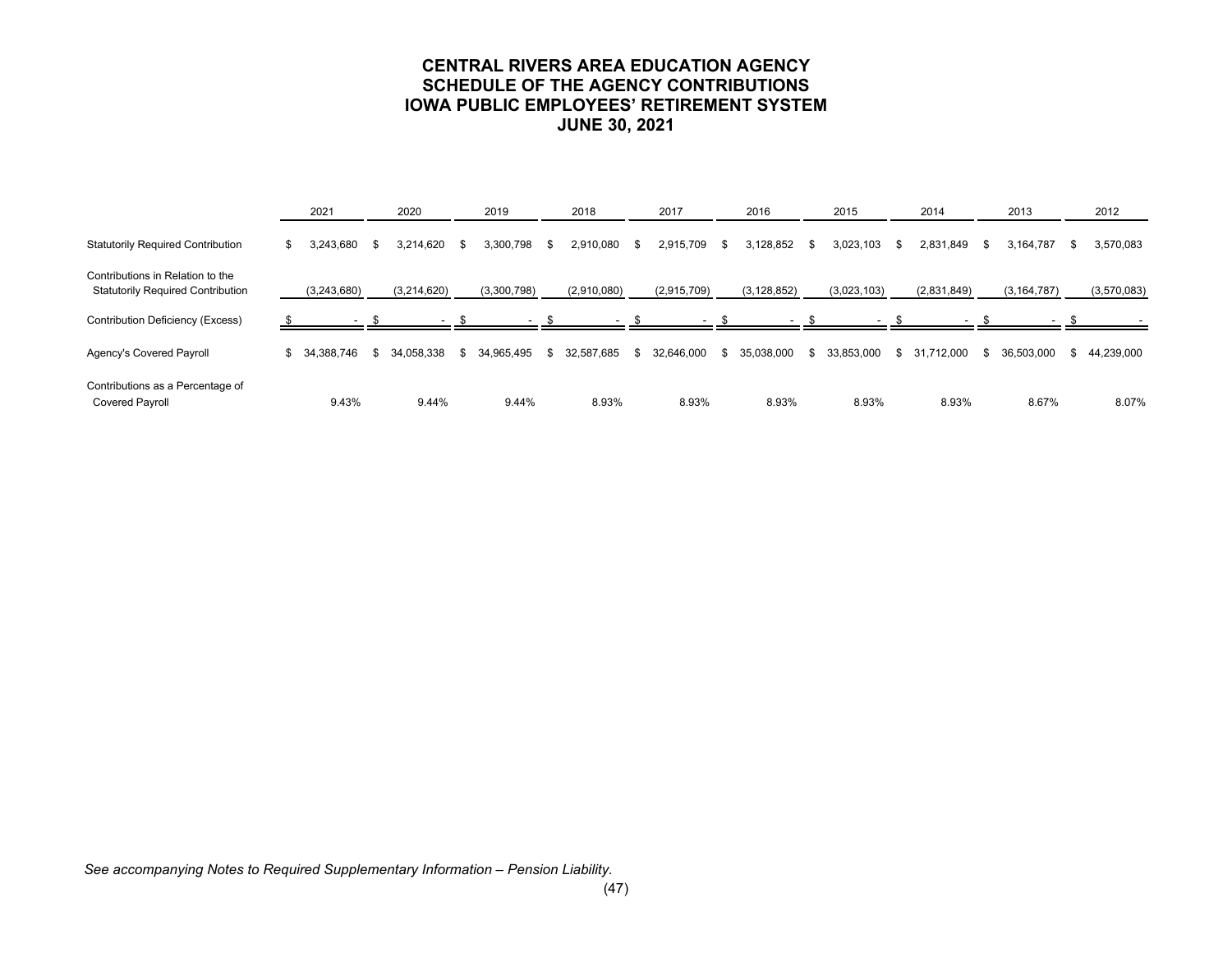# **CENTRAL RIVERS AREA EDUCATION AGENCY NOTES TO REQUIRED SUPPLEMENTARY INFORMATION – PENSION LIABILITY JUNE 30, 2021**

#### **NOTE 1 CHANGES OF BENEFIT TERMS**

There are no significant changes in benefit terms.

# **NOTE 2 CHANGES OF ASSUMPTIONS**

The 2018 valuation implemented the following refinements as a result of a demographic assumption study dated June 28, 2018:

- Changed mortality assumptions to the RP-2014 mortality tables with mortality improvements modeled using Scale MP-2017.
- Adjusted retirement rates.
- Lowered disability rates.
- Adjusted the probability of a vested Regular member electing to receive a deferred benefit.
- Adjusted the merit component of the salary increase assumption.

The 2017 valuation implemented the following refinements as a result of an experience study dated March 24, 2017:

- Decreased the inflation assumption from 3.00% to 2.65%.
- Decreased the assumed rate of interest on member accounts from 3.75% to 3.50% per year.
- Decreased the discount rate from 7.50% to 7.00%.
- Decreased the wage growth assumption from 4.00% to 3.25%.
- Decreased the payroll growth assumption from 4.00% to 3.25%.

The 2014 valuation implemented the following refinements as a result of a quadrennial experience study:

- Decreased the inflation assumption from 3.25% to 3.00%.
- Decreased the assumed rate of interest on member accounts from 4.00% to 3.75% per year.
- Adjusted male mortality rates for retirees in the Regular membership group.
- Moved from an open 30-year amortization period to a closed 30-year amortization period for the UAL (unfunded actuarial liability) beginning June 30, 2014. Each year thereafter, changes in the UAL from plan experience will be amortized on a separate closed 20-year period.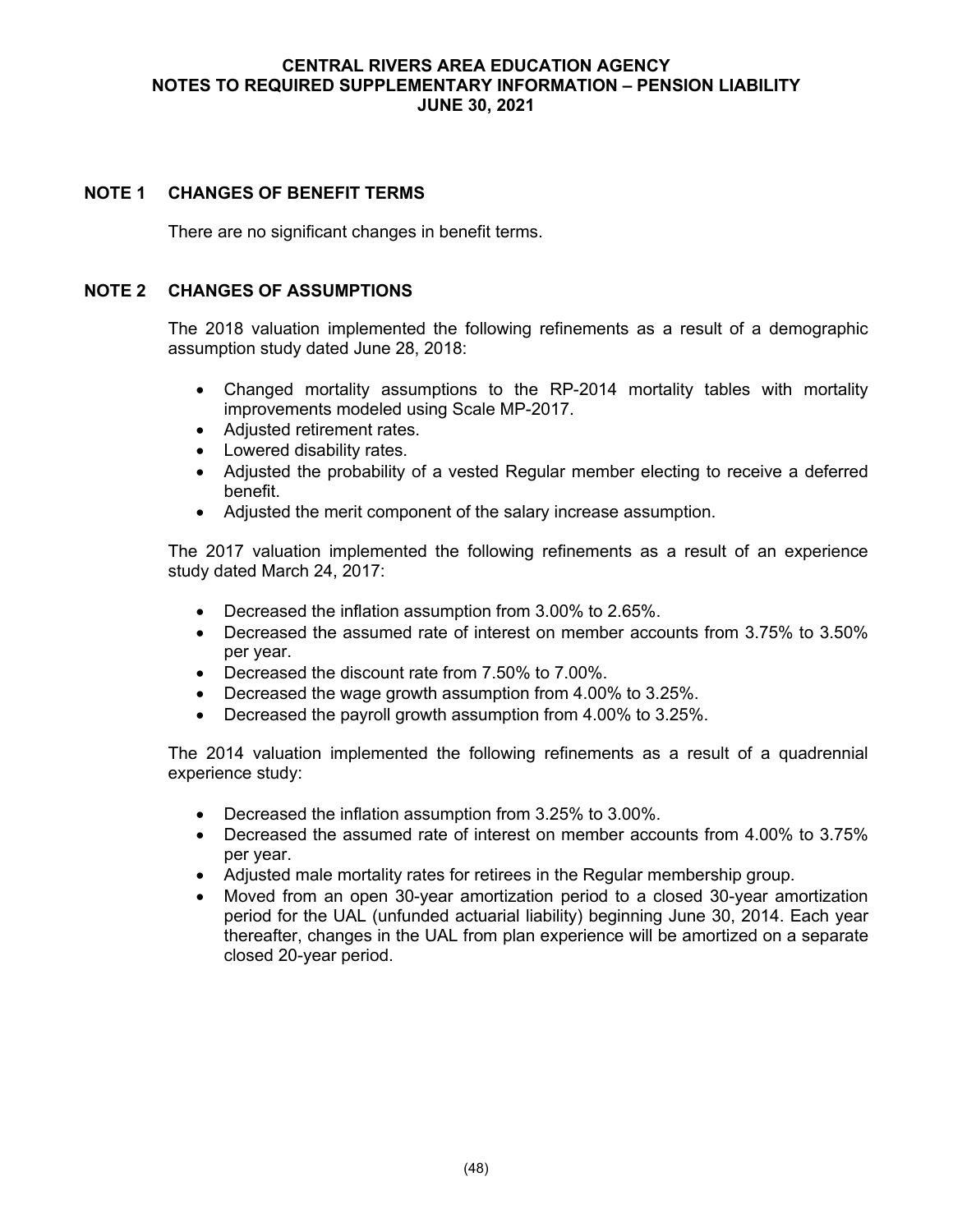#### **CENTRAL RIVERS AREA EDUCATION AGENCY SCHEDULE OF CHANGES IN THE AGENCY'S TOTAL OPEB LIABILITY AND RELATED RATIOS JUNE 30, 2021**

|                                                                     | 2021 |               |     | 2020       | 2019             |     | 2018       |
|---------------------------------------------------------------------|------|---------------|-----|------------|------------------|-----|------------|
| TOTAL OPEB LIABILITY                                                |      |               |     |            |                  |     |            |
| Service Cost                                                        |      | \$<br>249,519 | \$  | 123.844    | \$<br>123,844    | -\$ | 123,866    |
| Interest                                                            |      | 71,782        |     | 67.976     | 68,272           |     | 67,440     |
| <b>Changes in Benefit Terms</b>                                     |      |               |     |            |                  |     |            |
| Differences Between Expected and Actual Experience                  |      |               |     | 845,943    |                  |     |            |
| Changes in Assumptions and Other Inputs                             |      | 109,152       |     | 83,147     | (106, 602)       |     | (104,144)  |
| <b>Benefit Payments</b>                                             |      | (155,634)     |     | (132, 423) | (55,061)         |     | (72, 237)  |
| Net Change in Total OPEB Liability                                  |      | 274.819       |     | 988,487    | 30,453           |     | 14,925     |
| Total OPEB Liability - Beginning of Year                            |      | 2,758,174     |     | 1,769,687  | 1,739,234        |     | 1,724,309  |
| Total OPEB Liability - End of Year                                  |      | 3,032,993     |     | 2,758,174  | 1,769,687        |     | 1,739,234  |
| <b>AGENCY'S COVERED EMPLOYEE PAYROLL</b>                            |      | 34,156,913    | -\$ | 34,370,929 | \$<br>32,436,226 | -SS | 32,222,492 |
| TOTAL OPEB LIABILITY AS A PERCENTAGE<br>OF COVERED EMPLOYEE PAYROLL |      | 8.88%         |     | 8.02%      | 5.46%            |     | 5.40%      |

#### **Notes to Schedule:**

Changes of assumptions and other inputs – The discount rate as of the measurement date has been updated to use the Fidelity 20-Year Municipal GO AA Index. The prior full valuation used a discount rate of 2.45%. The current valuation uses a discount rate of 1.92%. No assets were accumulated in a trust that meets the criteria in paragraph 4 of GASB Statement No. 75.

Note: GASB Statement No. 75 requires ten years of information to be presented in this table. However, until a full 10-year trend is compiled, the Agency will present information for those years for which information is available.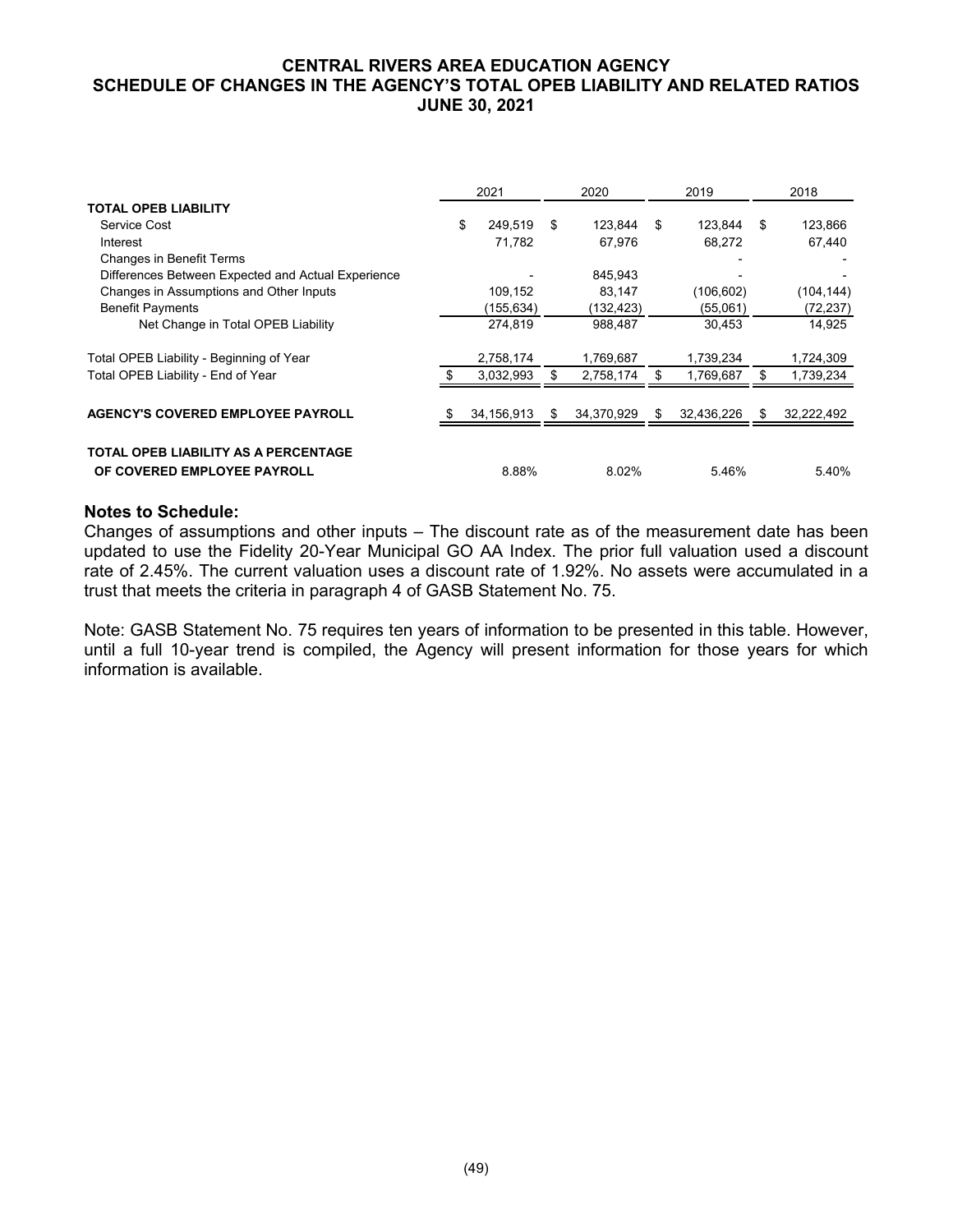# **SUPPLEMENTARY INFORMATION**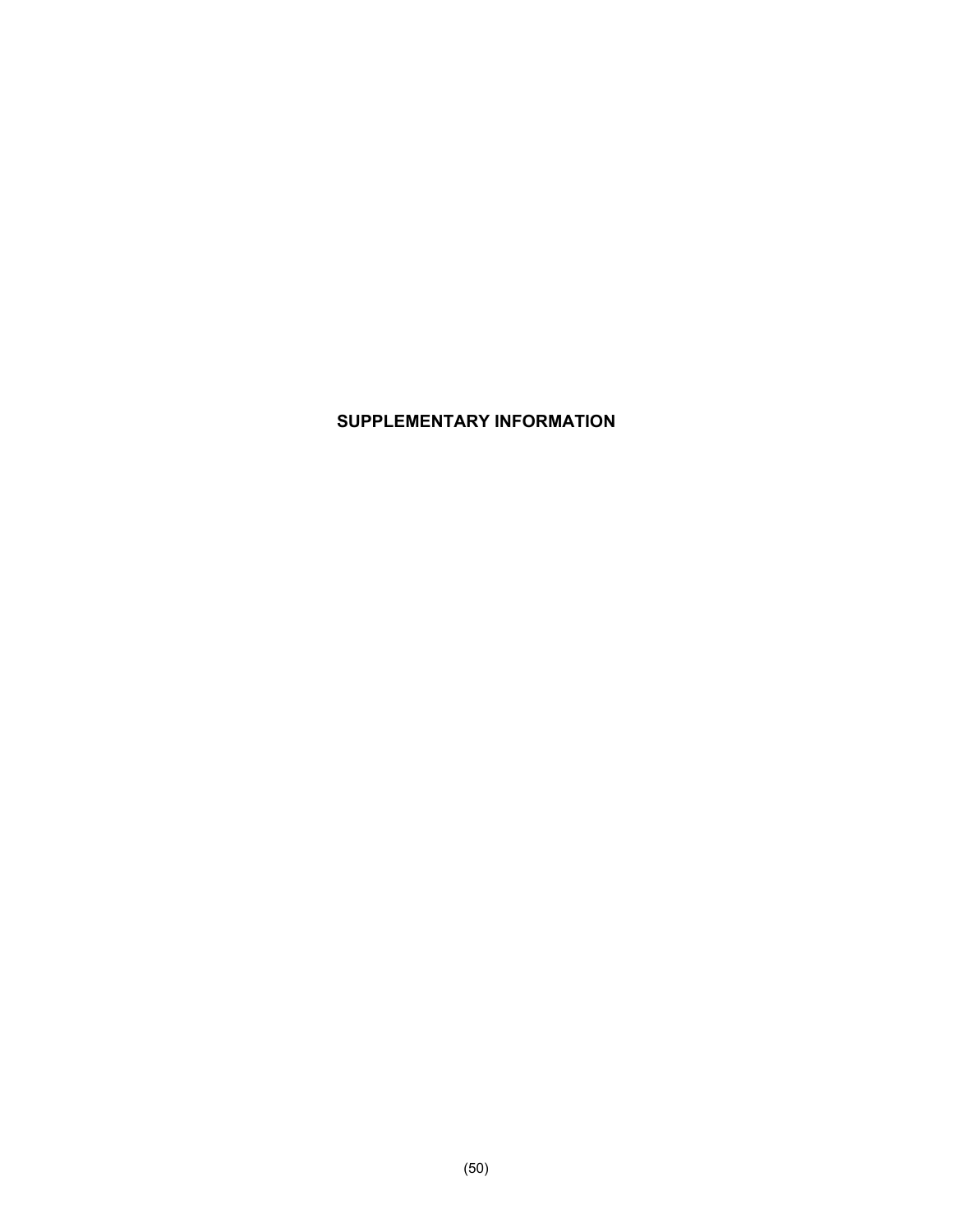# **CENTRAL RIVERS AREA EDUCATION AGENCY COMBINING BALANCE SHEET- NONMAJOR GOVERNMENTAL FUNDS JUNE 30, 2021**

|                                            | Special     |         |          |          |         |              |          |  |
|--------------------------------------------|-------------|---------|----------|----------|---------|--------------|----------|--|
|                                            |             | Revenue |          |          |         |              | Total    |  |
|                                            | Special     |         |          |          |         |              | Nonmajor |  |
|                                            | Education   |         | Juvenile | Capital  | Debt    | Governmental |          |  |
|                                            | Instruction |         | Home     | Projects | Service | Funds        |          |  |
| <b>ASSETS</b>                              |             |         |          |          |         |              |          |  |
| Cash, Cash Equivalents, and Pooled         |             |         |          |          |         |              |          |  |
| Investments                                | \$          | \$      | 170,257  | \$       | \$      | \$           | 170,257  |  |
| Due from Other Governments                 | 503,002     |         | 26       |          |         |              | 503,028  |  |
| <b>Total Assets</b>                        | 503,002     | \$      | 170,283  | \$       |         |              | 673,285  |  |
| <b>LIABILITIES</b>                         |             |         |          |          |         |              |          |  |
| <b>Accounts Payable</b>                    | \$<br>1,110 | \$      | 47,588   | \$       | \$      | \$           | 48,698   |  |
| Salaries and Benefits Payable              | 214,089     |         | 107,440  |          |         |              | 321,529  |  |
| Due to Other Funds                         | 287,803     |         | 15,255   |          |         |              | 303,058  |  |
| <b>Total Liabilities</b>                   | 503,002     |         | 170,283  |          |         |              | 673,285  |  |
| <b>FUND BALANCES</b>                       |             |         |          |          |         |              |          |  |
| Unassigned                                 |             |         |          |          |         |              |          |  |
| <b>Total Liabilities and Fund Balances</b> | 503,002     | \$      | 170,283  |          |         |              | 673,285  |  |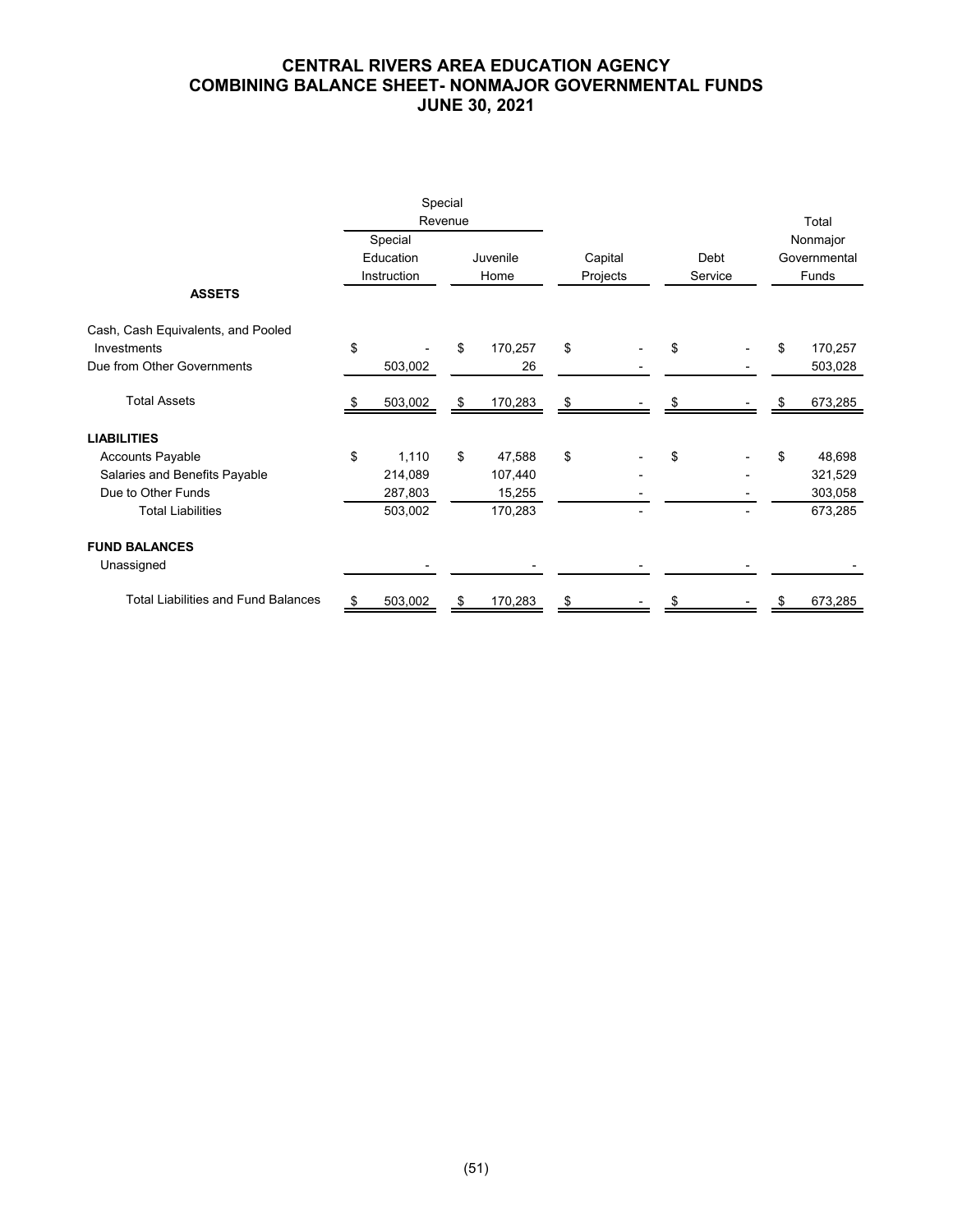# **CENTRAL RIVERS AREA EDUCATION AGENCY COMBINING STATEMENT OF REVENUES, EXPENDITURES, AND CHANGES IN FUND BALANCES NONMAJOR GOVERNMENTAL FUNDS JUNE 30, 2021**

|                                                                    | Special                             | Revenue          |                     |                        | Total                             |
|--------------------------------------------------------------------|-------------------------------------|------------------|---------------------|------------------------|-----------------------------------|
|                                                                    | Special<br>Education<br>Instruction | Juvenile<br>Home | Capital<br>Projects | <b>Debt</b><br>Service | Nonmajor<br>Governmental<br>Funds |
| <b>REVENUES</b>                                                    |                                     |                  |                     |                        |                                   |
| <b>Local Sources</b>                                               | 3,196,666<br>\$                     | \$<br>3,032      | \$                  | \$                     | \$<br>3,199,698                   |
| <b>State Sources</b>                                               | 158,533                             | 1,590,197        |                     |                        | 1,748,730                         |
| <b>Federal Sources</b>                                             |                                     | 22,451           |                     |                        | 22,451                            |
| <b>Total Revenues</b>                                              | 3,355,199                           | 1,615,680        |                     |                        | 4,970,879                         |
| <b>EXPENDITURES</b>                                                |                                     |                  |                     |                        |                                   |
| Current:                                                           |                                     |                  |                     |                        |                                   |
| Instruction                                                        | 3,083,050                           | 1,442,818        |                     |                        | 4,525,868                         |
| <b>Student Support Services</b>                                    | 100,050                             |                  |                     |                        | 100,050                           |
| <b>Instructional Staff Support Services</b>                        | 1,164                               | 2,572            |                     |                        | 3,736                             |
| <b>General Administration</b>                                      |                                     | 124,589          |                     |                        | 124,589                           |
| <b>Business Administration</b>                                     | 167,254                             | 16,087           |                     |                        | 183,341                           |
| Plant Operations and Maintenance                                   | 652                                 | 17,546           |                     |                        | 18,198                            |
| <b>Transportation Services</b>                                     |                                     | 385              |                     |                        | 385                               |
| Central and Other Support Services                                 | 50                                  |                  |                     |                        | 50                                |
| Facilities Acquisition and Construction                            |                                     |                  | 75,306              |                        | 75,306                            |
| Debt Service                                                       |                                     |                  |                     | 518,626                | 518,626                           |
| <b>Total Expenditures</b>                                          | 3,352,220                           | 1,603,997        | 75,306              | 518,626                | 5,550,149                         |
| <b>EXCESS (DEFICIENCY) OF REVENUES</b><br><b>OVER EXPENDITURES</b> |                                     |                  |                     |                        |                                   |
|                                                                    | 2,979                               | 11,683           | (75, 306)           | (518, 626)             | (579, 270)                        |
| <b>OTHER FINANCING SOURCES (USES)</b>                              |                                     |                  |                     |                        |                                   |
| Transfers In                                                       |                                     |                  | 75,306              | 518,626                | 593,932                           |
| <b>Transfers Out</b>                                               | (2,979)                             | (11,683)         |                     |                        | (14, 662)                         |
| <b>Total Other Financing Sources</b>                               |                                     |                  |                     |                        |                                   |
| (Uses)                                                             | (2,979)                             | (11, 683)        | 75,306              | 518,626                | 579,270                           |
| <b>CHANGE IN FUND BALANCES</b>                                     |                                     |                  |                     |                        |                                   |
| <b>FUND BALANCES</b><br>Beginning of Year                          |                                     |                  |                     |                        |                                   |
| End of Year                                                        |                                     |                  |                     |                        |                                   |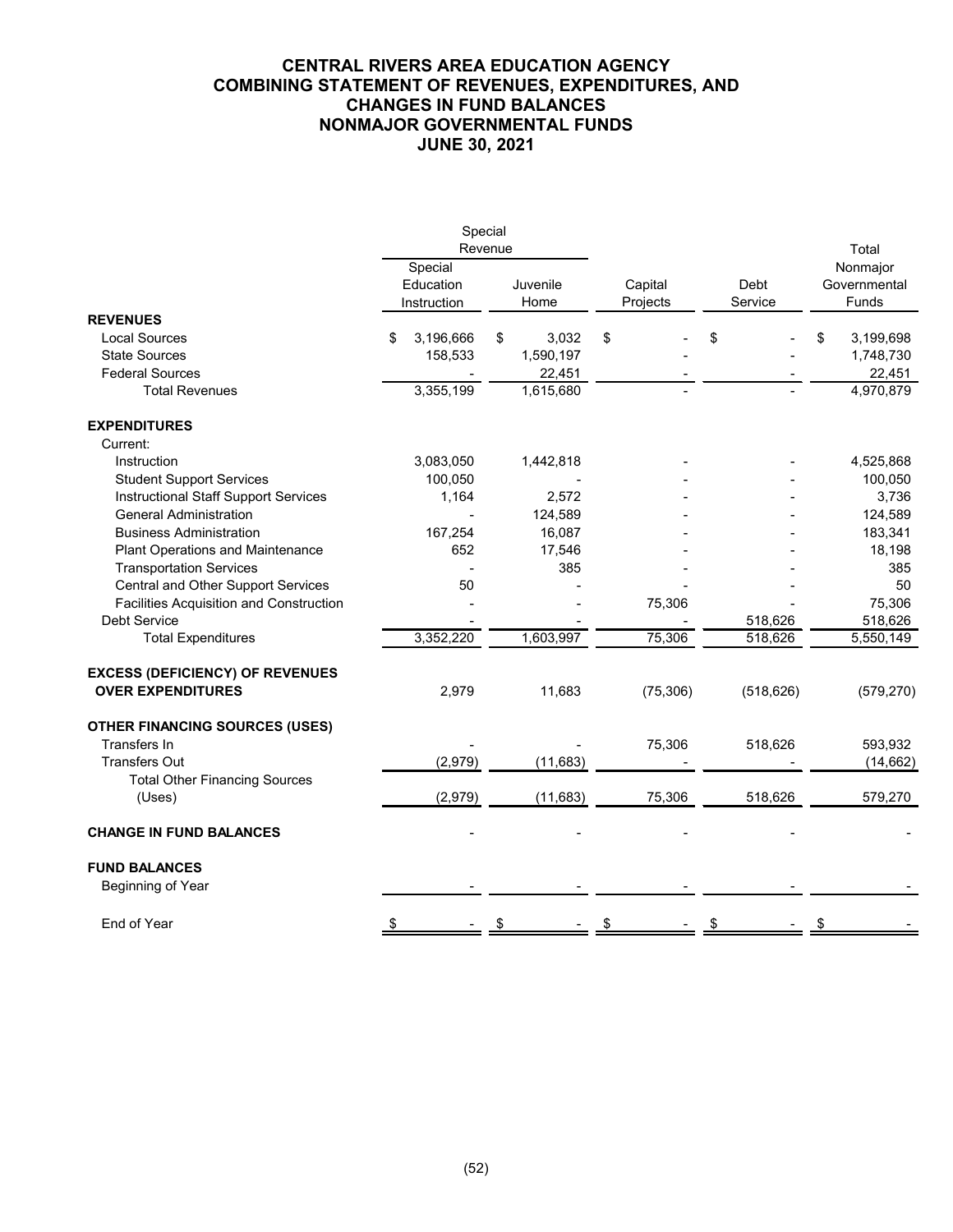# **CENTRAL RIVERS AREA EDUCATION AGENCY COMBINING STATEMENT FIDUCIARY NET POSITION CUSTODIAL FUNDS YEAR ENDED JUNE 30, 2021**

|                                                                   | <b>Perkins</b> |     | Future<br>Problem<br>Solving |     | Regional<br>Planning<br>Partnership |     | Total     |
|-------------------------------------------------------------------|----------------|-----|------------------------------|-----|-------------------------------------|-----|-----------|
| <b>ASSETS</b>                                                     |                |     |                              |     |                                     |     |           |
| Cash and Cash Equivalents                                         | \$             | \$  |                              | \$  | 974.367                             | \$  | 974,367   |
| <b>Accounts Receivable</b>                                        | 140,078        |     | 366,950                      |     |                                     |     | 507,028   |
| <b>Total Assets</b>                                               | 140,078        |     | 366,950                      |     | 974,367                             |     | 1,481,395 |
| <b>LIABILITIES</b>                                                |                |     |                              |     |                                     |     |           |
| <b>Accounts Payable</b>                                           | 140,078        |     | 366,950                      |     | 60,981                              |     | 568,009   |
| <b>NET POSITION</b><br>Restricted for Individuals, Organizations, |                |     |                              |     |                                     |     |           |
| and Other Governments                                             | \$             | \$. |                              | \$. | 913,386                             | \$. | 913,386   |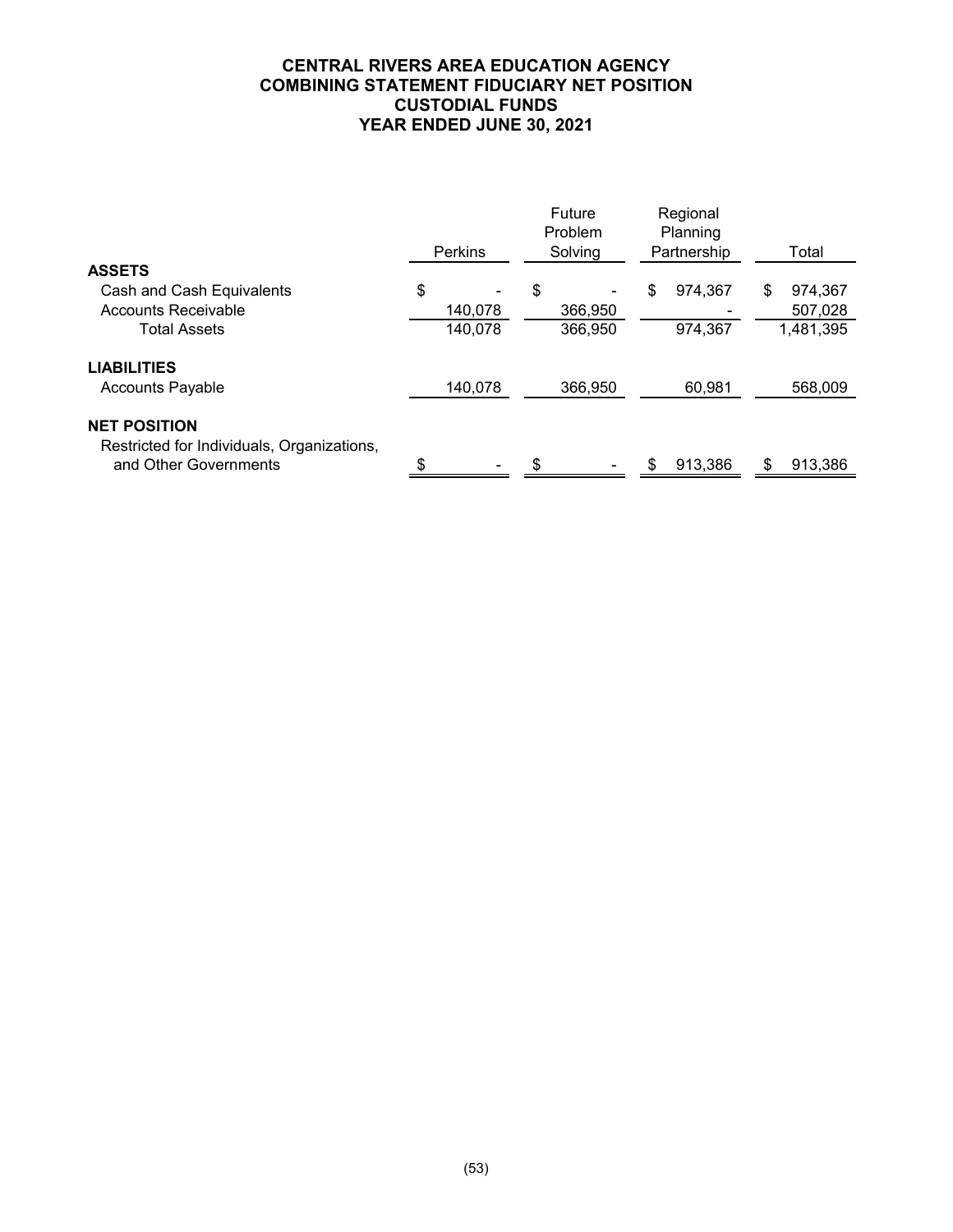# **CENTRAL RIVERS AREA EDUCATION AGENCY COMBINING STATEMENT OF CHANGES IN FIDUCIARY NET POSITION CUSTODIAL FUNDS YEAR ENDED JUNE 30, 2021**

|                                                    | <b>Perkins</b> |         | Future<br>Problem<br>Solving |    | Regional<br>Planning<br>Partnership | Total |             |  |
|----------------------------------------------------|----------------|---------|------------------------------|----|-------------------------------------|-------|-------------|--|
| <b>ADDITIONS</b><br><b>Federal Sources</b>         | \$             | 458,026 | \$<br>366,950                | \$ | 441,921                             |       | \$1,266,897 |  |
| <b>DEDUCTIONS</b><br>Distributions to participants |                | 458,026 | 366,950                      |    | 154,166                             |       | 979,142     |  |
| <b>NET INCREASE IN NET POSITION</b>                |                |         |                              |    | 287,755                             |       | 287,755     |  |
| Net Position - Beginning of Year,<br>as Restated   |                |         |                              |    | 625,631                             |       | 625,631     |  |
| <b>NET POSITION - END OF YEAR</b>                  | \$             |         |                              | S  | 913,386                             | \$    | 913,386     |  |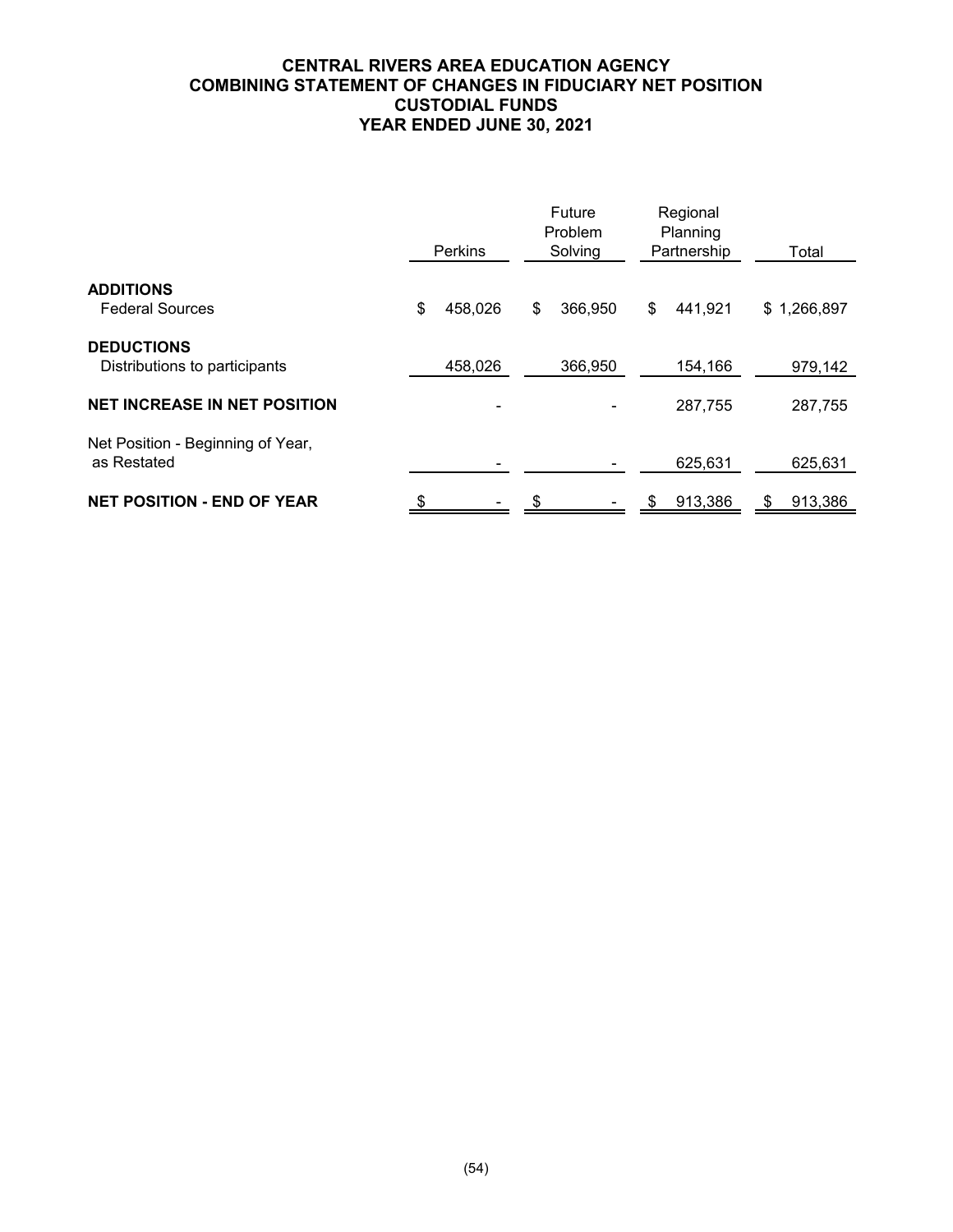# **CENTRAL RIVERS AREA EDUCATION AGENCY SCHEDULE OF REVENUES BY SOURCE AND EXPENDITURES BY FUNCTION ALL GOVERNMENTAL FUNDS LAST TEN YEARS**

|                                                | <b>Modified Accrual Basis</b> |            |      |            |      |            |      |            |      |            |      |            |      |            |   |            |   |            |      |            |
|------------------------------------------------|-------------------------------|------------|------|------------|------|------------|------|------------|------|------------|------|------------|------|------------|---|------------|---|------------|------|------------|
|                                                |                               | 2021       |      | 2020       |      | 2019       |      | 2018       |      | 2017       |      | 2016       |      | 2015       |   | 2014       |   | 2013       |      | 2012       |
| <b>REVENUES</b>                                |                               |            |      |            |      |            |      |            |      |            |      |            |      |            |   |            |   |            |      |            |
| <b>Local Sources</b>                           |                               | 18,979,194 | \$   | 19,465,592 | - \$ | 19,469,477 | \$   | 18,755,825 | \$   | 19,258,789 | S    | 21,284,088 | - \$ | 21,689,028 | S | 20,740,780 | S | 24,834,154 | - \$ | 37,051,670 |
| <b>State Sources</b>                           |                               | 19,360,245 |      | 18,688,587 |      | 18,079,109 |      | 17,955,808 |      | 17,386,811 |      | 17,566,557 |      | 17,380,955 |   | 16,646,593 |   | 15,761,737 |      | 16,387,663 |
| Intermediate Sources                           |                               |            |      |            |      |            |      |            |      | 116,727    |      | 20,414     |      | 219,526    |   | 113,644    |   |            |      |            |
| <b>Federal Sources</b>                         |                               | 17,368,342 |      | 16,725,313 |      | 16,755,199 |      | 16,505,351 |      | 15,828,336 |      | 15,936,007 |      | 15,871,147 |   | 15,979,439 |   | 16,788,669 |      | 17,294,461 |
| <b>Total Revenues</b>                          |                               | 55,707,781 | \$   | 54,879,492 |      | 54,303,785 |      | 53,216,984 |      | 52,590,663 |      | 54,807,066 |      | 55,160,656 |   | 53,480,456 |   | 57,384,560 |      | 70,733,794 |
|                                                |                               |            |      |            |      |            |      |            |      |            |      |            |      |            |   |            |   |            |      |            |
| <b>EXPENDITURES</b>                            |                               |            |      |            |      |            |      |            |      |            |      |            |      |            |   |            |   |            |      |            |
| Current:                                       |                               |            |      |            |      |            |      |            |      |            |      |            |      |            |   |            |   |            |      |            |
| Instruction                                    |                               | 7,767,873  | - \$ | 7,796,971  | - \$ | 7,986,177  | - \$ | 7,828,335  | - \$ | 7,981,919  | - \$ | 10,514,978 | \$   | 10,112,515 |   | 10,252,644 |   | 13,417,645 |      | 25,625,487 |
| <b>Student Support Services</b>                |                               | 23,704,606 |      | 23,346,087 |      | 22,701,374 |      | 22,647,966 |      | 22,238,456 |      | 19,146,981 |      | 18,375,196 |   | 17,710,275 |   | 16,982,192 |      | 17,689,241 |
| Instructional Staff Support Services           |                               | 12,089,136 |      | 12,205,329 |      | 11,903,601 |      | 11,370,247 |      | 11,029,013 |      | 11,145,418 |      | 10,888,012 |   | 11,131,440 |   | 11,127,795 |      | 12,284,435 |
| <b>General Administration</b>                  |                               | 1,724,955  |      | 1,757,624  |      | 1,748,092  |      | 2,190,486  |      | 4,732,974  |      | 5,204,754  |      | 5,998,207  |   | 5,618,383  |   | 5,590,348  |      | 6,210,807  |
| <b>Business Administration</b>                 |                               | 6,034,912  |      | 5,845,217  |      | 5,899,723  |      | 5,178,344  |      | 3,513,279  |      | 3,773,644  |      | 3,067,516  |   | 3,256,367  |   | 3,349,700  |      | 3,241,039  |
| <b>Plant Operations and Maintenance</b>        |                               | 1,350,947  |      | 1,440,081  |      | 1,690,013  |      | 1,593,445  |      | 1,441,003  |      | 1,655,981  |      | 1,729,910  |   | 1,737,799  |   | 1,939,693  |      | 2,112,532  |
| Central and Other Support Services             |                               | 238,813    |      | 320,213    |      | 469,281    |      | 392,610    |      | 496,666    |      | 47,982     |      | 219,607    |   | 134,235    |   | 916,387    |      | 1,485,175  |
| Noninstructional Programs                      |                               | 137,231    |      | 133,517    |      | 162,604    |      | 174,017    |      | 167,302    |      | 186,227    |      | 189,078    |   | 159,800    |   | 137,378    |      | 149,530    |
| <b>Transportation Services</b>                 |                               | 385        |      |            |      |            |      |            |      |            |      |            |      |            |   |            |   |            |      |            |
| <b>Facilities Acquisition and Construction</b> |                               | 75,306     |      | 349,053    |      | 201,358    |      | 345,049    |      | 5,936,712  |      | 425,026    |      | 532,552    |   | 234,792    |   | 250,259    |      | 552,704    |
| Debt Service                                   |                               | 518,626    |      | 503,616    |      | 477,553    |      | 475,343    |      | 74,873     |      |            |      |            |   | 130,063    |   | 129,743    |      | 134,242    |
| <b>Total Expenditures</b>                      |                               | 53,642,790 | -S   | 53,697,708 |      | 53,239,776 |      | 52,195,842 | -55  | 57,612,197 |      | 52,100,991 | \$   | 51,112,593 |   | 50,365,798 |   | 53,841,140 |      | 69,485,192 |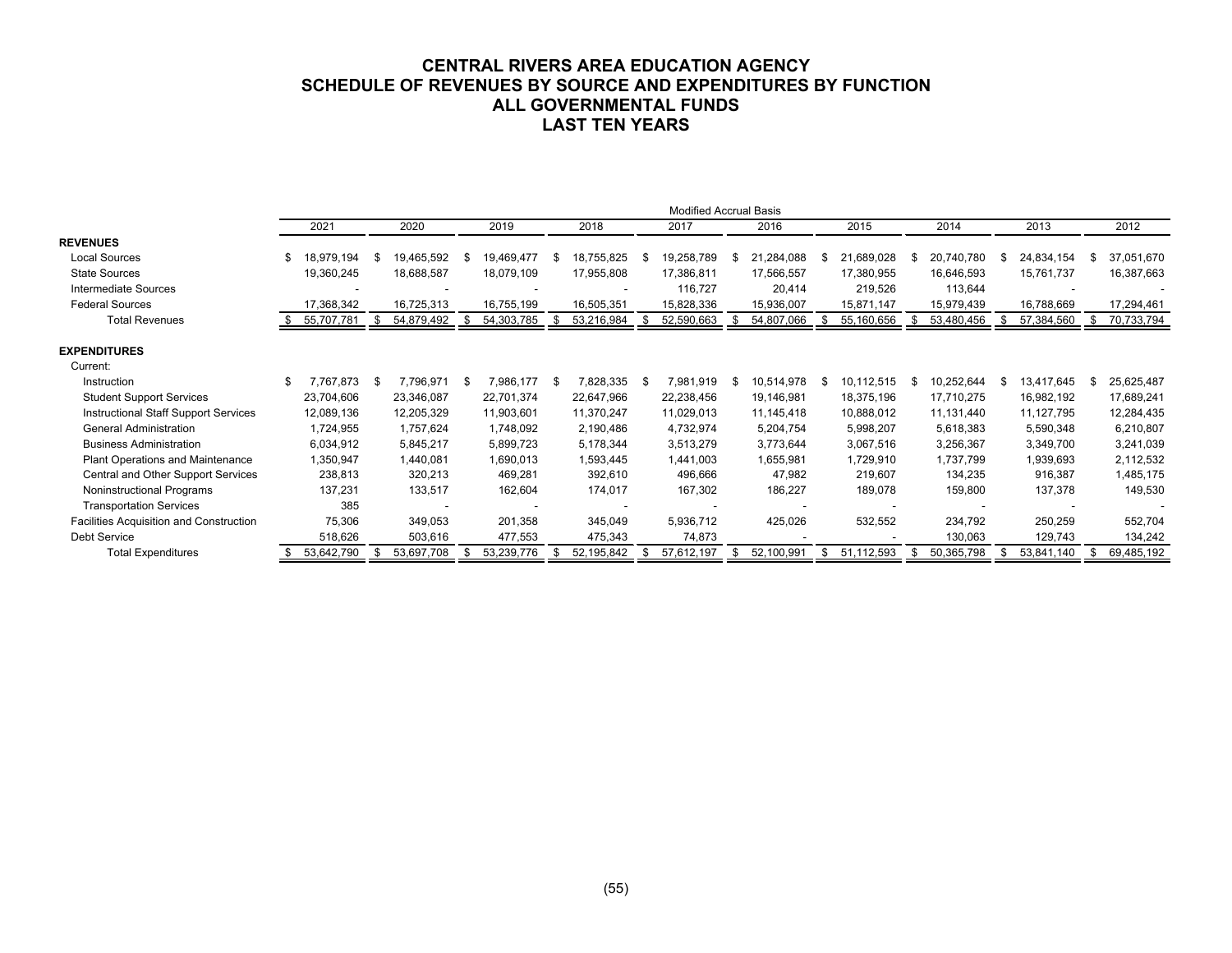# **CENTRAL RIVERS AREA EDUCATION AGENCY SCHEDULE OF EXPENDITURES OF FEDERAL AWARDS YEAR ENDED JUNE 30, 2021**

|                                                      | Federal<br>Assistance | Pass-Through<br>Entity | Pass-Through    |         |              |  |
|------------------------------------------------------|-----------------------|------------------------|-----------------|---------|--------------|--|
| Federal Grantor/Pass through Grantor/                | Listing               | Identifying            | to              | Federal |              |  |
| Program or Cluster Title                             | Number                | Number                 | Subrecipients   |         | Expenditures |  |
| <b>U.S. Department of Education</b>                  |                       |                        |                 |         |              |  |
| Iowa Department of Education:                        |                       |                        |                 |         |              |  |
| Special Education Cluster (IDEA) (Major):            |                       |                        |                 |         |              |  |
| Special Education Grants to States:                  |                       |                        |                 |         |              |  |
| Part B - Section 611 LEA Flow Through                | 84.027                | H027A200097            | \$<br>3,029,172 | \$      | 3,029,172    |  |
| Part B - Section 611 Service to Handicapped          | 84.027                | H027A190097            |                 |         | 12,439,555   |  |
| Part B - Section 611 Parent Educator                 | 84.027                | H027A190097            |                 |         | 137,205      |  |
| <b>SDI Grant Revenue</b>                             | 84.027                | H027A190097            |                 |         | 32,670       |  |
| <b>Project Manager</b>                               | 84.027                | H027A190097            |                 |         | 116,047      |  |
| AEA DE Leadership Work Team                          | 84.027                | H027A190097            |                 |         | 14,238       |  |
| <b>Total Special Education - Grants to States</b>    |                       |                        | 3,029,172       |         | 15,768,887   |  |
| <b>Special Education Preschool Grants:</b>           |                       |                        |                 |         |              |  |
| Part B - Section 619                                 | 84.173                | H173A190102            |                 |         | 442,016      |  |
|                                                      |                       |                        |                 |         | 442,016      |  |
| Total Special Education Cluster (IDEA) (Major)       |                       |                        | 3,029,172       |         | 16,210,903   |  |
| Special Education - Grants for Infants and Families: |                       |                        |                 |         |              |  |
| Part C - Infant and Toddler                          | 84.181                | H181A190006            |                 |         | 372,891      |  |
| <b>English Language Acquisition State Grants</b>     | 84.365                | S365A200015            |                 |         | 311,773      |  |
| Title IV - State Assessment                          | 84.010                | S010A180015            |                 |         | 274,895      |  |
| Title I - ESSA Accountability                        | 84.010                | S010A200015            |                 |         | 85,991       |  |
| School Climate Transformation                        | 84.184                | S184F140041            |                 |         | 750          |  |
| Total U.S. Department of Education                   |                       |                        | 3,029,172       |         | 17,257,203   |  |
| <b>Total Federal Expenditures</b>                    |                       |                        | 3,029,172       | \$      | 17,257,203   |  |
| *Total 84.010                                        |                       |                        | \$              | \$      | 360,886      |  |

*See accompanying Notes to Schedule of Expenditures of Federal Awards.*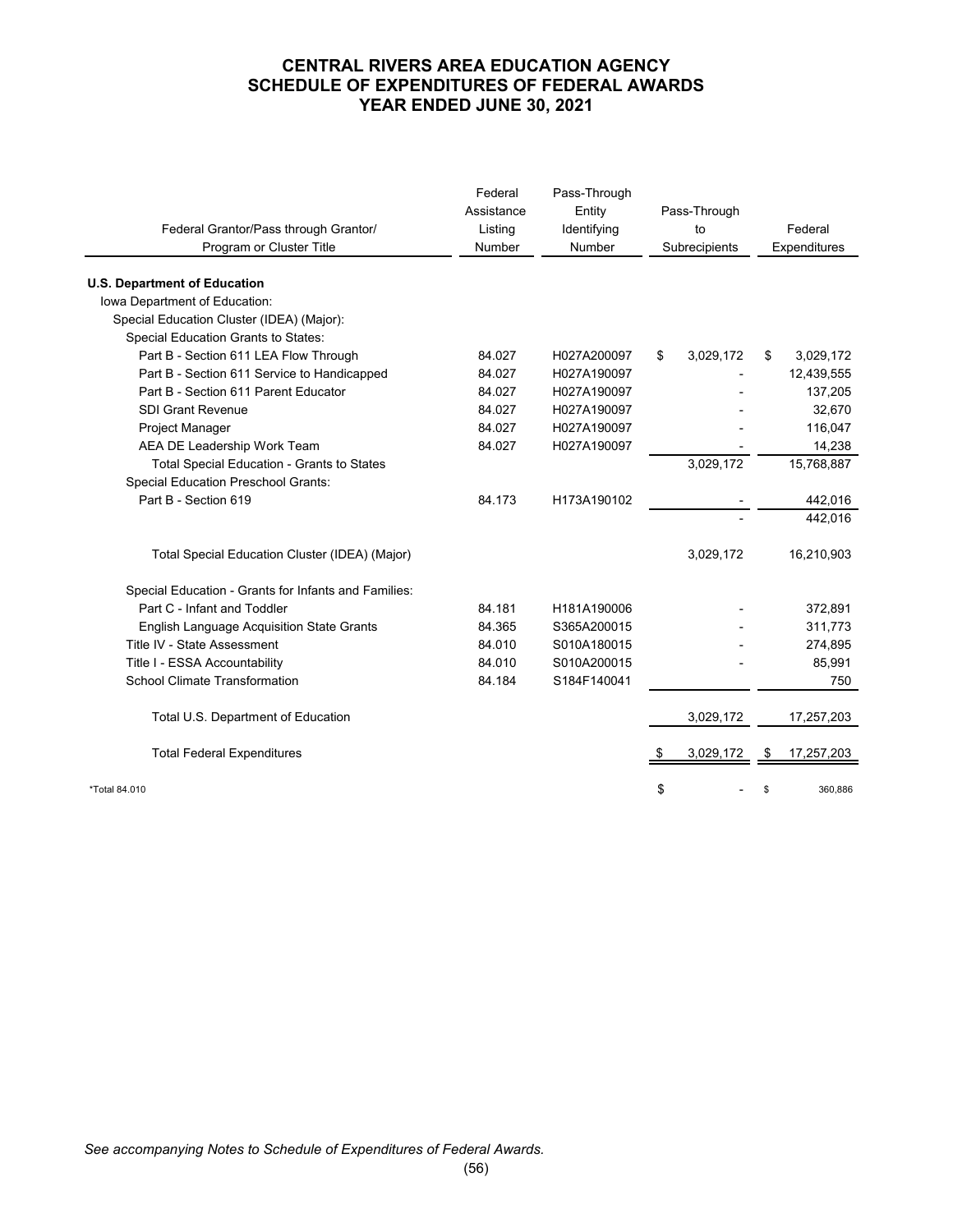# **CENTRAL RIVERS AREA EDUCATION AGENCY NOTES TO SCHEDULE OF EXPENDITURES OF FEDERAL AWARDS JUNE 30, 2021**

#### **NOTE 1 BASIS OF PRESENTATION**

The accompanying Schedule of Expenditures of Federal Awards (Schedule) includes the federal award activity of Central Rivers Area Education Agency (Agency) under programs of the federal government for the year ended June 30, 2021. The information in this Schedule is presented in accordance with the requirements of Title 2, U.S. Code of Federal Regulations, Part 200, *Uniform Administrative Requirements, Cost Principles and Audit Requirements for Federal Awards* (Uniform Guidance). Because the Schedule presents only a selected portion of the operations of the Agency, it is not intended to and does not present the financial position, changes in financial position or cash flows of the Agency.

# **NOTE 2 SUMMARY OF SIGNIFICANT ACCOUNTING POLICIES**

Expenditures reported in the Schedule are reported on the modified accrual basis of accounting. Such expenditures are recognized following cost principles contained in the Uniform Guidance, wherein certain types of expenditures are not allowable or are limited as to reimbursement.

# **NOTE 3 INDIRECT COST RATE**

The Agency has elected not to use the 10% de minimis indirect cost rate as allowed under the Uniform Guidance.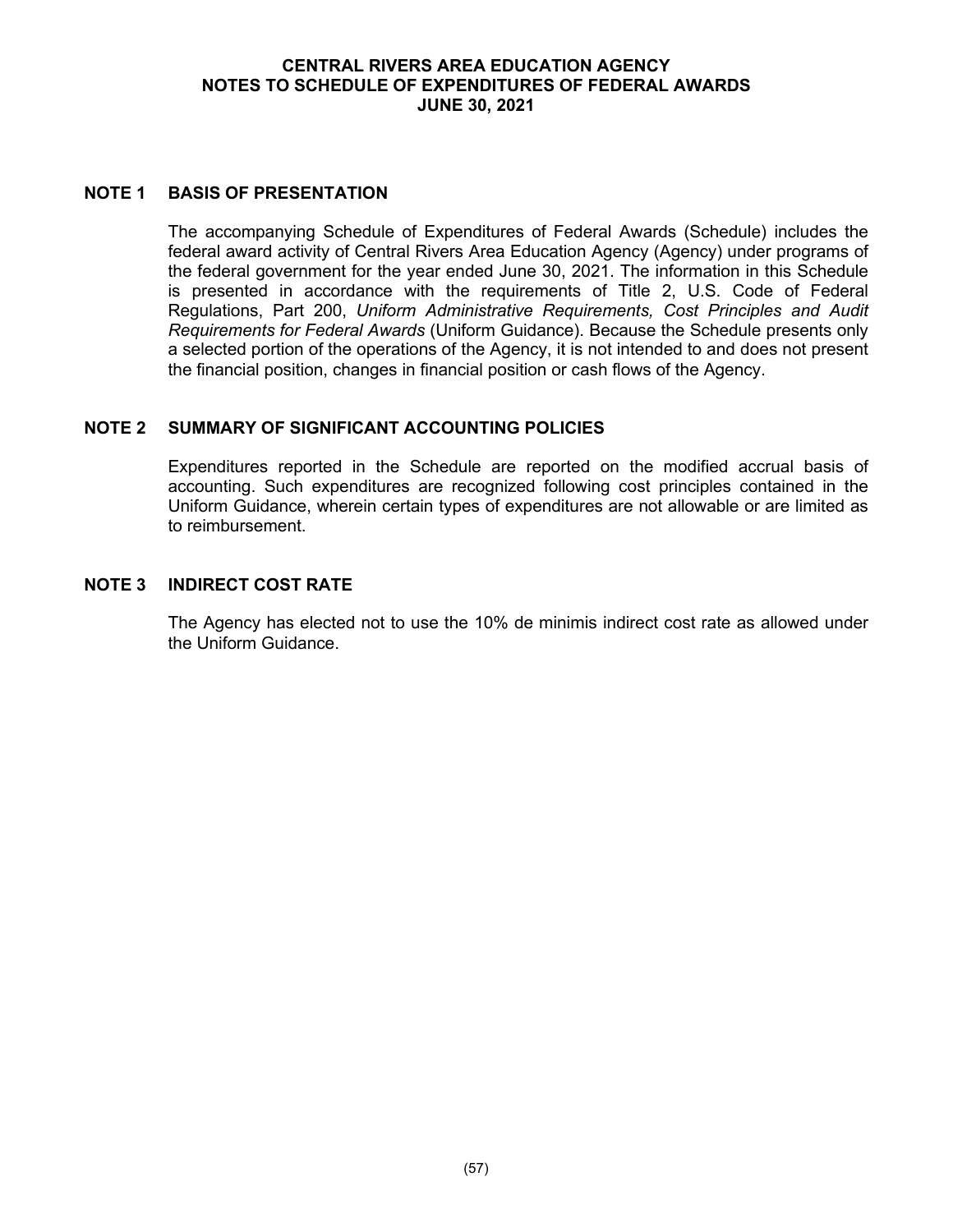

### **INDEPENDENT AUDITORS' REPORT ON INTERNAL CONTROL OVER FINANCIAL REPORTING AND ON COMPLIANCE AND OTHER MATTERS BASED ON AN AUDIT OF FINANCIAL STATEMENTS PERFORMED IN ACCORDANCE WITH GOVERNMENT AUDITING STANDARDS**

Board of Directors Central Rivers Area Education Agency Cedar Falls, Iowa

We have audited, in accordance with the auditing standards generally accepted in the United States of America and the standards applicable to financial audits contained in *Government Auditing Standards* issued by the Comptroller General of the United States, the financial statements of the governmental activities, the discretely presented component unit, each major fund, and the aggregate remaining fund information of Central Rivers Area Education Agency (Agency) as of and for the year ended June 30, 2021, and the related notes to the financial statements, which collectively comprise the Agency's basic financial statements, and have issued our report thereon dated February 10, 2022.

# **Internal Control Over Financial Reporting**

In planning and performing our audit of the financial statements, we considered the Agency's internal control over financial reporting (internal control) as a basis for designing audit procedures that are appropriate in the circumstances for the purpose of expressing our opinions on the financial statements, but not for the purpose of expressing an opinion on the effectiveness of the Agency's internal control. Accordingly, we do not express an opinion on the effectiveness of the Agency's internal control.

A *deficiency in internal control* exists when the design or operation of a control does not allow management or employees, in the normal course of performing their assigned functions, to prevent, or detect and correct, misstatements on a timely basis. A *material weakness* is a deficiency, or a combination of deficiencies, in internal control such that there is a reasonable possibility that a material misstatement of the entity's financial statements will not be prevented, or detected and corrected on a timely basis. A *significant deficiency* is a deficiency, or a combination of deficiencies, in internal control that is less severe than a material weakness yet important enough to merit attention by those charged with governance.

Our consideration of internal control was for the limited purpose described in the first paragraph of this section and was not designed to identify all deficiencies in internal control that might be material weaknesses or significant deficiencies. Given these limitations, during our audit, we did not identify any deficiencies in internal control that we consider to be material weaknesses. However, material weaknesses may exist that have not been identified.

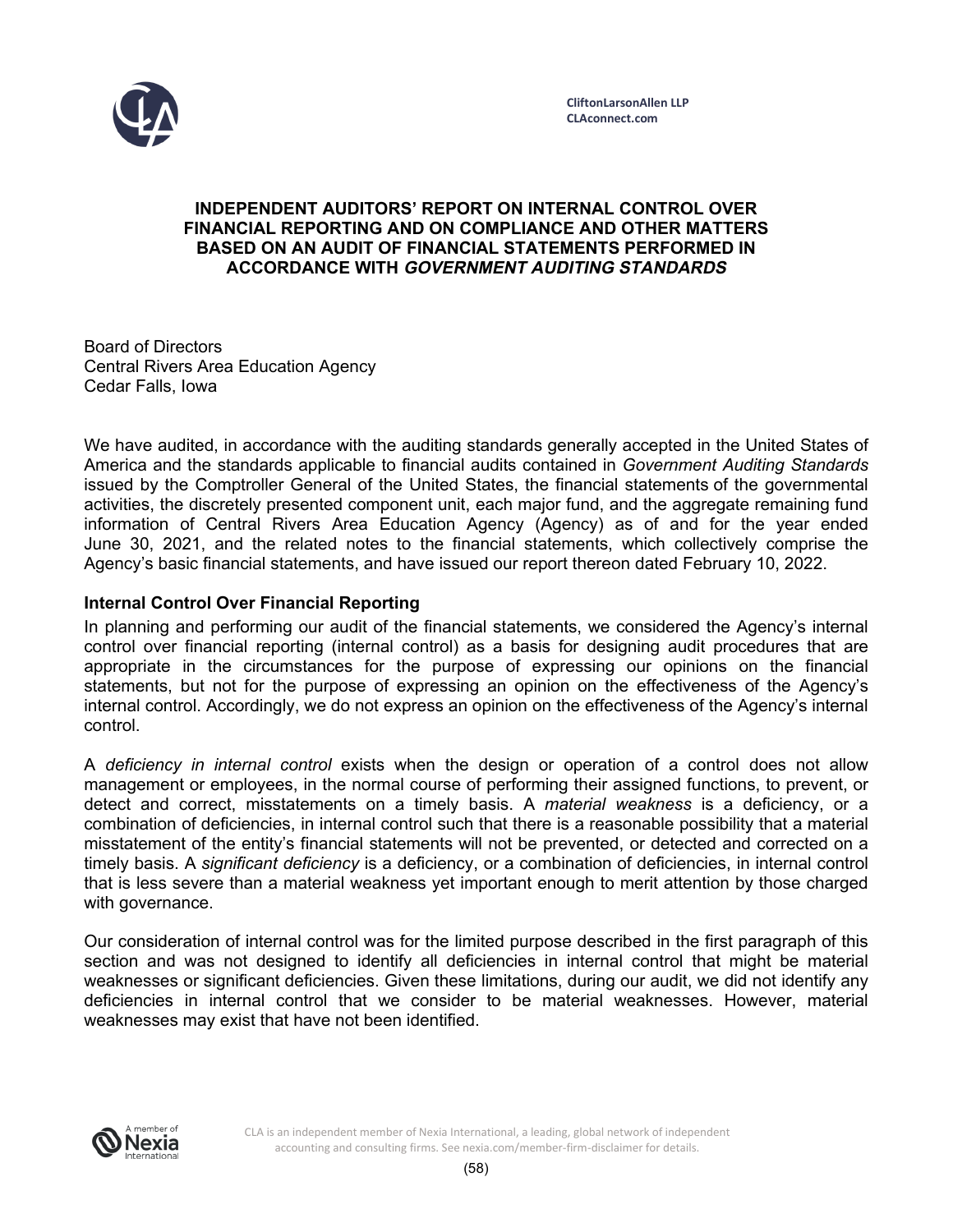#### **Compliance and Other Matters**

As part of obtaining reasonable assurance about whether the Agency's financial statements are free from material misstatement, we performed tests of its compliance with certain provisions of laws, regulations, contracts, and grant agreements, noncompliance with which could have a direct and material effect on the financial statements. However, providing an opinion on compliance with those provisions was not an objective of our audit and, accordingly, we do not express such an opinion. The results of our tests disclosed no instances of noncompliance or other matters that are required to be reported under *Government Auditing Standards*.

Comments involving statutory and other legal matters about the Agency's operations for the year ended June 30, 2021 are based exclusively on knowledge obtained from procedures performed during our audit of the financial statements of the Agency. Since our audit was based on tests and samples, not all transactions that might have had an impact on the comments were necessarily audited. The comments involving statutory and other legal matters are not intended to constitute legal interpretations of those statutes.

#### **The Agency's Response to Findings**

The Agency's response to the finding identified in our audit is described in the accompanying schedule of findings and questioned costs. The Agency's response was not subjected to the auditing procedures applied in the audit of the financial statements and, accordingly, we express no opinion on it.

#### **Purpose of this Report**

The purpose of this report is solely to describe the scope of our testing of internal control and compliance and the results of that testing, and not to provide an opinion on the effectiveness of the Agency's internal control or on compliance. This report is an integral part of an audit performed in accordance with *Government Auditing Standards* in considering the Agency's internal control and compliance. Accordingly, this communication is not suitable for any other purpose.

Viifton Larson Allen LLP

**CliftonLarsonAllen LLP**

Cedar Rapids, Iowa February 10, 2022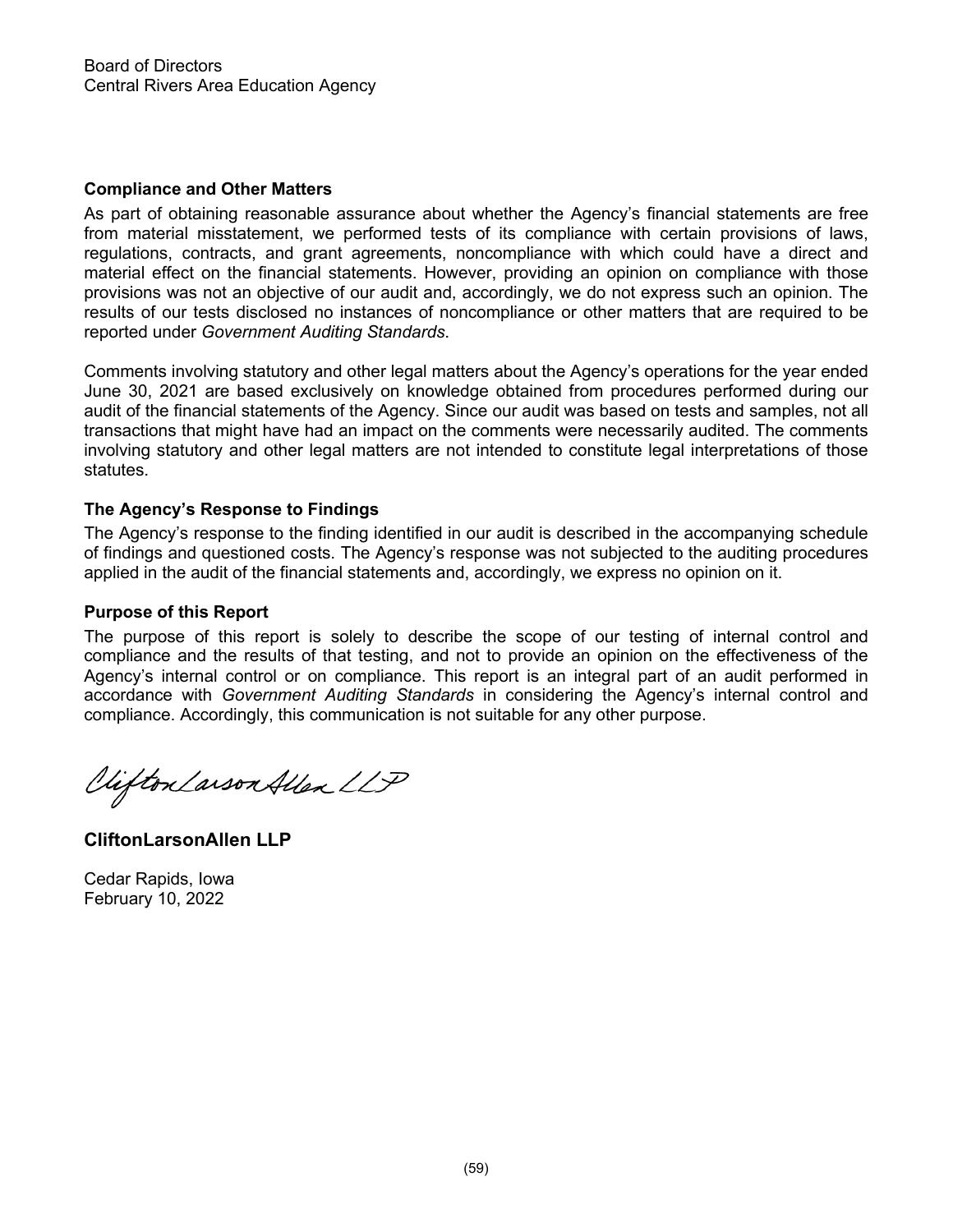

# **INDEPENDENT AUDITORS' REPORT ON COMPLIANCE FOR EACH MAJOR FEDERAL PROGRAM AND REPORT ON INTERNAL CONTROL OVER COMPLIANCE REQUIRED BY THE UNIFORM GUIDANCE**

Board of Directors Central Rivers Area Education Agency Cedar Falls, Iowa

# **Report on Compliance for Each Major Federal Program**

We have audited Central Rivers Area Education Agency's compliance with the types of compliance requirements described in the *OMB Compliance Supplement* that could have a direct and material effect on each of the Agency's major federal programs for the year ended June 30, 2021. The Agency's major federal programs are identified in the summary of auditors' results section of the accompanying schedule of findings and questioned costs.

# *Management's Responsibility*

Management is responsible for compliance with federal statutes, regulations, and the terms and conditions of its federal awards applicable to its federal programs.

#### *Auditors' Responsibility*

Our responsibility is to express an opinion on compliance for each of the Agency's major federal programs based on our audit of the types of compliance requirements referred to above. We conducted our audit of compliance in accordance with auditing standards generally accepted in the United States of America; the standards applicable to financial audits contained in *Government Auditing Standards*, issued by the Comptroller General of the United States; and the audit requirements of Title 2 U.S. *Code of Federal Regulations* Part 200, *Uniform Administrative Requirements, Cost Principles, and Audit Requirements for Federal Awards* (Uniform Guidance). Those standards and the Uniform Guidance require that we plan and perform the audit to obtain reasonable assurance about whether noncompliance with the types of compliance requirements referred to above that could have a direct and material effect on a major federal program occurred. An audit includes examining, on a test basis, evidence about the Agency's compliance with those requirements and performing such other procedures as we considered necessary in the circumstances.

We believe that our audit provides a reasonable basis for our opinion on compliance for each major federal program. However, our audit does not provide a legal determination of the Agency's compliance.

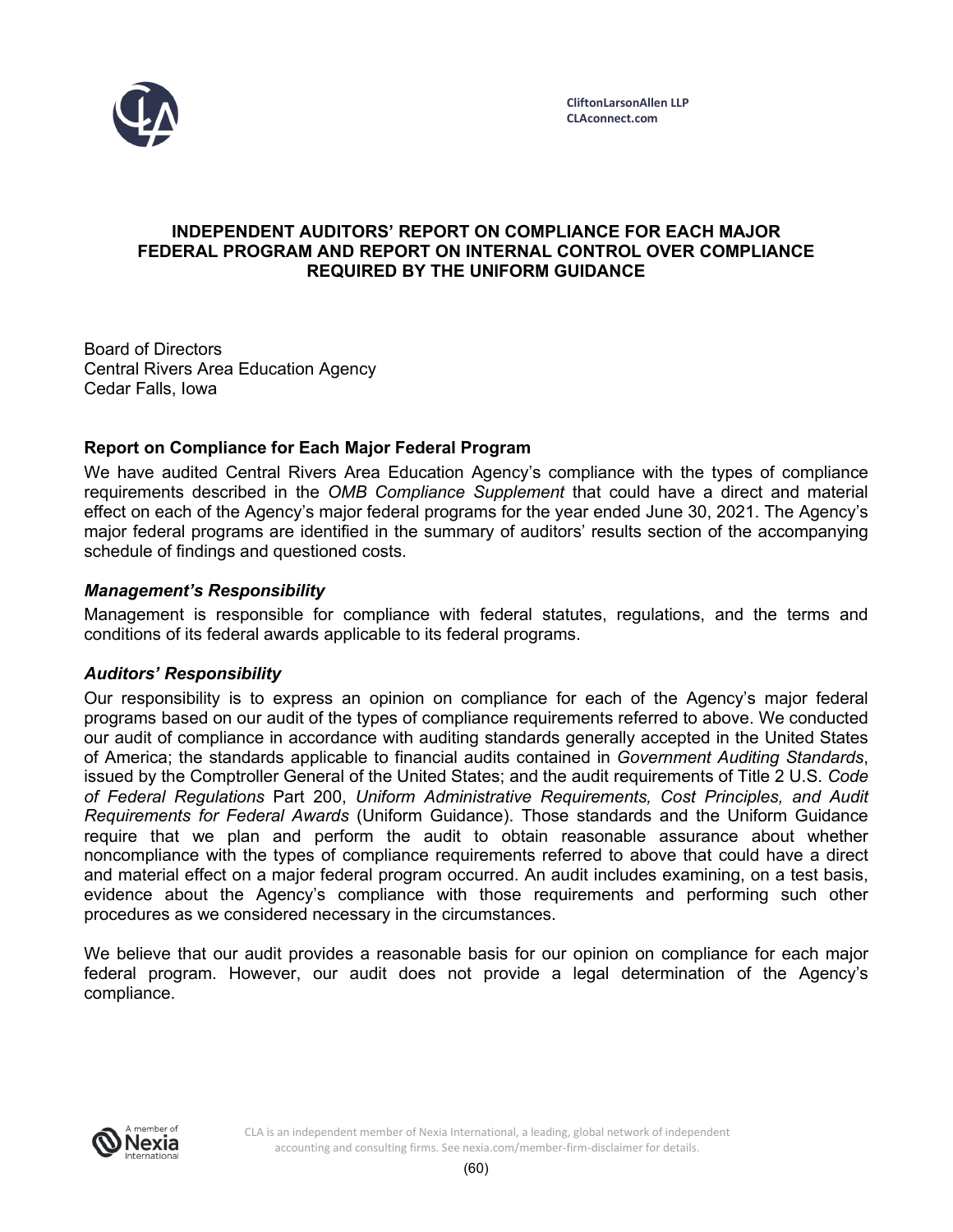#### *Opinion on Each Major Federal Program*

In our opinion, the Agency complied, in all material respects, with the types of compliance requirements referred to above that could have a direct and material effect on each of its major federal programs for the year ended June 30, 2021.

#### **Report on Internal Control Over Compliance**

Management of the Agency is responsible for establishing and maintaining effective internal control over compliance with the types of compliance requirements referred to above. In planning and performing our audit of compliance, we considered the Agency's internal control over compliance with the types of requirements that could have a direct and material effect on each major federal program to determine the auditing procedures that are appropriate in the circumstances for the purpose of expressing an opinion on compliance for each major federal program and to test and report on internal control over compliance in accordance with the Uniform Guidance, but not for the purpose of expressing an opinion on the effectiveness of internal control over compliance. Accordingly, we do not express an opinion on the effectiveness of the Agency's internal control over compliance.

A *deficiency in internal control over compliance* exists when the design or operation of a control over compliance does not allow management or employees, in the normal course of performing their assigned functions, to prevent, or detect and correct, noncompliance with a type of compliance requirement of a federal program on a timely basis. A *material weakness in internal control over compliance* is a deficiency, or combination of deficiencies, in internal control over compliance, such that there is a reasonable possibility that material noncompliance with a type of compliance requirement of a federal program will not be prevented, or detected and corrected, on a timely basis. A *significant deficiency in internal control over compliance* is a deficiency, or a combination of deficiencies, in internal control over compliance with a type of compliance requirement of a federal program that is less severe than a material weakness in internal control over compliance, yet important enough to merit attention by those charged with governance.

Our consideration of internal control over compliance was for the limited purpose described in the first paragraph of this section and was not designed to identify all deficiencies in internal control over compliance that might be material weaknesses or significant deficiencies. We did not identify any deficiencies in internal control over compliance that we consider to be material weaknesses. However, material weaknesses may exist that have not been identified.

The purpose of this report on internal control over compliance is solely to describe the scope of our testing of internal control over compliance and the results of that testing based on the requirements of the Uniform Guidance. Accordingly, this report is not suitable for any other purpose.

Viifton Larson Allen LLP

**CliftonLarsonAllen LLP**

Cedar Rapids, Iowa February 10, 2022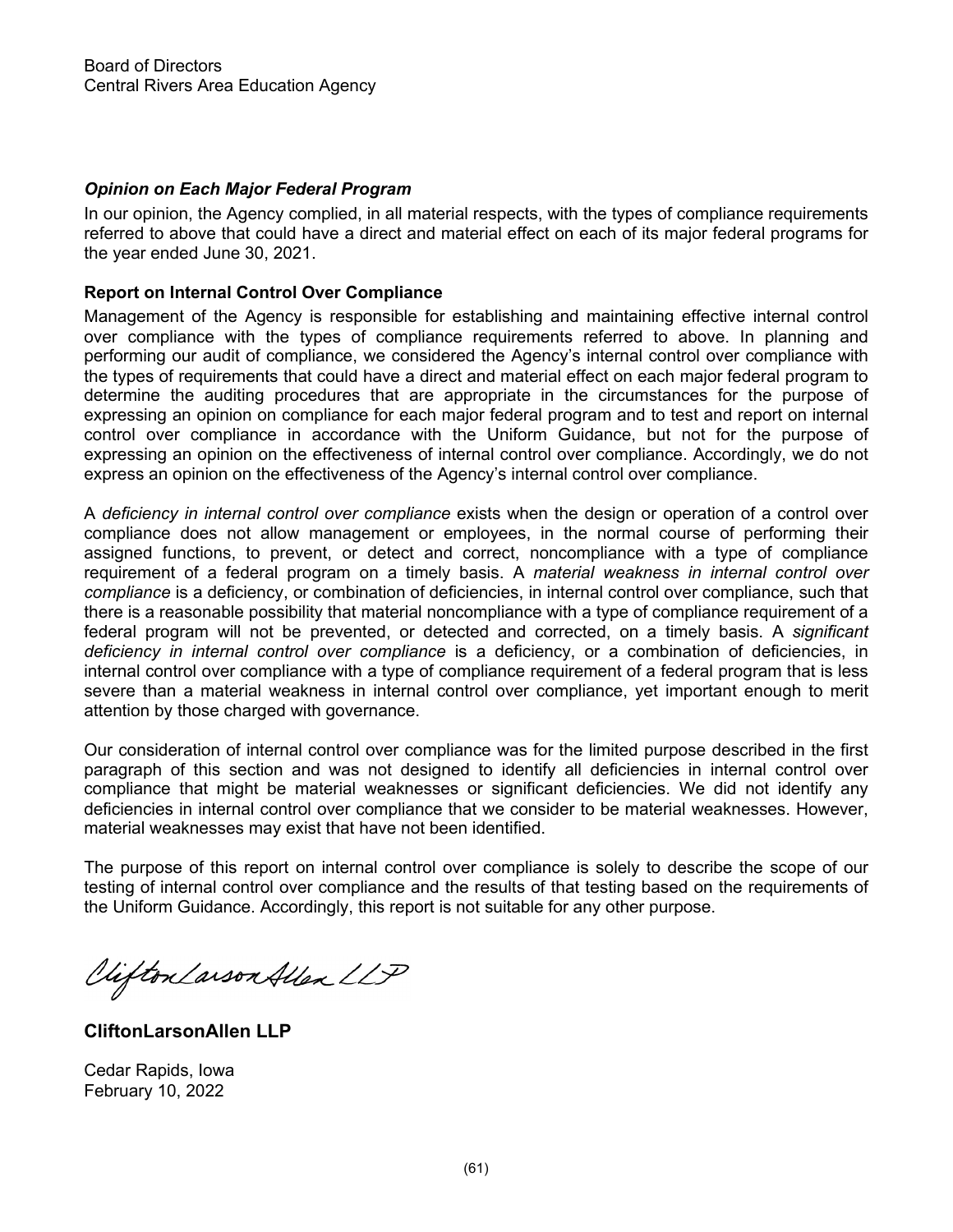# **CENTRAL RIVERS AREA EDUCATION AGENCY SCHEDULE OF FINDINGS AND QUESTIONED COSTS YEAR ENDED JUNE 30, 2021**

# *Part I – Summary of the Independent Auditors' Results*

# *Financial Statements*

|    | 1. Type of auditors' report issued:                                                                         | <b>Unmodified</b>                                                 |
|----|-------------------------------------------------------------------------------------------------------------|-------------------------------------------------------------------|
| 2. | Internal control over financial reporting:                                                                  |                                                                   |
|    | Material weakness(es) identified?<br>$\bullet$                                                              | $X \qquad \qquad$ no<br>yes                                       |
|    | Significant deficiency(ies) identified<br>$\bullet$                                                         | $X$ none reported<br>yes                                          |
|    | 3. Noncompliance material to financial<br>statements noted?                                                 | $X$ no<br>yes                                                     |
|    | <b>Federal Awards</b>                                                                                       |                                                                   |
|    | 1. Internal control over major federal programs:                                                            |                                                                   |
|    | Material weakness(es) identified?<br>$\bullet$                                                              | $\rule{1em}{0.15mm}$ yes<br>$\frac{\mathsf{X}}{\mathsf{X}}$<br>no |
|    | Significant deficiency(ies) identified?<br>$\bullet$                                                        | X _____ none reported<br>$\rule{1em}{0.15mm}$ yes                 |
|    | 2. Type of auditors' report issued on<br>compliance for major federal programs:                             | <b>Unmodified</b>                                                 |
|    | 3. Any audit findings disclosed that are required<br>to be reported in accordance with<br>2 CFR 200.516 (a) | X no<br>$_y$ yes                                                  |
|    | <b>Identification of Major Federal Programs</b>                                                             |                                                                   |
|    | <b>Assistance Listing Numbers</b>                                                                           | <b>Name of Federal Program or Cluster</b>                         |
|    | 84.027 & 84.173                                                                                             | <b>Special Education Cluster (IDEA)</b>                           |
|    | Dollar threshold used to distinguish between<br>Type A and Type B programs:                                 | \$750,000                                                         |
|    | Auditee qualified as low-risk auditee?                                                                      | $X \sim$<br>yes<br>no                                             |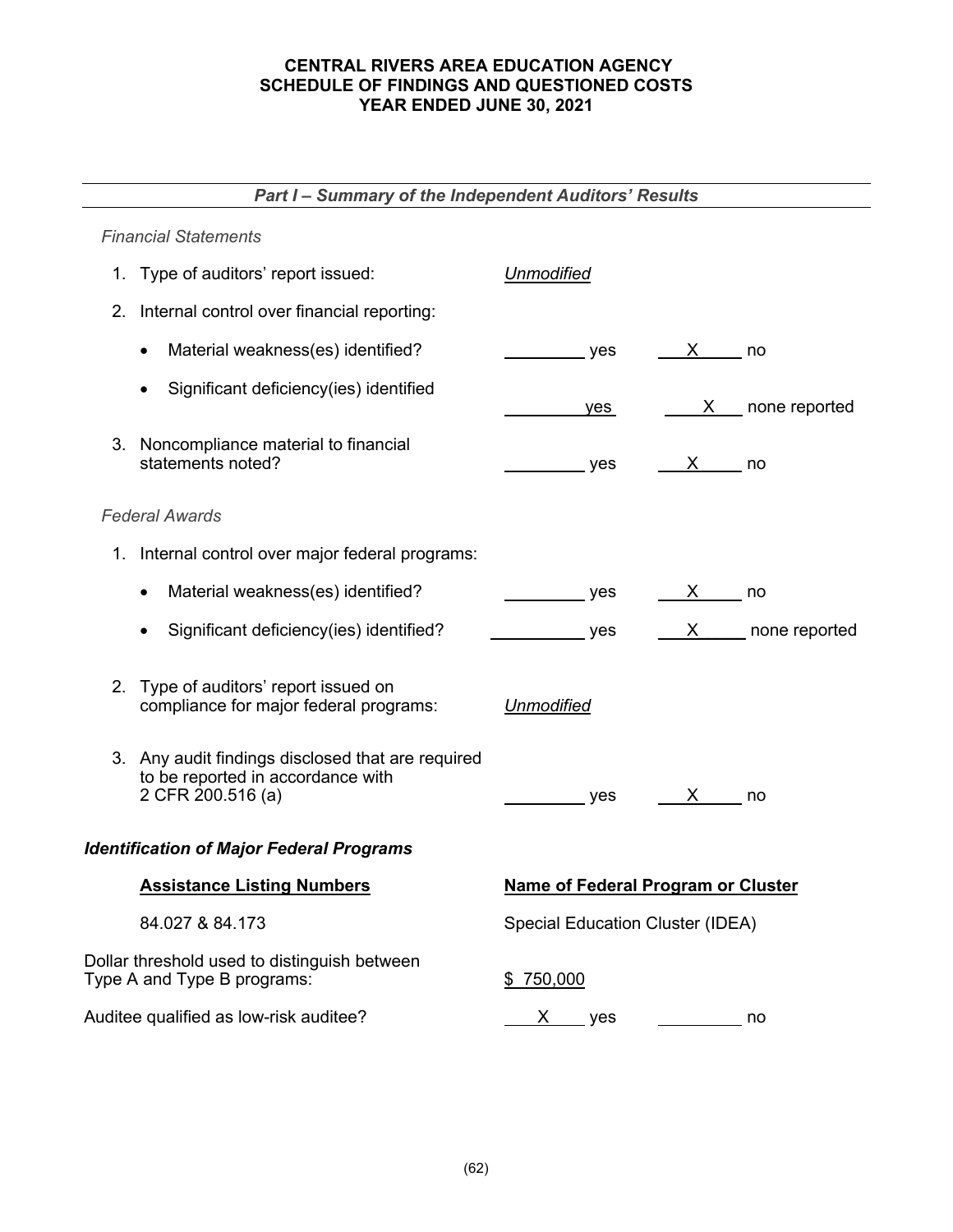#### **CENTRAL RIVERS AREA EDUCATION AGENCY SCHEDULE OF FINDINGS AND QUESTIONED COSTS (CONTINUED) YEAR ENDED JUNE 30, 2021**

#### *Part II – Findings Related to the Financial Statement*

Our audit did not disclose any matters required to be reported in accordance with *Government Auditing Standards.*

*Part III – Findings and Questioned Costs for Federal Awards*

Our audit did not identify any matters required to be reported in accordance with 2 CFR 200.516(a).

#### *Part IV – Other Findings Related to Required Statutory Reporting*

- IV-A-2021 Certified Budget Expenditures for the year ended June 30, 2021 did not exceed the certified budget amounts during the year per Chapter 384.20 of the Code of Iowa states, in part, "Public monies may not be expended or encumbered except under an annual or continuing appropriation."
- IV-B-2021 Questionable Expenditures No expenditures that may not meet the requirements of public purpose as defined in an Attorney General's opinion dated April 25, 1979 were noted.
- IV-C-2021 Travel Expense No expenditures of District money for travel expenses of spouses of District officials or employees were noted. No travel advances to District officials or employees were noted.
- IV-D-2021 Business Transactions No business transactions between the District and District officials or employees were noted.
- IV-E-2021 Bond Coverage Surety bond coverage of District officials and employees is in accordance with statutory provisions. The amount of coverage should be reviewed annually to ensure that the coverage is adequate for current operations.
- IV-F-2021 Board Minutes We noted no transactions requiring Board approval which had not been approved by the Board.
- IV-G-2021 Deposits and Investments No instances of noncompliance with the deposit and investment provisions of Chapter 12B and Chapter 12C of the Code of Iowa and the District's investment policy were noted.
- IV-H-2021 Certified Annual Report The Certified Annual Report was certified timely to the Iowa Department of Education.
- IV-I-2021 Categorical Funding No instances were noted of categorical funding used to supplant rather than supplement other funds.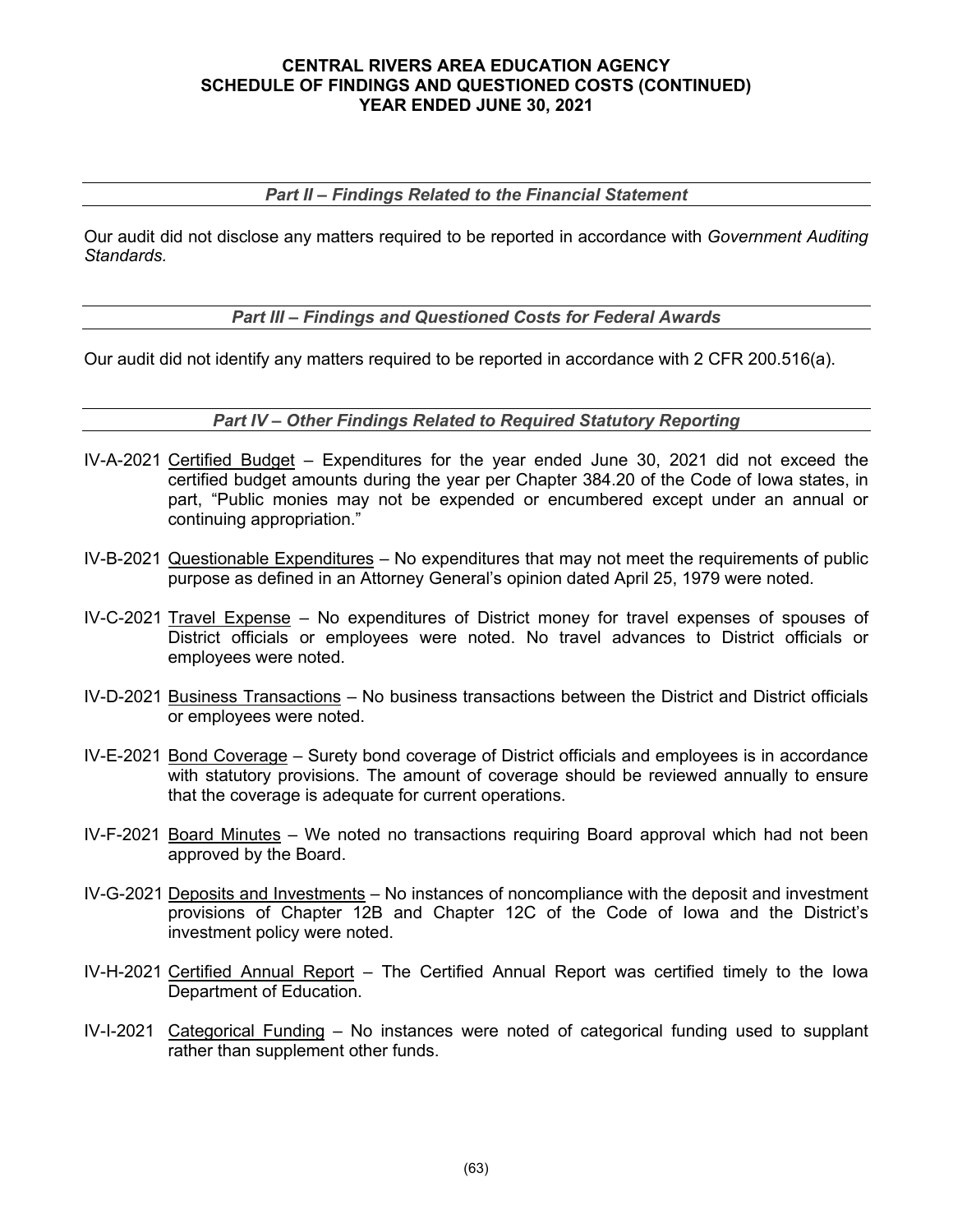# **CENTRAL RIVERS AREA EDUCATION AGENCY SCHEDULE OF FINDINGS AND QUESTIONED COSTS (CONTINUED) YEAR ENDED JUNE 30, 2021**

*Part IV – Other Findings Related to Required Statutory Reporting (Continued)*

IV-J-2021 Deficit Balance – The Agency's governmental activities had a deficit net position of \$6,610,931 as of June 30, 2021.

> Recommendation  $-$  The Agency should investigate alternatives to eliminate this deficit to return the governmental activities to a sound financial position.

> $Response$  – The deficit is the result of recognizing the Agency's net pension liability and net OPEB liability.

Conclusion - Response accepted.